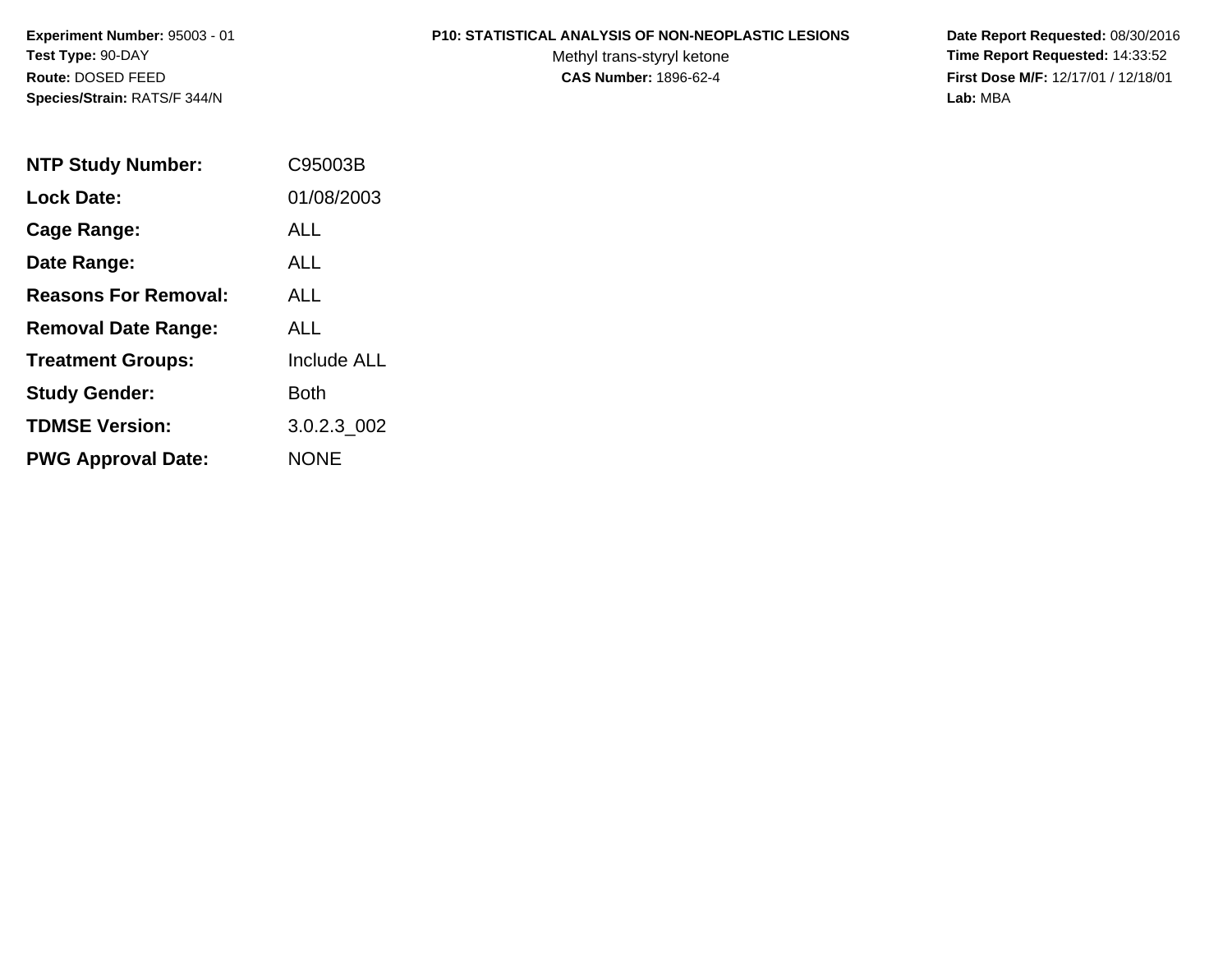**Experiment Number:** 95003 - 01**Test Type:** 90-DAY**Route:** DOSED FEED**Species/Strain:** RATS/F 344/N

#### **P10: STATISTICAL ANALYSIS OF NON-NEOPLASTIC LESIONS**

Methyl trans-styryl ketone<br>CAS Number: 1896-62-4

 **Date Report Requested:** 08/30/2016 **Time Report Requested:** 14:33:52 **First Dose M/F:** 12/17/01 / 12/18/01<br>**Lab:** MBA **Lab:** MBA

#### **SUMMARY OF STATISTICALLY SIGNIFICANT (P<=.05) RESULTS IN THE ANALYSIS OF METHYL TRANS-STYRYL KETONE**

#### **MALE RATS**

#### **Organ**

KidneyNose: Goblet Cell, Respiratory Epithelium

#### **FEMALE RATS**

#### **Organ**

Kidney

LiverLymph Node: Mediastinal

Nose: Goblet Cell, Respiratory Epithelium**Ovary** y Cyst

#### **Morphology**

 Nephropathy Hyperplasia

#### **Morphology**

 Congestion Nephropathy Hepatodiaphragmatic Nodule Congestion Hyperplasia LymphoidHyperplasia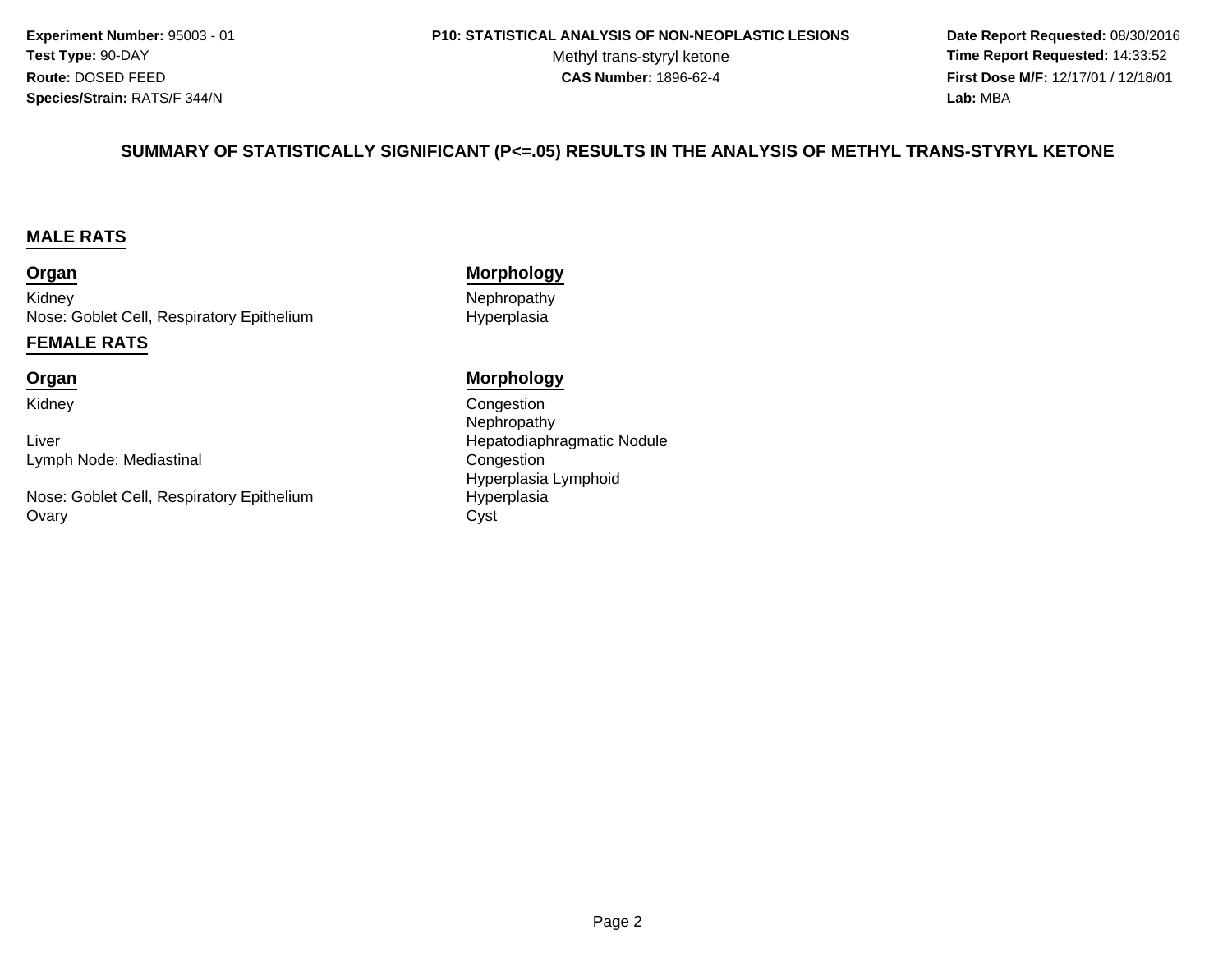**Date Report Requested:** 08/30/2016 **Time Report Requested:** 14:33:52 **First Dose M/F:** 12/17/01 / 12/18/01<br>**Lab:** MBA **Lab:** MBA

|                                                     | <b>Males</b>           |             |             |             |             |              |  |
|-----------------------------------------------------|------------------------|-------------|-------------|-------------|-------------|--------------|--|
| <b>DOSE</b>                                         | <b>VEHICLE CONTROL</b> | 0.025%      | 0.05%       | 0.1%        | 0.2%        | 0.4%         |  |
|                                                     |                        |             |             |             |             |              |  |
| <b>Adrenal Cortex: Capsule</b><br><b>Thrombosis</b> |                        |             |             |             |             |              |  |
| <b>LESION RATES</b>                                 |                        |             |             |             |             |              |  |
| <b>OVERALL</b> (a)                                  | $0/10(0\%)$            | $0/0 (0\%)$ | $0/0 (0\%)$ | $0/0 (0\%)$ | $0/0 (0\%)$ | $1/10(10\%)$ |  |
| POLY-3 RATE (b)                                     | 0/10.00                | 0/0.00      | 0/0.00      | 0/0.00      | 0/0.00      | 1/10.00      |  |
| POLY-3 PERCENT (g)                                  | 0%                     | 0%          | 0%          | 0%          | 0%          | 10%          |  |
| <b>TERMINAL (d)</b>                                 | $0/10(0\%)$            | $0/0 (0\%)$ | $0/0 (0\%)$ | $0/0 (0\%)$ | $0/0 (0\%)$ | 1/10 (10%)   |  |
| <b>FIRST INCIDENCE</b>                              | ---                    | ---         | $--$        | ---         | ---         | 92 (T)       |  |
| <b>STATISTICAL TESTS</b>                            |                        |             |             |             |             |              |  |
| POLY <sub>3</sub>                                   | (e)                    | (e)         | (e)         | (e)         | (e)         | $P = 0.500$  |  |
| <b>POLY 1.5</b>                                     | (e)                    | (e)         | (e)         | (e)         | (e)         | $P = 0.500$  |  |
| POLY 6                                              | (e)                    | (e)         | (e)         | (e)         | (e)         | $P = 0.500$  |  |
| <b>COCH-ARM / FISHERS</b>                           | $P = 0.304$            | (e)         | (e)         | (e)         | (e)         | $P = 0.500$  |  |
| MAX-ISO-POLY-3                                      | (e)                    | (e)         | (e)         | (e)         | (e)         | $P = 0.158$  |  |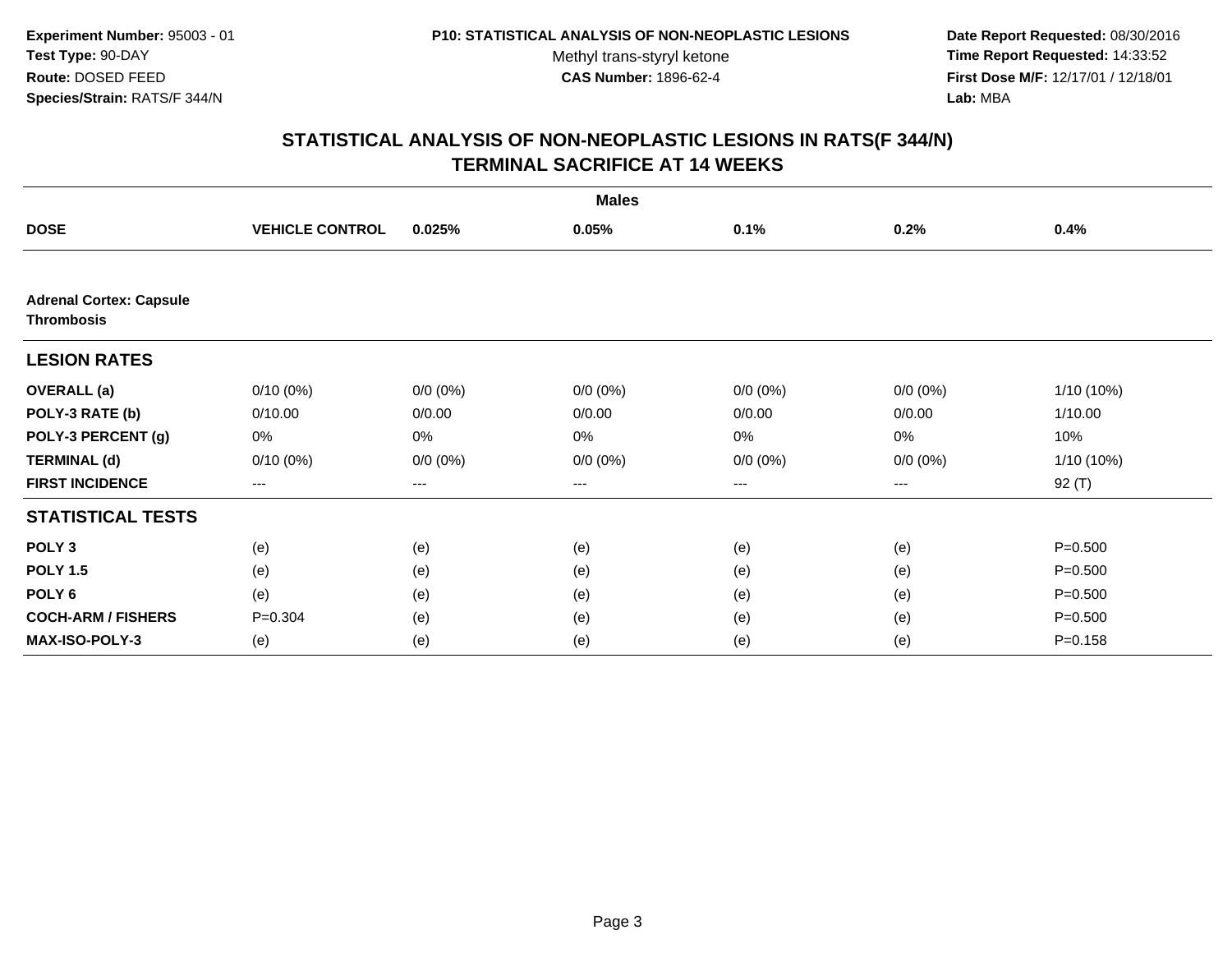**Date Report Requested:** 08/30/2016 **Time Report Requested:** 14:33:52 **First Dose M/F:** 12/17/01 / 12/18/01<br>**Lab:** MBA **Lab:** MBA

| <b>Males</b>                  |                        |             |             |             |             |              |
|-------------------------------|------------------------|-------------|-------------|-------------|-------------|--------------|
| <b>DOSE</b>                   | <b>VEHICLE CONTROL</b> | 0.025%      | 0.05%       | 0.1%        | 0.2%        | 0.4%         |
|                               |                        |             |             |             |             |              |
| <b>Epididymis</b><br>Aspermia |                        |             |             |             |             |              |
| <b>LESION RATES</b>           |                        |             |             |             |             |              |
| <b>OVERALL</b> (a)            | $0/10(0\%)$            | $0/0 (0\%)$ | $0/0 (0\%)$ | $0/0 (0\%)$ | $0/0 (0\%)$ | $1/10(10\%)$ |
| POLY-3 RATE (b)               | 0/10.00                | 0/0.00      | 0/0.00      | 0/0.00      | 0/0.00      | 1/10.00      |
| POLY-3 PERCENT (g)            | 0%                     | 0%          | 0%          | 0%          | 0%          | 10%          |
| <b>TERMINAL (d)</b>           | $0/10(0\%)$            | $0/0 (0\%)$ | $0/0 (0\%)$ | $0/0 (0\%)$ | $0/0 (0\%)$ | $1/10(10\%)$ |
| <b>FIRST INCIDENCE</b>        | ---                    | ---         | ---         | ---         | ---         | $92($ T)     |
| <b>STATISTICAL TESTS</b>      |                        |             |             |             |             |              |
| POLY <sub>3</sub>             | (e)                    | (e)         | (e)         | (e)         | (e)         | $P = 0.500$  |
| <b>POLY 1.5</b>               | (e)                    | (e)         | (e)         | (e)         | (e)         | $P = 0.500$  |
| POLY <sub>6</sub>             | (e)                    | (e)         | (e)         | (e)         | (e)         | $P = 0.500$  |
| <b>COCH-ARM / FISHERS</b>     | $P = 0.304$            | (e)         | (e)         | (e)         | (e)         | $P = 0.500$  |
| <b>MAX-ISO-POLY-3</b>         | (e)                    | (e)         | (e)         | (e)         | (e)         | $P = 0.158$  |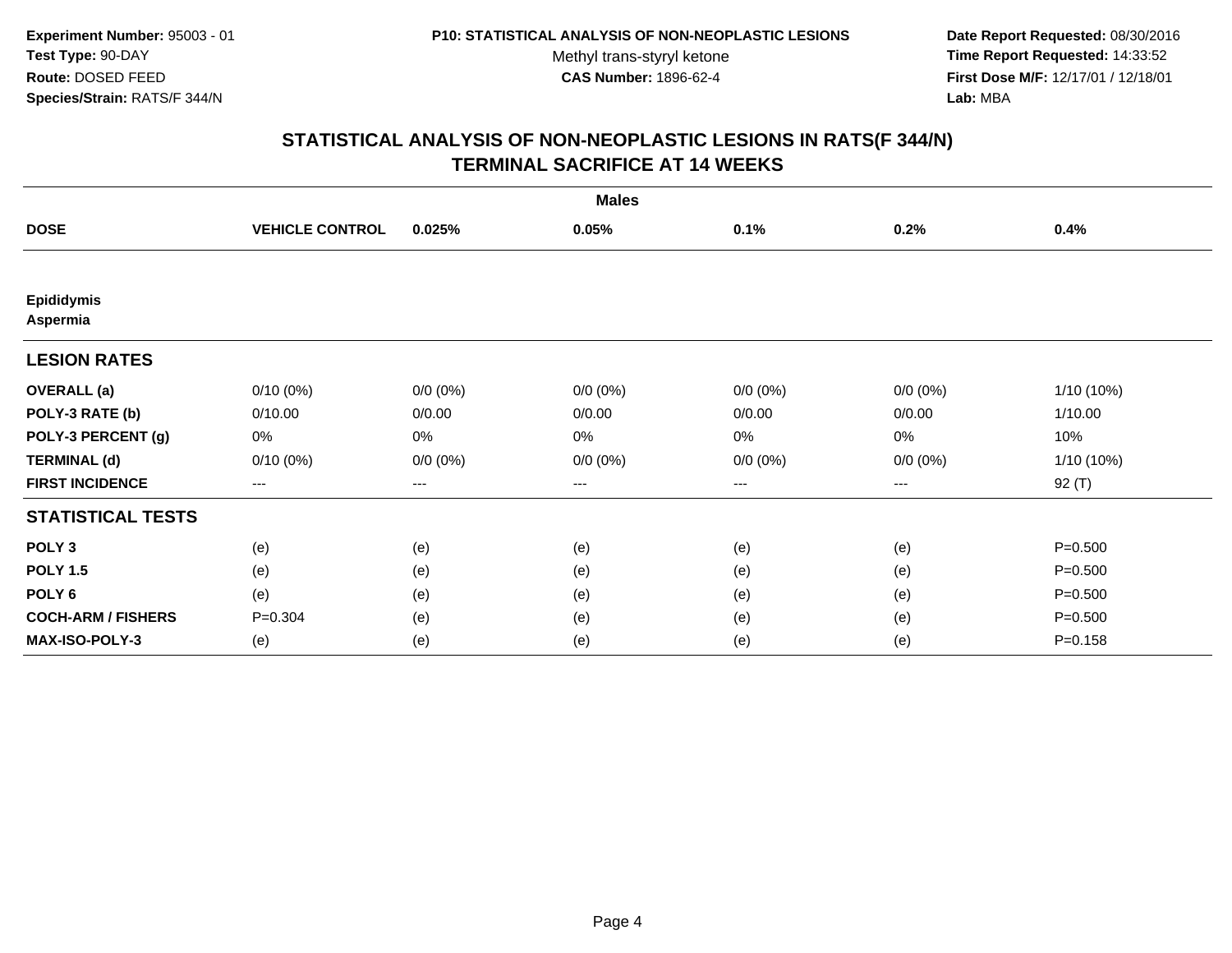**Date Report Requested:** 08/30/2016 **Time Report Requested:** 14:33:52 **First Dose M/F:** 12/17/01 / 12/18/01<br>**Lab:** MBA **Lab:** MBA

| <b>Males</b>              |                        |             |             |             |             |             |
|---------------------------|------------------------|-------------|-------------|-------------|-------------|-------------|
| <b>DOSE</b>               | <b>VEHICLE CONTROL</b> | 0.025%      | 0.05%       | 0.1%        | 0.2%        | 0.4%        |
|                           |                        |             |             |             |             |             |
| Heart<br>Cardiomyopathy   |                        |             |             |             |             |             |
| <b>LESION RATES</b>       |                        |             |             |             |             |             |
| <b>OVERALL</b> (a)        | 5/10 (50%)             | $0/0 (0\%)$ | $0/0 (0\%)$ | $0/0 (0\%)$ | $0/0 (0\%)$ | 6/10 (60%)  |
| POLY-3 RATE (b)           | 5/10.00                | 0/0.00      | 0/0.00      | 0/0.00      | 0/0.00      | 6/10.00     |
| POLY-3 PERCENT (g)        | 50%                    | 0%          | 0%          | 0%          | 0%          | 60%         |
| <b>TERMINAL (d)</b>       | 5/10 (50%)             | $0/0 (0\%)$ | $0/0 (0\%)$ | $0/0 (0\%)$ | $0/0 (0\%)$ | 6/10(60%)   |
| <b>FIRST INCIDENCE</b>    | $92($ T)               | ---         | ---         | ---         | ---         | 92 (T)      |
| <b>STATISTICAL TESTS</b>  |                        |             |             |             |             |             |
| POLY <sub>3</sub>         | (e)                    | (e)         | (e)         | (e)         | (e)         | $P = 0.500$ |
| <b>POLY 1.5</b>           | (e)                    | (e)         | (e)         | (e)         | (e)         | $P = 0.500$ |
| POLY <sub>6</sub>         | (e)                    | (e)         | (e)         | (e)         | (e)         | $P = 0.500$ |
| <b>COCH-ARM / FISHERS</b> | $P = 0.411$            | (e)         | (e)         | (e)         | (e)         | $P = 0.500$ |
| <b>MAX-ISO-POLY-3</b>     | (e)                    | (e)         | (e)         | (e)         | (e)         | $P = 0.332$ |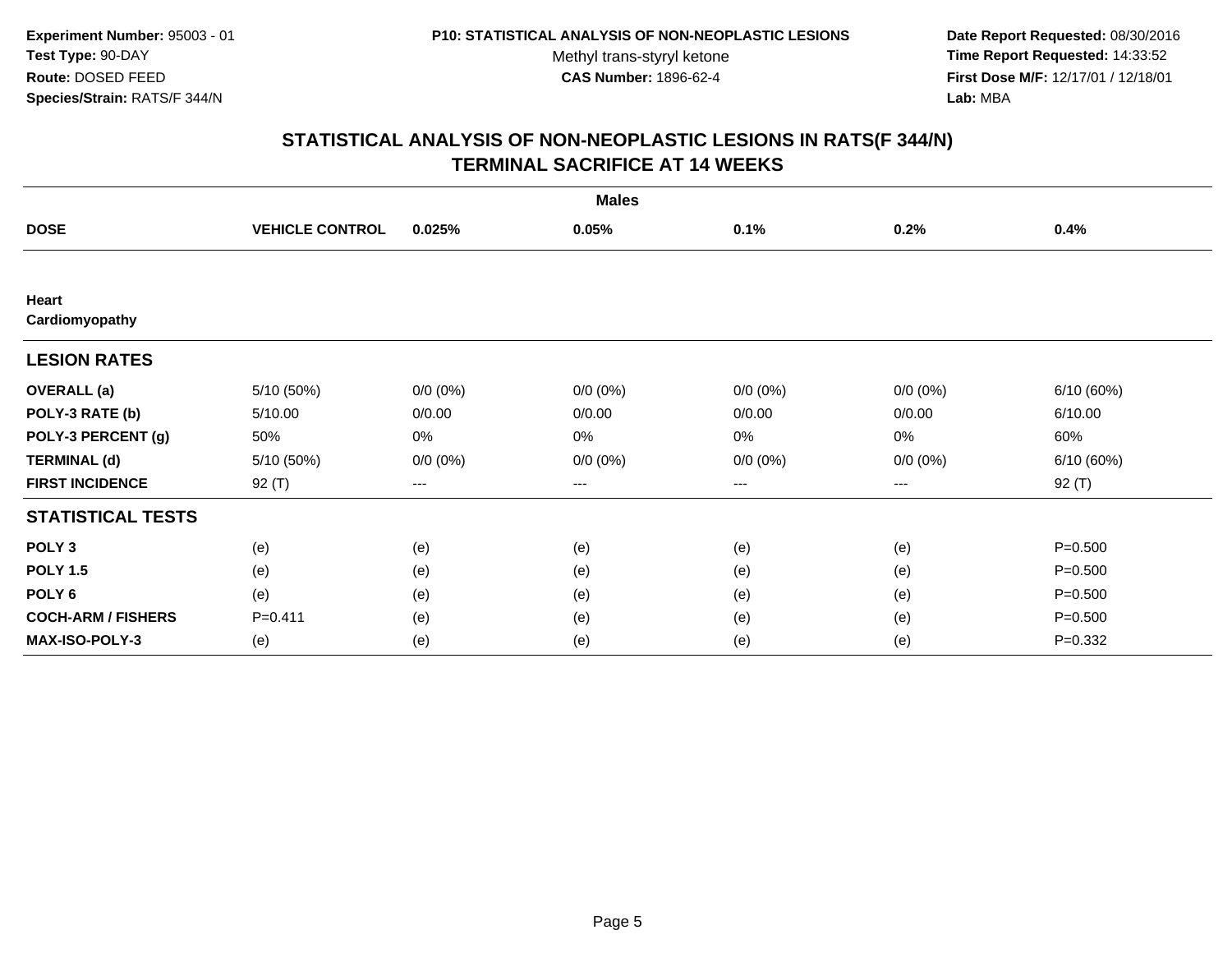**Date Report Requested:** 08/30/2016 **Time Report Requested:** 14:33:52 **First Dose M/F:** 12/17/01 / 12/18/01<br>**Lab:** MBA **Lab:** MBA

| <b>Males</b>                |                        |             |             |             |             |                        |  |
|-----------------------------|------------------------|-------------|-------------|-------------|-------------|------------------------|--|
| <b>DOSE</b>                 | <b>VEHICLE CONTROL</b> | 0.025%      | 0.05%       | 0.1%        | 0.2%        | 0.4%                   |  |
|                             |                        |             |             |             |             |                        |  |
| Kidney<br><b>Congestion</b> |                        |             |             |             |             |                        |  |
| <b>LESION RATES</b>         |                        |             |             |             |             |                        |  |
| <b>OVERALL</b> (a)          | $0/10(0\%)$            | $0/10(0\%)$ | $0/10(0\%)$ | $0/10(0\%)$ | $0/10(0\%)$ | $0/10(0\%)$            |  |
| POLY-3 RATE (b)             | 0/10.00                | 0/10.00     | 0/10.00     | 0/10.00     | 0/10.00     | 0/10.00                |  |
| POLY-3 PERCENT (g)          | 0%                     | 0%          | 0%          | 0%          | 0%          | 0%                     |  |
| <b>TERMINAL (d)</b>         | 0/10(0%)               | 0/10(0%)    | $0/10(0\%)$ | 0/10(0%)    | $0/10(0\%)$ | $0/10(0\%)$            |  |
| <b>FIRST INCIDENCE</b>      | ---                    | $---$       | ---         | ---         | $---$       | $\qquad \qquad \cdots$ |  |
| <b>STATISTICAL TESTS</b>    |                        |             |             |             |             |                        |  |
| POLY <sub>3</sub>           | (n)                    | (n)         | (n)         | (n)         | (n)         | (n)                    |  |
| <b>POLY 1.5</b>             | (n)                    | (n)         | (n)         | (n)         | (n)         | (n)                    |  |
| POLY <sub>6</sub>           | (n)                    | (n)         | (n)         | (n)         | (n)         | (n)                    |  |
| <b>COCH-ARM / FISHERS</b>   | (n)                    | (n)         | (n)         | (n)         | (n)         | (n)                    |  |
| <b>MAX-ISO-POLY-3</b>       | (n)                    | (n)         | (n)         | (n)         | (n)         | (n)                    |  |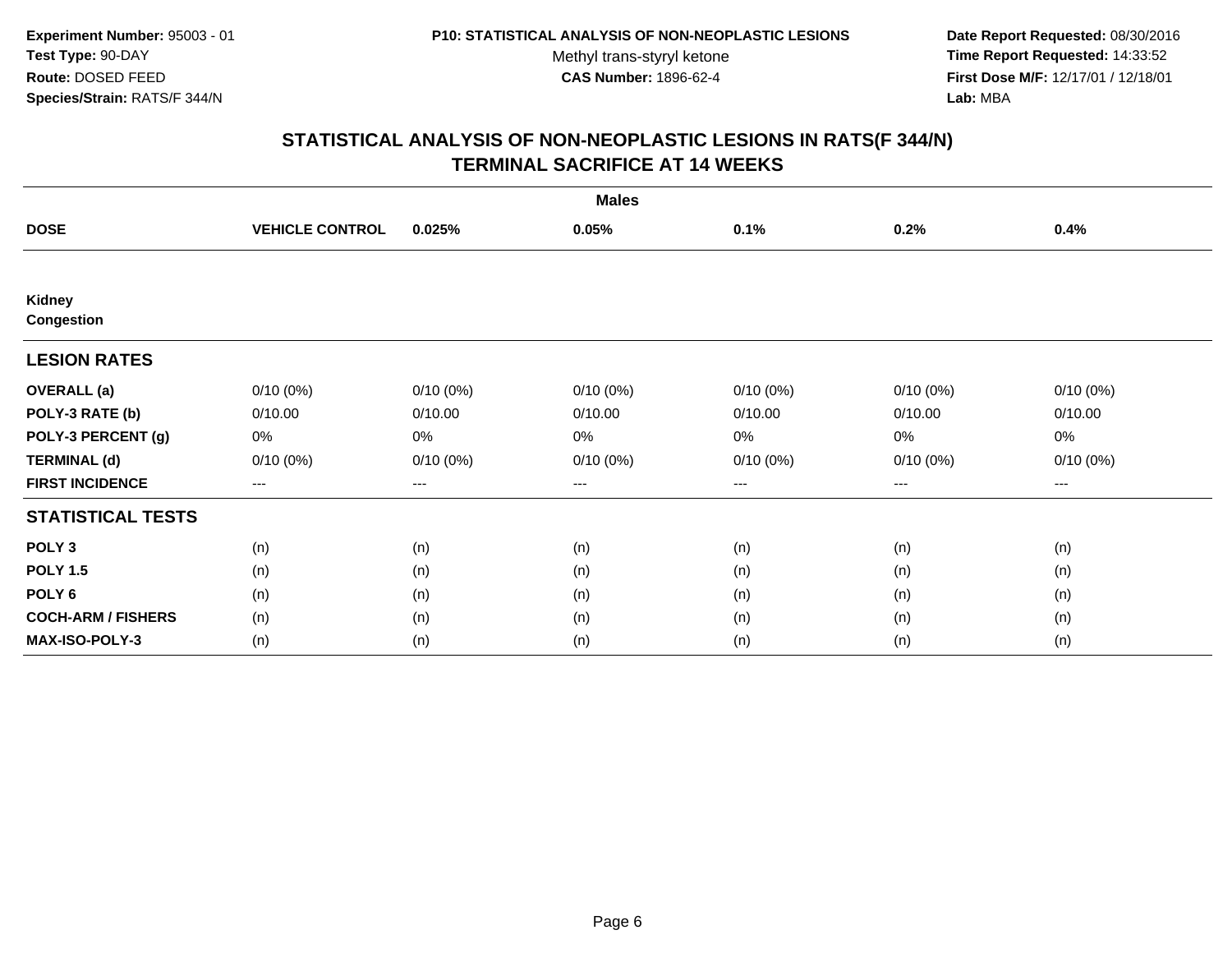**Date Report Requested:** 08/30/2016 **Time Report Requested:** 14:33:52 **First Dose M/F:** 12/17/01 / 12/18/01<br>**Lab:** MBA **Lab:** MBA

| <b>Males</b>              |                        |             |             |             |              |              |  |
|---------------------------|------------------------|-------------|-------------|-------------|--------------|--------------|--|
| <b>DOSE</b>               | <b>VEHICLE CONTROL</b> | 0.025%      | 0.05%       | 0.1%        | 0.2%         | 0.4%         |  |
|                           |                        |             |             |             |              |              |  |
| Kidney<br>Nephropathy     |                        |             |             |             |              |              |  |
| <b>LESION RATES</b>       |                        |             |             |             |              |              |  |
| <b>OVERALL</b> (a)        | 6/10(60%)              | 8/10 (80%)  | 8/10 (80%)  | 9/10(90%)   | 10/10 (100%) | 10/10 (100%) |  |
| POLY-3 RATE (b)           | 6/10.00                | 8/10.00     | 8/10.00     | 9/10.00     | 10/10.00     | 10/10.00     |  |
| POLY-3 PERCENT (g)        | 60%                    | 80%         | 80%         | 90%         | 100%         | 100%         |  |
| <b>TERMINAL (d)</b>       | 6/10(60%)              | 8/10 (80%)  | 8/10 (80%)  | 9/10 (90%)  | 10/10 (100%) | 10/10 (100%) |  |
| <b>FIRST INCIDENCE</b>    | 92 (T)                 | 92 $(T)$    | 92 (T)      | 92 (T)      | 92 $(T)$     | 92 (T)       |  |
| <b>STATISTICAL TESTS</b>  |                        |             |             |             |              |              |  |
| POLY <sub>3</sub>         | $P=0.014*$             | $P = 0.318$ | $P = 0.318$ | $P = 0.148$ | $P=0.033*$   | $P=0.033*$   |  |
| <b>POLY 1.5</b>           | $P=0.014*$             | $P = 0.318$ | $P = 0.318$ | $P = 0.148$ | $P=0.033*$   | P=0.033*     |  |
| POLY <sub>6</sub>         | $P=0.014*$             | $P = 0.318$ | $P = 0.318$ | $P = 0.148$ | $P=0.033*$   | $P=0.033*$   |  |
| <b>COCH-ARM / FISHERS</b> | P=0.016*               | $P = 0.314$ | $P = 0.314$ | $P = 0.152$ | $P=0.043*$   | P=0.043*     |  |
| <b>MAX-ISO-POLY-3</b>     | P=0.005**              | $P = 0.172$ | $P = 0.172$ | $P = 0.058$ | P=0.007**    | P=0.007**    |  |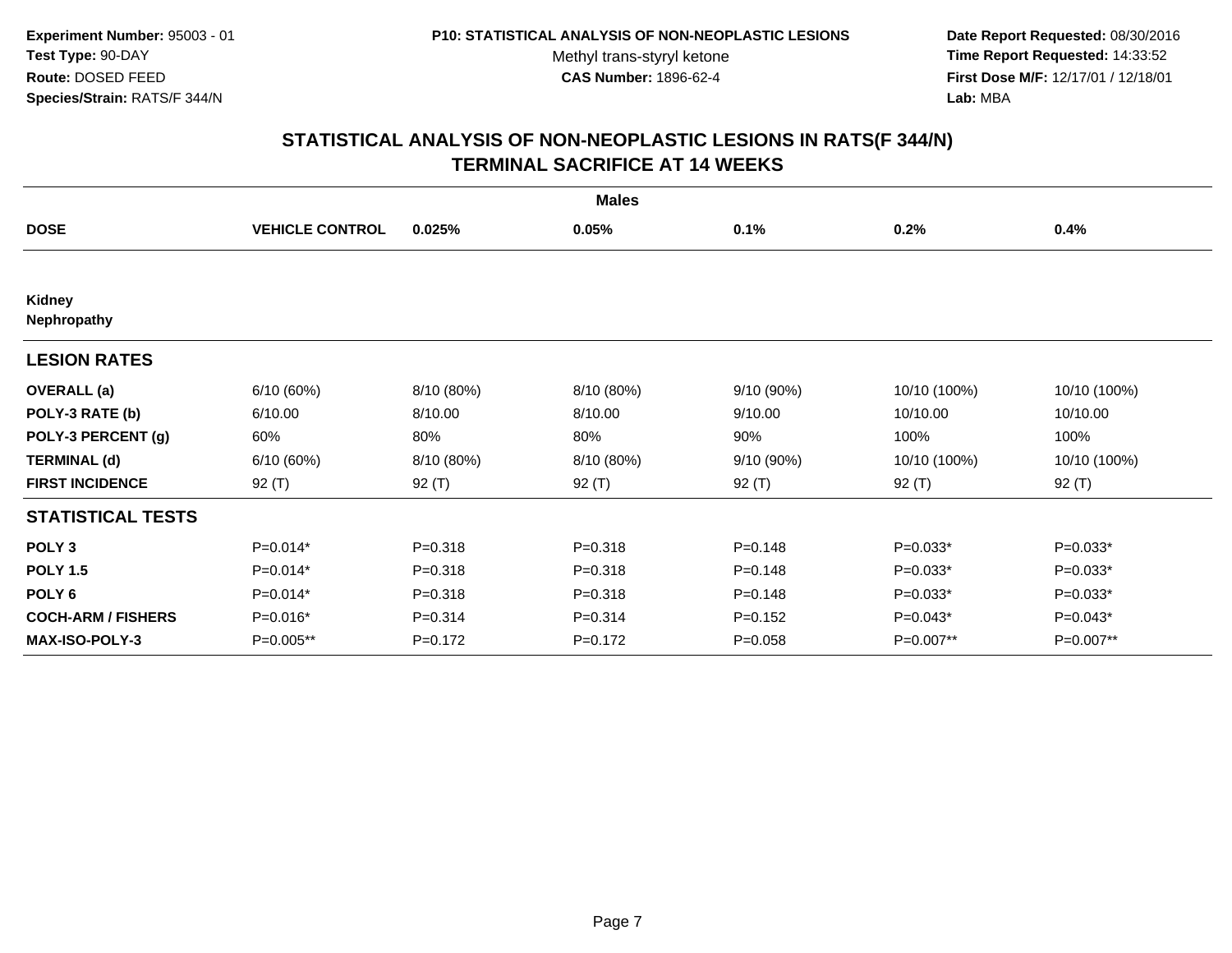**Date Report Requested:** 08/30/2016 **Time Report Requested:** 14:33:52 **First Dose M/F:** 12/17/01 / 12/18/01<br>**Lab:** MBA **Lab:** MBA

| <b>Males</b>                            |                        |             |             |             |                   |             |  |
|-----------------------------------------|------------------------|-------------|-------------|-------------|-------------------|-------------|--|
| <b>DOSE</b>                             | <b>VEHICLE CONTROL</b> | 0.025%      | 0.05%       | 0.1%        | 0.2%              | 0.4%        |  |
| Kidney: Renal Tubule<br><b>Necrosis</b> |                        |             |             |             |                   |             |  |
| <b>LESION RATES</b>                     |                        |             |             |             |                   |             |  |
| <b>OVERALL</b> (a)                      | $0/10(0\%)$            | $0/10(0\%)$ | $0/10(0\%)$ | $0/10(0\%)$ | $0/10(0\%)$       | $0/10(0\%)$ |  |
| POLY-3 RATE (b)                         | 0/10.00                | 0/10.00     | 0/10.00     | 0/10.00     | 0/10.00           | 0/10.00     |  |
| POLY-3 PERCENT (g)                      | 0%                     | 0%          | 0%          | 0%          | 0%                | 0%          |  |
| <b>TERMINAL (d)</b>                     | $0/10(0\%)$            | $0/10(0\%)$ | $0/10(0\%)$ | $0/10(0\%)$ | $0/10(0\%)$       | $0/10(0\%)$ |  |
| <b>FIRST INCIDENCE</b>                  | $---$                  | $---$       | $---$       | ---         | $\qquad \qquad -$ | $--$        |  |
| <b>STATISTICAL TESTS</b>                |                        |             |             |             |                   |             |  |
| POLY <sub>3</sub>                       | (n)                    | (n)         | (n)         | (n)         | (n)               | (n)         |  |
| <b>POLY 1.5</b>                         | (n)                    | (n)         | (n)         | (n)         | (n)               | (n)         |  |
| POLY <sub>6</sub>                       | (n)                    | (n)         | (n)         | (n)         | (n)               | (n)         |  |
| <b>COCH-ARM / FISHERS</b>               | (n)                    | (n)         | (n)         | (n)         | (n)               | (n)         |  |
| <b>MAX-ISO-POLY-3</b>                   | (n)                    | (n)         | (n)         | (n)         | (n)               | (n)         |  |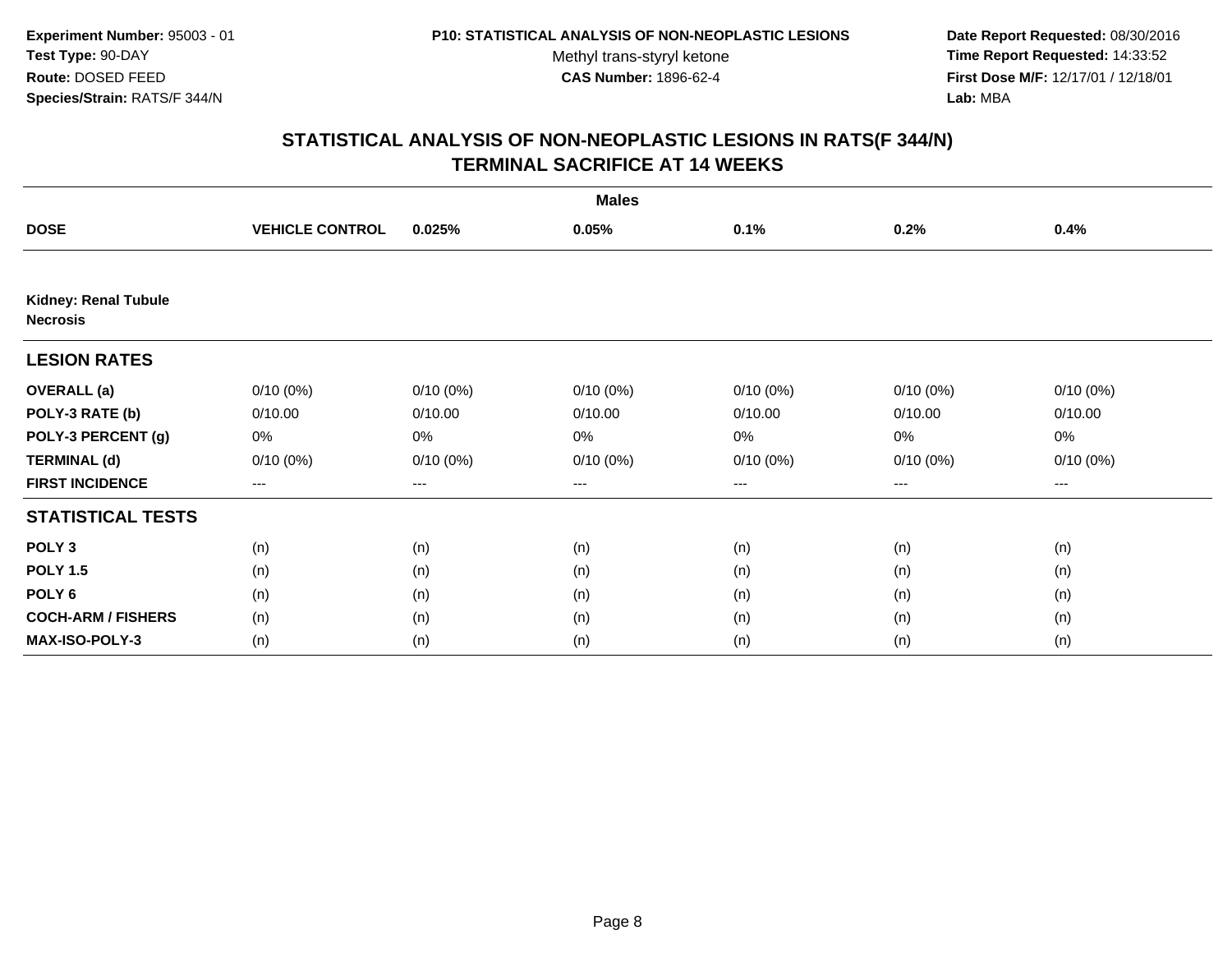**Date Report Requested:** 08/30/2016 **Time Report Requested:** 14:33:52 **First Dose M/F:** 12/17/01 / 12/18/01<br>**Lab:** MBA **Lab:** MBA

|                                     | <b>Males</b>           |             |             |             |             |              |  |
|-------------------------------------|------------------------|-------------|-------------|-------------|-------------|--------------|--|
| <b>DOSE</b>                         | <b>VEHICLE CONTROL</b> | 0.025%      | 0.05%       | 0.1%        | 0.2%        | 0.4%         |  |
|                                     |                        |             |             |             |             |              |  |
| Liver<br>Hepatodiaphragmatic Nodule |                        |             |             |             |             |              |  |
| <b>LESION RATES</b>                 |                        |             |             |             |             |              |  |
| <b>OVERALL</b> (a)                  | $1/10(10\%)$           | $0/0 (0\%)$ | $0/0 (0\%)$ | $0/0 (0\%)$ | $0/0 (0\%)$ | $0/10(0\%)$  |  |
| POLY-3 RATE (b)                     | 1/10.00                | 0/0.00      | 0/0.00      | 0/0.00      | 0/0.00      | 0/10.00      |  |
| POLY-3 PERCENT (g)                  | 10%                    | 0%          | 0%          | 0%          | 0%          | 0%           |  |
| <b>TERMINAL (d)</b>                 | $1/10(10\%)$           | $0/0 (0\%)$ | $0/0 (0\%)$ | $0/0 (0\%)$ | $0/0 (0\%)$ | $0/10(0\%)$  |  |
| <b>FIRST INCIDENCE</b>              | $92($ T)               | ---         | ---         | ---         | ---         | ---          |  |
| <b>STATISTICAL TESTS</b>            |                        |             |             |             |             |              |  |
| POLY <sub>3</sub>                   | (e)                    | (e)         | (e)         | (e)         | (e)         | P=0.500N     |  |
| <b>POLY 1.5</b>                     | (e)                    | (e)         | (e)         | (e)         | (e)         | P=0.500N     |  |
| POLY <sub>6</sub>                   | (e)                    | (e)         | (e)         | (e)         | (e)         | $P = 0.500N$ |  |
| <b>COCH-ARM / FISHERS</b>           | P=0.304N               | (e)         | (e)         | (e)         | (e)         | P=0.500N     |  |
| <b>MAX-ISO-POLY-3</b>               | (e)                    | (e)         | (e)         | (e)         | (e)         | P=0.158N     |  |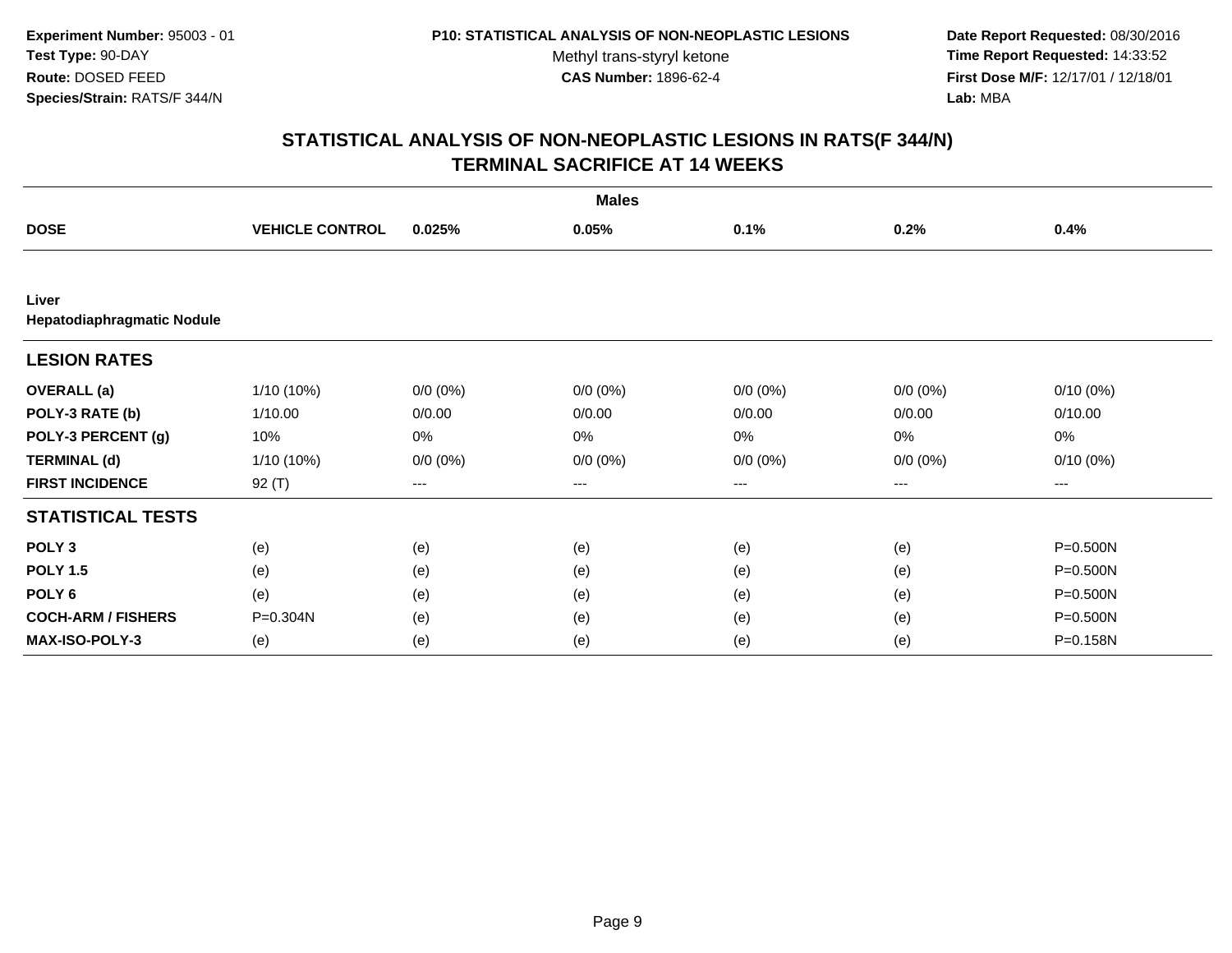**Date Report Requested:** 08/30/2016 **Time Report Requested:** 14:33:52 **First Dose M/F:** 12/17/01 / 12/18/01<br>**Lab:** MBA **Lab:** MBA

|                                                        |                        |             | <b>Males</b> |             |             |             |
|--------------------------------------------------------|------------------------|-------------|--------------|-------------|-------------|-------------|
| <b>DOSE</b>                                            | <b>VEHICLE CONTROL</b> | 0.025%      | 0.05%        | 0.1%        | 0.2%        | 0.4%        |
|                                                        |                        |             |              |             |             |             |
| Liver<br><b>Infiltration Cellular Mononuclear Cell</b> |                        |             |              |             |             |             |
| <b>LESION RATES</b>                                    |                        |             |              |             |             |             |
| <b>OVERALL</b> (a)                                     | $0/10(0\%)$            | $0/0 (0\%)$ | $0/0 (0\%)$  | $0/0 (0\%)$ | $0/0 (0\%)$ | $0/10(0\%)$ |
| POLY-3 RATE (b)                                        | 0/10.00                | 0/0.00      | 0/0.00       | 0/0.00      | 0/0.00      | 0/10.00     |
| POLY-3 PERCENT (g)                                     | 0%                     | 0%          | 0%           | 0%          | 0%          | 0%          |
| <b>TERMINAL (d)</b>                                    | $0/10(0\%)$            | $0/0 (0\%)$ | $0/0 (0\%)$  | $0/0 (0\%)$ | $0/0 (0\%)$ | $0/10(0\%)$ |
| <b>FIRST INCIDENCE</b>                                 | $---$                  | ---         | ---          | $--$        | ---         | ---         |
| <b>STATISTICAL TESTS</b>                               |                        |             |              |             |             |             |
| POLY <sub>3</sub>                                      | (n)                    | (n)         | (n)          | (n)         | (n)         | (n)         |
| <b>POLY 1.5</b>                                        | (n)                    | (n)         | (n)          | (n)         | (n)         | (n)         |
| POLY <sub>6</sub>                                      | (n)                    | (n)         | (n)          | (n)         | (n)         | (n)         |
| <b>COCH-ARM / FISHERS</b>                              | (n)                    | (n)         | (n)          | (n)         | (n)         | (n)         |
| <b>MAX-ISO-POLY-3</b>                                  | (n)                    | (n)         | (n)          | (n)         | (n)         | (n)         |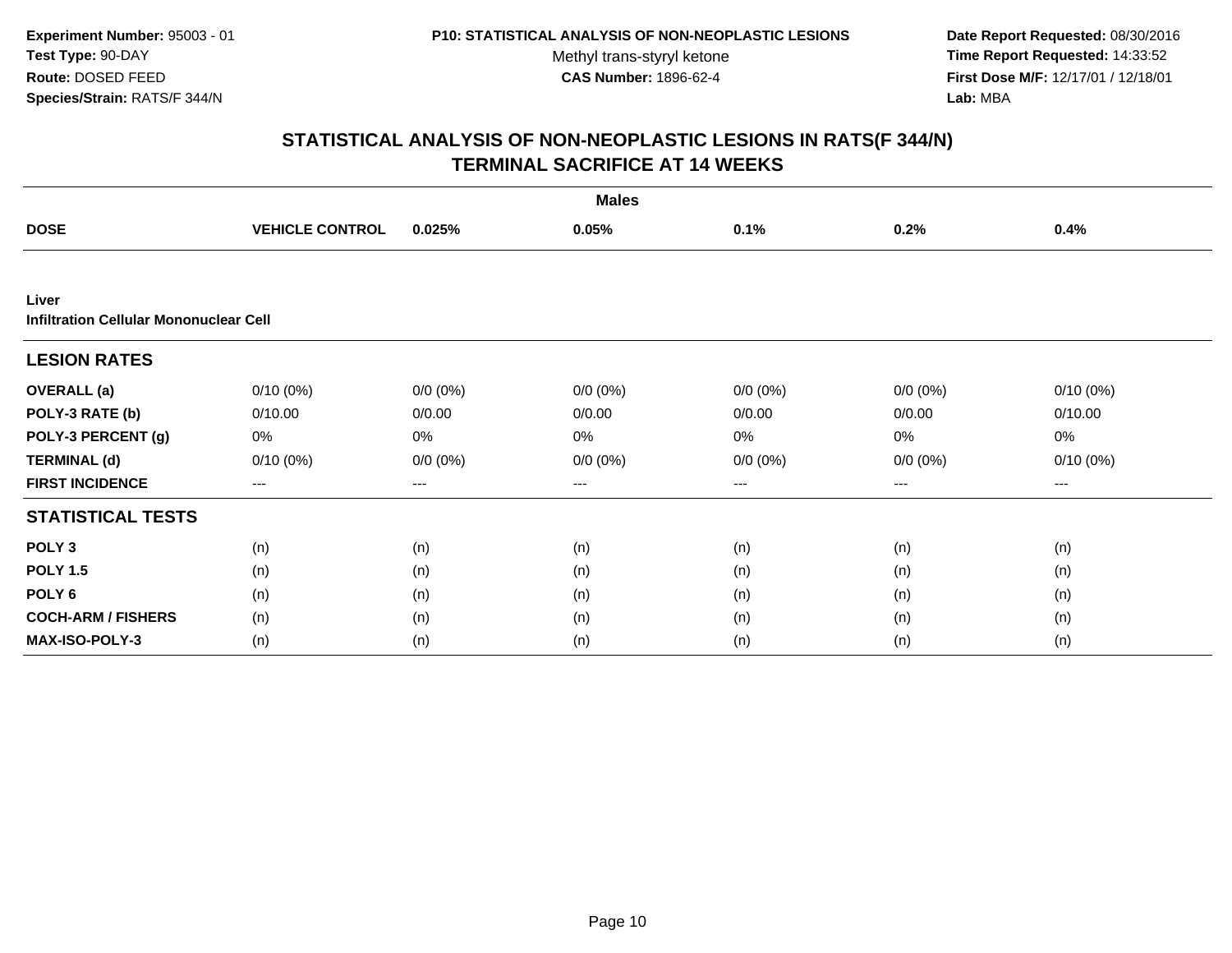**Date Report Requested:** 08/30/2016 **Time Report Requested:** 14:33:52 **First Dose M/F:** 12/17/01 / 12/18/01<br>**Lab:** MBA **Lab:** MBA

| <b>Males</b>                              |                        |             |             |             |             |             |
|-------------------------------------------|------------------------|-------------|-------------|-------------|-------------|-------------|
| <b>DOSE</b>                               | <b>VEHICLE CONTROL</b> | 0.025%      | 0.05%       | 0.1%        | 0.2%        | 0.4%        |
|                                           |                        |             |             |             |             |             |
| Liver<br><b>Vacuolization Cytoplasmic</b> |                        |             |             |             |             |             |
| <b>LESION RATES</b>                       |                        |             |             |             |             |             |
| <b>OVERALL</b> (a)                        | $1/10(10\%)$           | $0/0 (0\%)$ | $0/0 (0\%)$ | $0/0 (0\%)$ | $0/0 (0\%)$ | 1/10 (10%)  |
| POLY-3 RATE (b)                           | 1/10.00                | 0/0.00      | 0/0.00      | 0/0.00      | 0/0.00      | 1/10.00     |
| POLY-3 PERCENT (g)                        | 10%                    | 0%          | 0%          | 0%          | 0%          | 10%         |
| <b>TERMINAL (d)</b>                       | $1/10(10\%)$           | $0/0 (0\%)$ | $0/0 (0\%)$ | $0/0 (0\%)$ | $0/0 (0\%)$ | 1/10 (10%)  |
| <b>FIRST INCIDENCE</b>                    | $92($ T)               | ---         | ---         | ---         | ---         | 92 (T)      |
| <b>STATISTICAL TESTS</b>                  |                        |             |             |             |             |             |
| POLY <sub>3</sub>                         | (e)                    | (e)         | (e)         | (e)         | (e)         | $P = 0.760$ |
| <b>POLY 1.5</b>                           | (e)                    | (e)         | (e)         | (e)         | (e)         | $P=0.760$   |
| POLY <sub>6</sub>                         | (e)                    | (e)         | (e)         | (e)         | (e)         | $P = 0.760$ |
| <b>COCH-ARM / FISHERS</b>                 | $P = 0.645$            | (e)         | (e)         | (e)         | (e)         | P=0.763N    |
| <b>MAX-ISO-POLY-3</b>                     | (e)                    | (e)         | (e)         | (e)         | (e)         | $P = 1.000$ |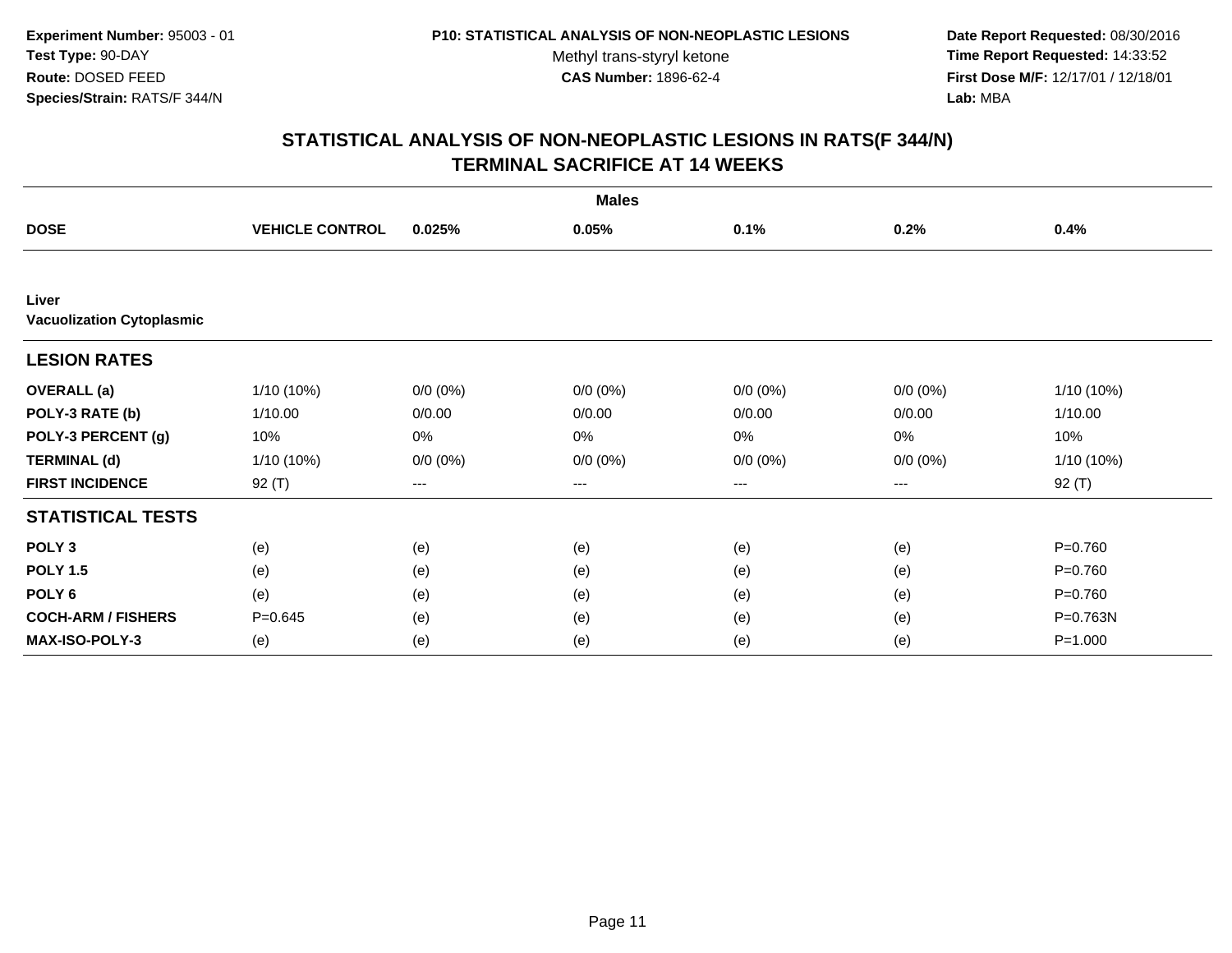**Date Report Requested:** 08/30/2016 **Time Report Requested:** 14:33:52 **First Dose M/F:** 12/17/01 / 12/18/01<br>**Lab:** MBA **Lab:** MBA

| <b>Males</b>                    |                        |             |             |             |                        |             |  |
|---------------------------------|------------------------|-------------|-------------|-------------|------------------------|-------------|--|
| <b>DOSE</b>                     | <b>VEHICLE CONTROL</b> | 0.025%      | 0.05%       | 0.1%        | 0.2%                   | 0.4%        |  |
|                                 |                        |             |             |             |                        |             |  |
| Lung<br><b>Hemorrhage Focal</b> |                        |             |             |             |                        |             |  |
| <b>LESION RATES</b>             |                        |             |             |             |                        |             |  |
| <b>OVERALL</b> (a)              | $0/10(0\%)$            | $0/0 (0\%)$ | $0/0 (0\%)$ | $0/0 (0\%)$ | $0/0 (0\%)$            | $0/10(0\%)$ |  |
| POLY-3 RATE (b)                 | 0/10.00                | 0/0.00      | 0/0.00      | 0/0.00      | 0/0.00                 | 0/10.00     |  |
| POLY-3 PERCENT (g)              | 0%                     | 0%          | 0%          | 0%          | 0%                     | 0%          |  |
| <b>TERMINAL (d)</b>             | 0/10(0%)               | $0/0 (0\%)$ | $0/0 (0\%)$ | $0/0 (0\%)$ | $0/0 (0\%)$            | $0/10(0\%)$ |  |
| <b>FIRST INCIDENCE</b>          | ---                    | $---$       | ---         | ---         | $\qquad \qquad \cdots$ | $---$       |  |
| <b>STATISTICAL TESTS</b>        |                        |             |             |             |                        |             |  |
| POLY <sub>3</sub>               | (n)                    | (n)         | (n)         | (n)         | (n)                    | (n)         |  |
| <b>POLY 1.5</b>                 | (n)                    | (n)         | (n)         | (n)         | (n)                    | (n)         |  |
| POLY <sub>6</sub>               | (n)                    | (n)         | (n)         | (n)         | (n)                    | (n)         |  |
| <b>COCH-ARM / FISHERS</b>       | (n)                    | (n)         | (n)         | (n)         | (n)                    | (n)         |  |
| MAX-ISO-POLY-3                  | (n)                    | (n)         | (n)         | (n)         | (n)                    | (n)         |  |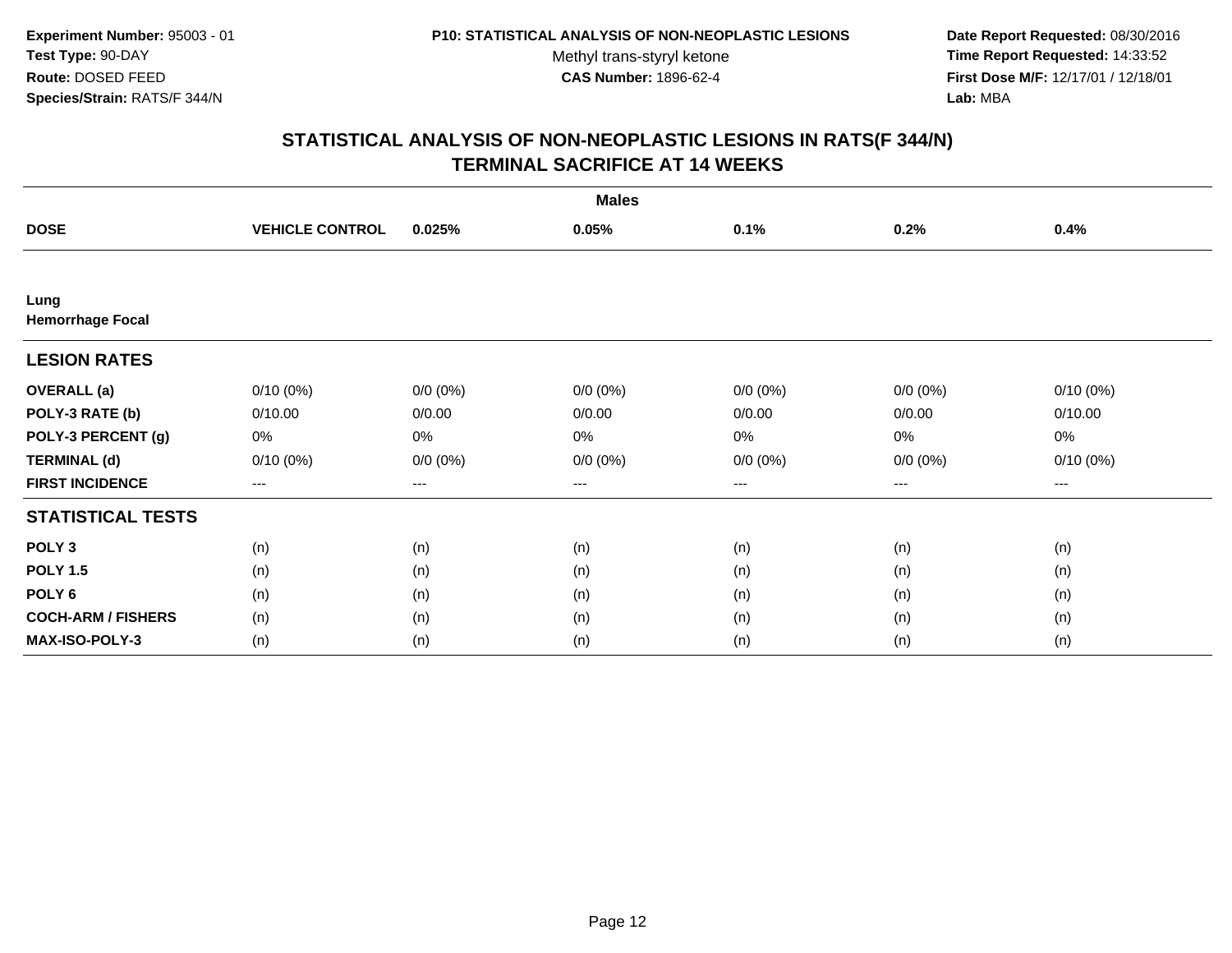**Date Report Requested:** 08/30/2016 **Time Report Requested:** 14:33:52 **First Dose M/F:** 12/17/01 / 12/18/01<br>**Lab:** MBA **Lab:** MBA

| <b>Males</b>                        |                        |             |             |                   |             |             |  |
|-------------------------------------|------------------------|-------------|-------------|-------------------|-------------|-------------|--|
| <b>DOSE</b>                         | <b>VEHICLE CONTROL</b> | 0.025%      | 0.05%       | 0.1%              | 0.2%        | 0.4%        |  |
|                                     |                        |             |             |                   |             |             |  |
| Lung<br><b>Inflammation Chronic</b> |                        |             |             |                   |             |             |  |
| <b>LESION RATES</b>                 |                        |             |             |                   |             |             |  |
| <b>OVERALL</b> (a)                  | $0/10(0\%)$            | $0/0 (0\%)$ | $0/0 (0\%)$ | $0/0 (0\%)$       | $0/0 (0\%)$ | $0/10(0\%)$ |  |
| POLY-3 RATE (b)                     | 0/10.00                | 0/0.00      | 0/0.00      | 0/0.00            | 0/0.00      | 0/10.00     |  |
| POLY-3 PERCENT (g)                  | 0%                     | 0%          | 0%          | $0\%$             | $0\%$       | 0%          |  |
| <b>TERMINAL (d)</b>                 | $0/10(0\%)$            | $0/0 (0\%)$ | $0/0 (0\%)$ | $0/0 (0\%)$       | $0/0 (0\%)$ | $0/10(0\%)$ |  |
| <b>FIRST INCIDENCE</b>              | $\qquad \qquad \cdots$ | $---$       | ---         | $\qquad \qquad -$ | ---         | $---$       |  |
| <b>STATISTICAL TESTS</b>            |                        |             |             |                   |             |             |  |
| POLY <sub>3</sub>                   | (n)                    | (n)         | (n)         | (n)               | (n)         | (n)         |  |
| <b>POLY 1.5</b>                     | (n)                    | (n)         | (n)         | (n)               | (n)         | (n)         |  |
| POLY <sub>6</sub>                   | (n)                    | (n)         | (n)         | (n)               | (n)         | (n)         |  |
| <b>COCH-ARM / FISHERS</b>           | (n)                    | (n)         | (n)         | (n)               | (n)         | (n)         |  |
| MAX-ISO-POLY-3                      | (n)                    | (n)         | (n)         | (n)               | (n)         | (n)         |  |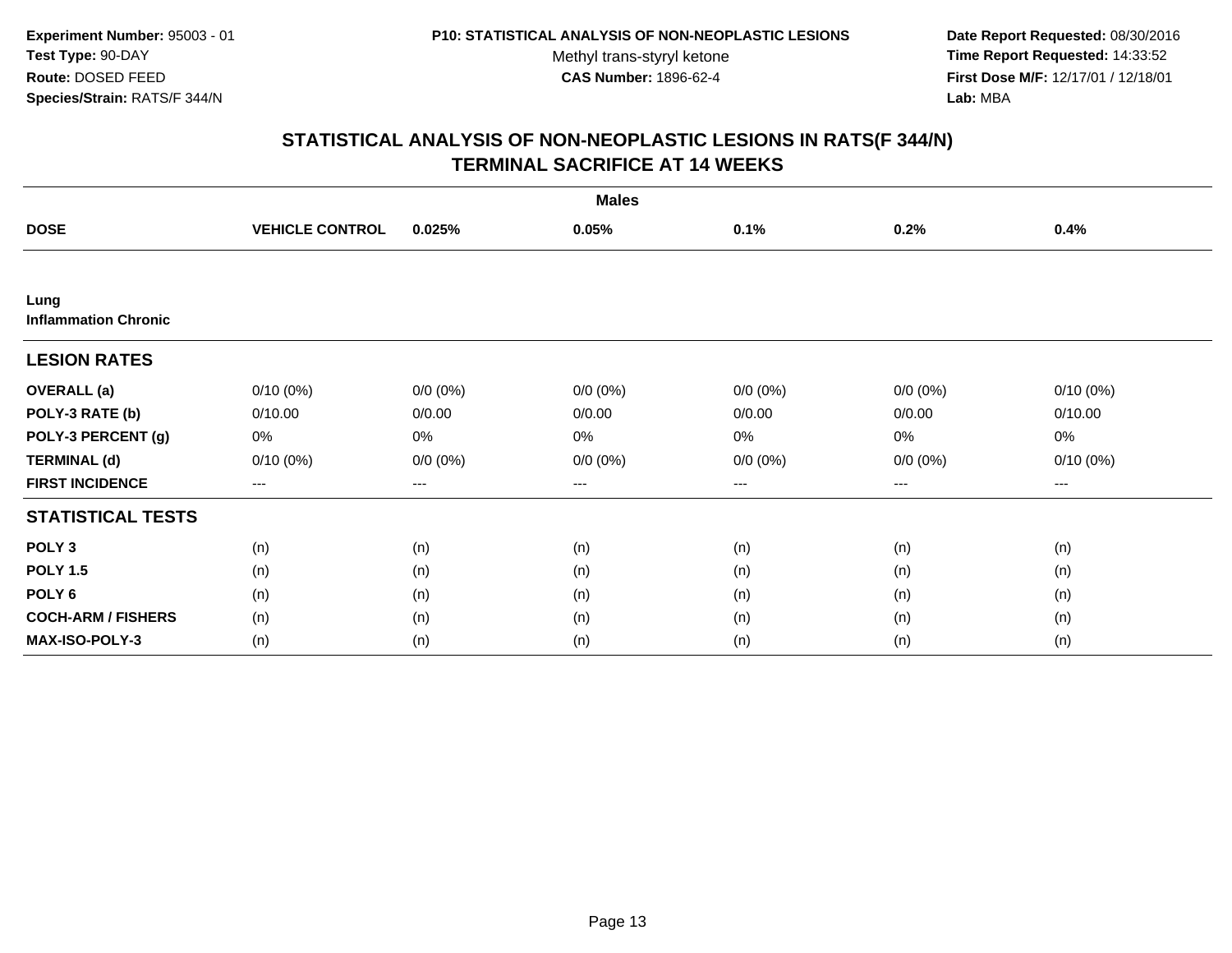**Date Report Requested:** 08/30/2016 **Time Report Requested:** 14:33:52 **First Dose M/F:** 12/17/01 / 12/18/01<br>**Lab:** MBA **Lab:** MBA

|                                                                          | <b>Males</b>           |             |             |             |             |             |  |  |  |
|--------------------------------------------------------------------------|------------------------|-------------|-------------|-------------|-------------|-------------|--|--|--|
| <b>DOSE</b>                                                              | <b>VEHICLE CONTROL</b> | 0.025%      | 0.05%       | 0.1%        | 0.2%        | 0.4%        |  |  |  |
|                                                                          |                        |             |             |             |             |             |  |  |  |
| <b>Lung: Bronchiole</b><br><b>Infiltration Cellular Focal Lymphocyte</b> |                        |             |             |             |             |             |  |  |  |
| <b>LESION RATES</b>                                                      |                        |             |             |             |             |             |  |  |  |
| <b>OVERALL</b> (a)                                                       | 1/10 (10%)             | $0/0 (0\%)$ | $0/0 (0\%)$ | $0/0 (0\%)$ | $0/0 (0\%)$ | $0/10(0\%)$ |  |  |  |
| POLY-3 RATE (b)                                                          | 1/10.00                | 0/0.00      | 0/0.00      | 0/0.00      | 0/0.00      | 0/10.00     |  |  |  |
| POLY-3 PERCENT (g)                                                       | 10%                    | 0%          | 0%          | 0%          | $0\%$       | 0%          |  |  |  |
| <b>TERMINAL (d)</b>                                                      | 1/10 (10%)             | $0/0 (0\%)$ | $0/0 (0\%)$ | $0/0 (0\%)$ | $0/0 (0\%)$ | $0/10(0\%)$ |  |  |  |
| <b>FIRST INCIDENCE</b>                                                   | 92 (T)                 | ---         | ---         | $\cdots$    | ---         | $---$       |  |  |  |
| <b>STATISTICAL TESTS</b>                                                 |                        |             |             |             |             |             |  |  |  |
| POLY <sub>3</sub>                                                        | (e)                    | (e)         | (e)         | (e)         | (e)         | P=0.500N    |  |  |  |
| <b>POLY 1.5</b>                                                          | (e)                    | (e)         | (e)         | (e)         | (e)         | P=0.500N    |  |  |  |
| POLY <sub>6</sub>                                                        | (e)                    | (e)         | (e)         | (e)         | (e)         | P=0.500N    |  |  |  |
| <b>COCH-ARM / FISHERS</b>                                                | P=0.304N               | (e)         | (e)         | (e)         | (e)         | P=0.500N    |  |  |  |
| <b>MAX-ISO-POLY-3</b>                                                    | (e)                    | (e)         | (e)         | (e)         | (e)         | P=0.158N    |  |  |  |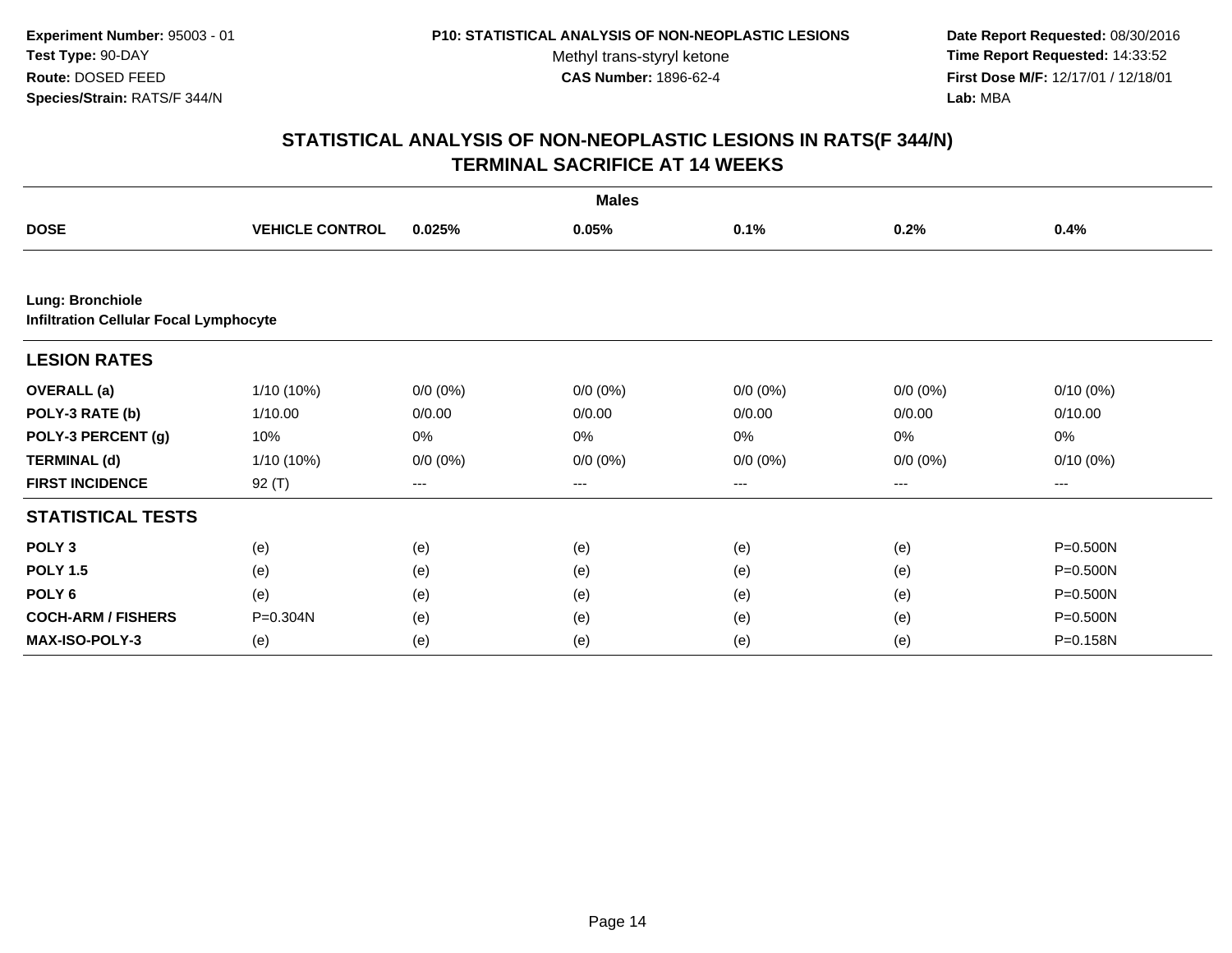**Date Report Requested:** 08/30/2016 **Time Report Requested:** 14:33:52 **First Dose M/F:** 12/17/01 / 12/18/01<br>**Lab:** MBA **Lab:** MBA

| <b>Males</b>                                                        |                        |             |             |             |             |              |  |  |
|---------------------------------------------------------------------|------------------------|-------------|-------------|-------------|-------------|--------------|--|--|
| <b>DOSE</b>                                                         | <b>VEHICLE CONTROL</b> | 0.025%      | 0.05%       | 0.1%        | 0.2%        | 0.4%         |  |  |
|                                                                     |                        |             |             |             |             |              |  |  |
| Lung: Perivascular<br><b>Infiltration Cellular Focal Lymphocyte</b> |                        |             |             |             |             |              |  |  |
| <b>LESION RATES</b>                                                 |                        |             |             |             |             |              |  |  |
| <b>OVERALL</b> (a)                                                  | 2/10 (20%)             | $0/0 (0\%)$ | $0/0 (0\%)$ | $0/0 (0\%)$ | $0/0 (0\%)$ | $0/10(0\%)$  |  |  |
| POLY-3 RATE (b)                                                     | 2/10.00                | 0/0.00      | 0/0.00      | 0/0.00      | 0/0.00      | 0/10.00      |  |  |
| POLY-3 PERCENT (g)                                                  | 20%                    | 0%          | 0%          | 0%          | $0\%$       | 0%           |  |  |
| <b>TERMINAL (d)</b>                                                 | 2/10 (20%)             | $0/0 (0\%)$ | $0/0 (0\%)$ | $0/0 (0\%)$ | $0/0 (0\%)$ | $0/10(0\%)$  |  |  |
| <b>FIRST INCIDENCE</b>                                              | 92 (T)                 | ---         | ---         | $---$       | ---         | $---$        |  |  |
| <b>STATISTICAL TESTS</b>                                            |                        |             |             |             |             |              |  |  |
| POLY <sub>3</sub>                                                   | (e)                    | (e)         | (e)         | (e)         | (e)         | $P = 0.227N$ |  |  |
| <b>POLY 1.5</b>                                                     | (e)                    | (e)         | (e)         | (e)         | (e)         | P=0.227N     |  |  |
| POLY <sub>6</sub>                                                   | (e)                    | (e)         | (e)         | (e)         | (e)         | $P = 0.227N$ |  |  |
| <b>COCH-ARM / FISHERS</b>                                           | P=0.132N               | (e)         | (e)         | (e)         | (e)         | P=0.237N     |  |  |
| <b>MAX-ISO-POLY-3</b>                                               | (e)                    | (e)         | (e)         | (e)         | (e)         | P=0.066N     |  |  |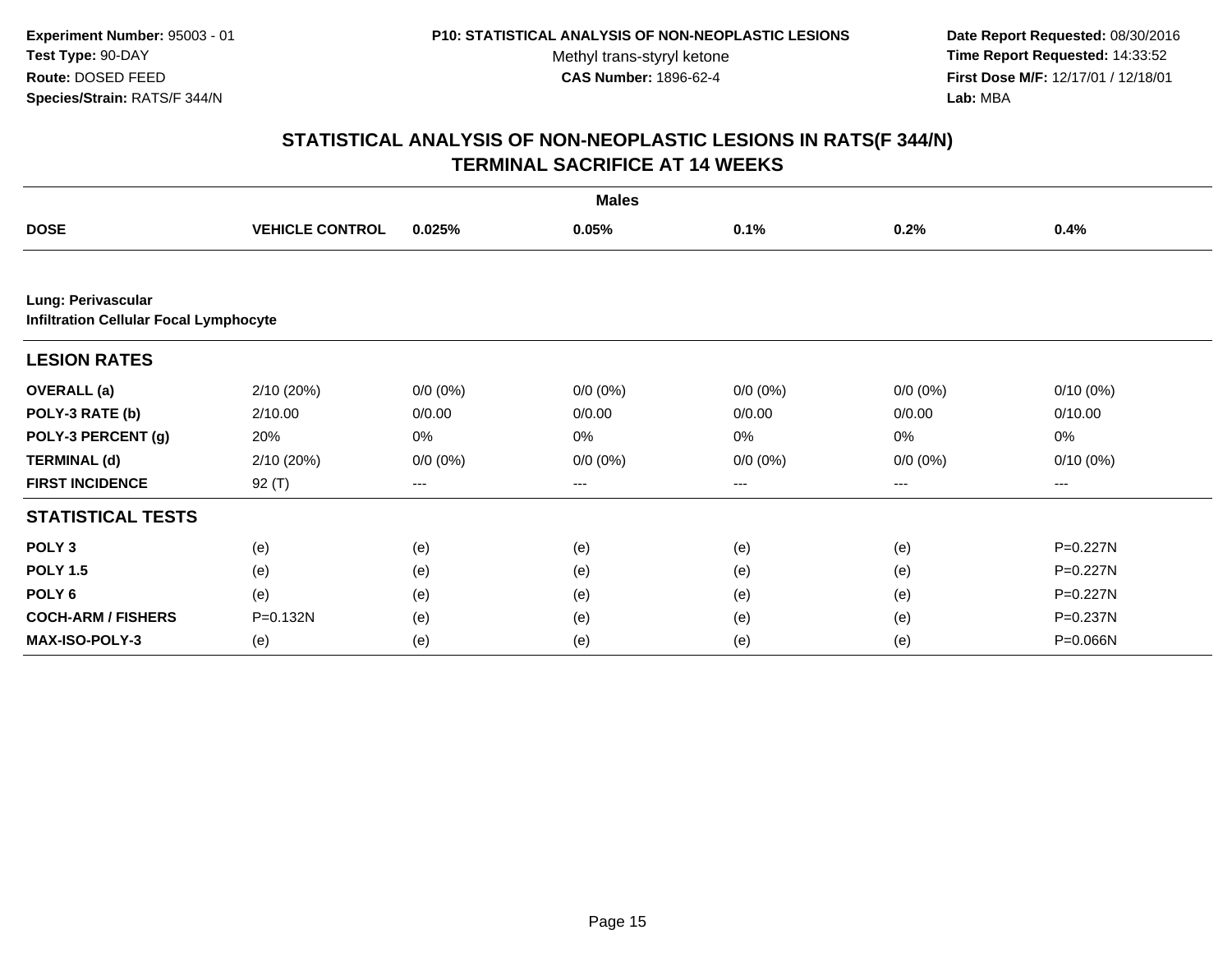**Date Report Requested:** 08/30/2016 **Time Report Requested:** 14:33:52 **First Dose M/F:** 12/17/01 / 12/18/01<br>**Lab:** MBA **Lab:** MBA

| <b>Males</b>                              |                        |             |             |              |                        |             |  |
|-------------------------------------------|------------------------|-------------|-------------|--------------|------------------------|-------------|--|
| <b>DOSE</b>                               | <b>VEHICLE CONTROL</b> | 0.025%      | 0.05%       | 0.1%         | 0.2%                   | 0.4%        |  |
|                                           |                        |             |             |              |                        |             |  |
| <b>Lymph Node</b><br>Hyperplasia Lymphoid |                        |             |             |              |                        |             |  |
| <b>LESION RATES</b>                       |                        |             |             |              |                        |             |  |
| <b>OVERALL</b> (a)                        | $0/0 (0\%)$            | $0/0 (0\%)$ | $1/3$ (33%) | $0/1$ $(0%)$ | $0/0 (0\%)$            | $0/0 (0\%)$ |  |
| POLY-3 RATE (b)                           | 0/0.00                 | 0/0.00      | 1/3.00      | 0/1.00       | 0/0.00                 | 0/0.00      |  |
| POLY-3 PERCENT (g)                        | 0%                     | 0%          | 33.3%       | 0%           | $0\%$                  | 0%          |  |
| <b>TERMINAL (d)</b>                       | $0/0 (0\%)$            | $0/0 (0\%)$ | $1/3$ (33%) | $0/1$ $(0%)$ | $0/0 (0\%)$            | $0/0 (0\%)$ |  |
| <b>FIRST INCIDENCE</b>                    | $--$                   | $---$       | 92 (T)      | $--$         | $\qquad \qquad \cdots$ | ---         |  |
| <b>STATISTICAL TESTS</b>                  |                        |             |             |              |                        |             |  |
| POLY <sub>3</sub>                         | (e)                    | (e)         | (e)         | (e)          | (e)                    | (e)         |  |
| <b>POLY 1.5</b>                           | (e)                    | (e)         | (e)         | (e)          | (e)                    | (e)         |  |
| POLY <sub>6</sub>                         | (e)                    | (e)         | (e)         | (e)          | (e)                    | (e)         |  |
| <b>COCH-ARM / FISHERS</b>                 | P=1.000N               | (e)         | (e)         | (e)          | (e)                    | (e)         |  |
| MAX-ISO-POLY-3                            | (e)                    | (e)         | (e)         | (e)          | (e)                    | (e)         |  |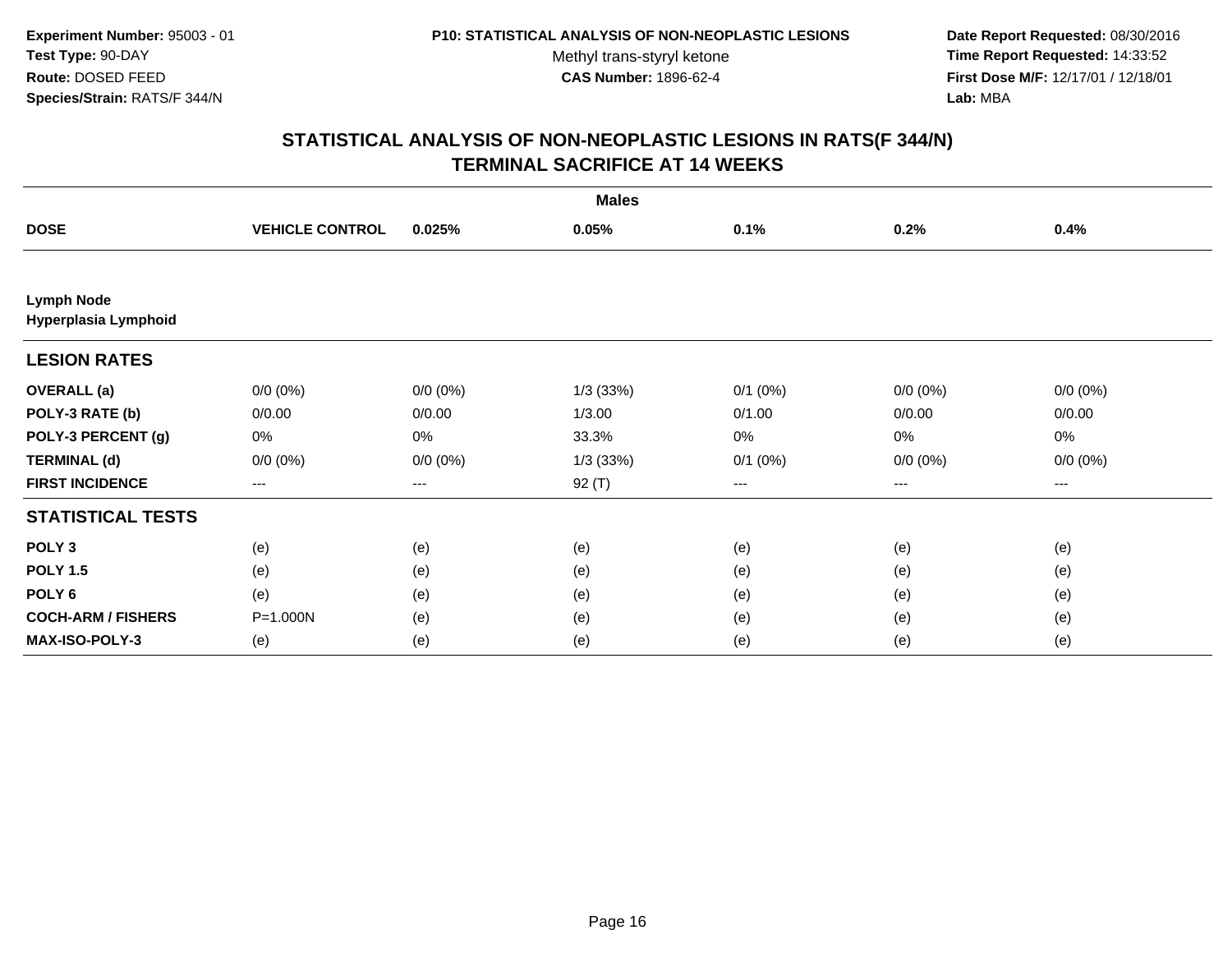**Date Report Requested:** 08/30/2016 **Time Report Requested:** 14:33:52 **First Dose M/F:** 12/17/01 / 12/18/01<br>**Lab:** MBA **Lab:** MBA

| <b>Males</b>                                       |                        |             |             |             |             |             |  |  |
|----------------------------------------------------|------------------------|-------------|-------------|-------------|-------------|-------------|--|--|
| <b>DOSE</b>                                        | <b>VEHICLE CONTROL</b> | 0.025%      | 0.05%       | 0.1%        | 0.2%        | 0.4%        |  |  |
|                                                    |                        |             |             |             |             |             |  |  |
| Lymph Node, Mesenteric<br><b>Necrosis Lymphoid</b> |                        |             |             |             |             |             |  |  |
| <b>LESION RATES</b>                                |                        |             |             |             |             |             |  |  |
| <b>OVERALL</b> (a)                                 | $0/10(0\%)$            | $0/0 (0\%)$ | $0/0 (0\%)$ | $0/0 (0\%)$ | $0/0 (0\%)$ | $0/10(0\%)$ |  |  |
| POLY-3 RATE (b)                                    | 0/10.00                | 0/0.00      | 0/0.00      | 0/0.00      | 0/0.00      | 0/10.00     |  |  |
| POLY-3 PERCENT (g)                                 | 0%                     | 0%          | 0%          | 0%          | 0%          | 0%          |  |  |
| <b>TERMINAL (d)</b>                                | 0/10(0%)               | $0/0 (0\%)$ | $0/0 (0\%)$ | $0/0 (0\%)$ | $0/0 (0\%)$ | $0/10(0\%)$ |  |  |
| <b>FIRST INCIDENCE</b>                             | $\qquad \qquad -$      | ---         | ---         | $--$        | ---         | ---         |  |  |
| <b>STATISTICAL TESTS</b>                           |                        |             |             |             |             |             |  |  |
| POLY <sub>3</sub>                                  | (n)                    | (n)         | (n)         | (n)         | (n)         | (n)         |  |  |
| <b>POLY 1.5</b>                                    | (n)                    | (n)         | (n)         | (n)         | (n)         | (n)         |  |  |
| POLY <sub>6</sub>                                  | (n)                    | (n)         | (n)         | (n)         | (n)         | (n)         |  |  |
| <b>COCH-ARM / FISHERS</b>                          | (n)                    | (n)         | (n)         | (n)         | (n)         | (n)         |  |  |
| MAX-ISO-POLY-3                                     | (n)                    | (n)         | (n)         | (n)         | (n)         | (n)         |  |  |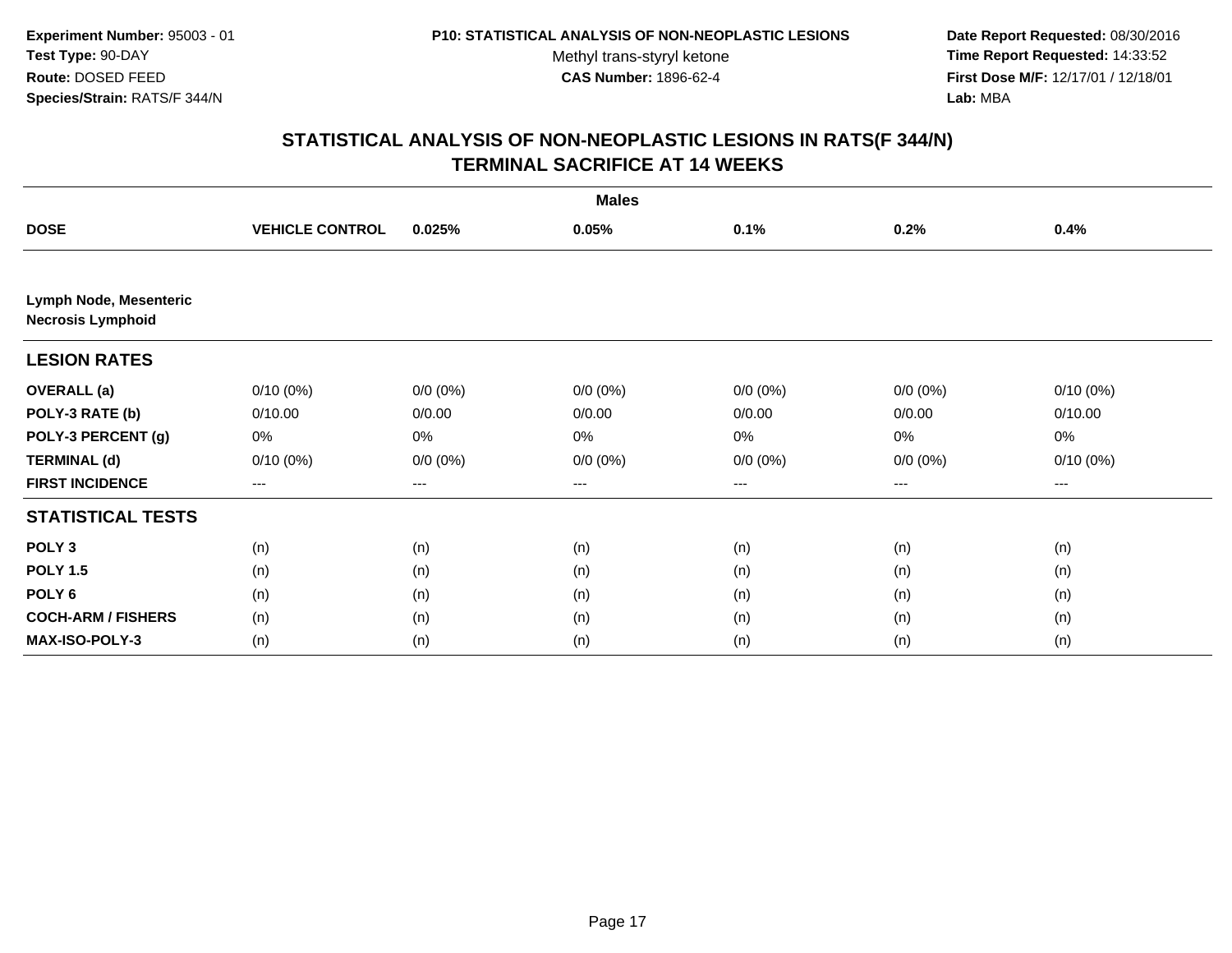**Date Report Requested:** 08/30/2016 **Time Report Requested:** 14:33:52 **First Dose M/F:** 12/17/01 / 12/18/01<br>**Lab:** MBA **Lab:** MBA

| <b>Males</b>                                        |                        |             |             |            |             |             |  |  |
|-----------------------------------------------------|------------------------|-------------|-------------|------------|-------------|-------------|--|--|
| <b>DOSE</b>                                         | <b>VEHICLE CONTROL</b> | 0.025%      | 0.05%       | 0.1%       | 0.2%        | 0.4%        |  |  |
|                                                     |                        |             |             |            |             |             |  |  |
| <b>Lymph Node: Mediastinal</b><br><b>Congestion</b> |                        |             |             |            |             |             |  |  |
| <b>LESION RATES</b>                                 |                        |             |             |            |             |             |  |  |
| <b>OVERALL</b> (a)                                  | $0/0 (0\%)$            | $0/0 (0\%)$ | $1/3$ (33%) | 1/1 (100%) | $0/0 (0\%)$ | $0/0 (0\%)$ |  |  |
| POLY-3 RATE (b)                                     | 0/0.00                 | 0/0.00      | 1/3.00      | 1/1.00     | 0/0.00      | 0/0.00      |  |  |
| POLY-3 PERCENT (g)                                  | 0%                     | 0%          | 33.3%       | 100%       | 0%          | 0%          |  |  |
| <b>TERMINAL (d)</b>                                 | $0/0 (0\%)$            | $0/0 (0\%)$ | $1/3$ (33%) | 1/1 (100%) | $0/0 (0\%)$ | $0/0 (0\%)$ |  |  |
| <b>FIRST INCIDENCE</b>                              | $--$                   | ---         | 92 (T)      | $92($ T)   | $--$        | ---         |  |  |
| <b>STATISTICAL TESTS</b>                            |                        |             |             |            |             |             |  |  |
| POLY <sub>3</sub>                                   | (e)                    | (e)         | (e)         | (e)        | (e)         | (e)         |  |  |
| <b>POLY 1.5</b>                                     | (e)                    | (e)         | (e)         | (e)        | (e)         | (e)         |  |  |
| POLY <sub>6</sub>                                   | (e)                    | (e)         | (e)         | (e)        | (e)         | (e)         |  |  |
| <b>COCH-ARM / FISHERS</b>                           | $P = 1.000$            | (e)         | (e)         | (e)        | (e)         | (e)         |  |  |
| MAX-ISO-POLY-3                                      | (e)                    | (e)         | (e)         | (e)        | (e)         | (e)         |  |  |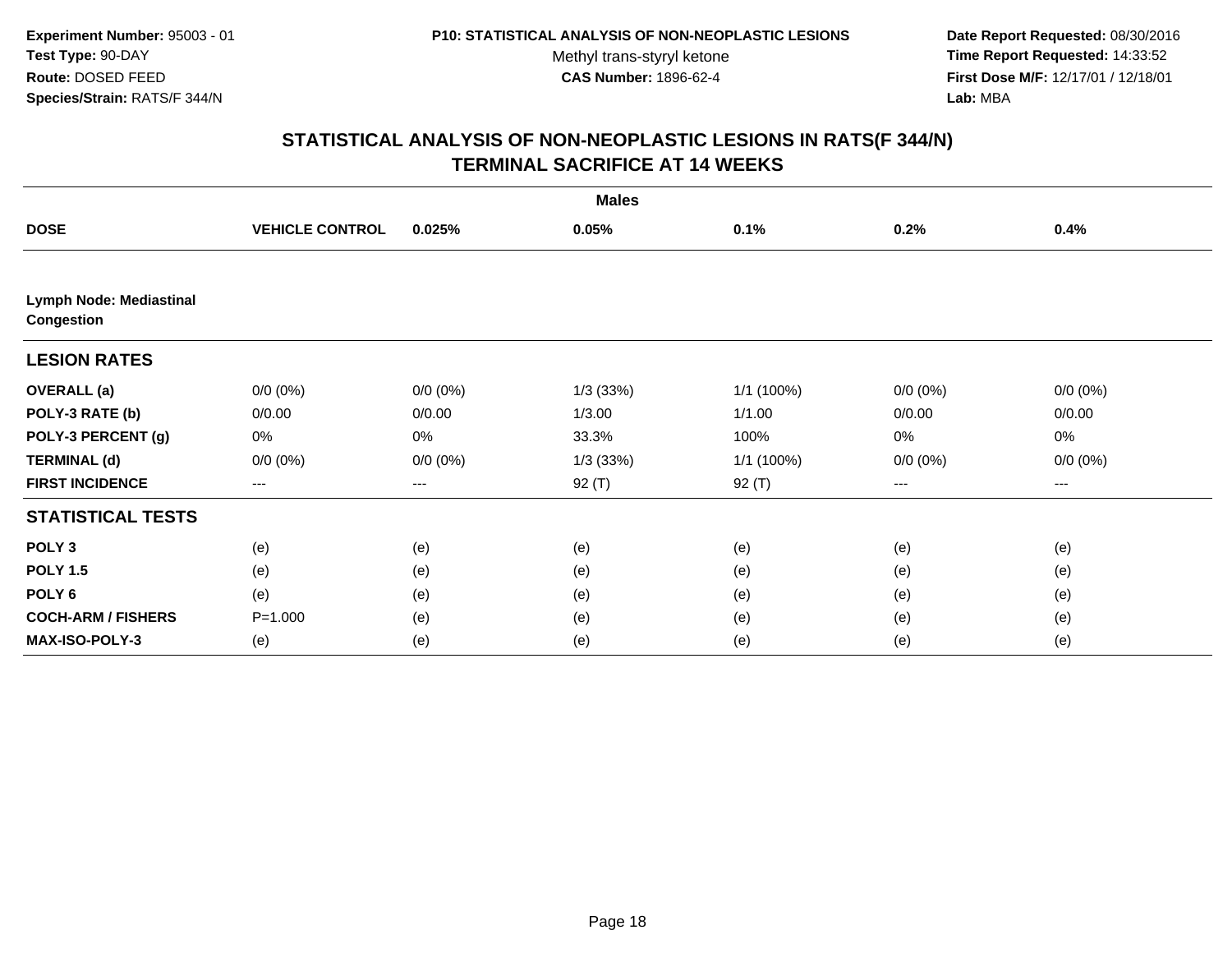**Date Report Requested:** 08/30/2016 **Time Report Requested:** 14:33:52 **First Dose M/F:** 12/17/01 / 12/18/01<br>**Lab:** MBA **Lab:** MBA

| <b>Males</b>                           |                        |             |            |              |             |             |  |  |
|----------------------------------------|------------------------|-------------|------------|--------------|-------------|-------------|--|--|
| <b>DOSE</b>                            | <b>VEHICLE CONTROL</b> | 0.025%      | 0.05%      | 0.1%         | 0.2%        | 0.4%        |  |  |
|                                        |                        |             |            |              |             |             |  |  |
| Lymph Node: Mediastinal<br>Hyperplasia |                        |             |            |              |             |             |  |  |
| <b>LESION RATES</b>                    |                        |             |            |              |             |             |  |  |
| <b>OVERALL</b> (a)                     | $0/0 (0\%)$            | $0/0 (0\%)$ | $0/3(0\%)$ | $0/1$ (0%)   | $0/0 (0\%)$ | $0/0 (0\%)$ |  |  |
| POLY-3 RATE (b)                        | 0/0.00                 | 0/0.00      | 0/3.00     | 0/1.00       | 0/0.00      | 0/0.00      |  |  |
| POLY-3 PERCENT (g)                     | 0%                     | 0%          | 0%         | 0%           | 0%          | 0%          |  |  |
| <b>TERMINAL (d)</b>                    | $0/0 (0\%)$            | $0/0 (0\%)$ | $0/3(0\%)$ | $0/1$ $(0%)$ | $0/0 (0\%)$ | $0/0 (0\%)$ |  |  |
| <b>FIRST INCIDENCE</b>                 | ---                    | $---$       | ---        | $---$        | ---         | ---         |  |  |
| <b>STATISTICAL TESTS</b>               |                        |             |            |              |             |             |  |  |
| POLY <sub>3</sub>                      | (n)                    | (n)         | (n)        | (n)          | (n)         | (n)         |  |  |
| <b>POLY 1.5</b>                        | (n)                    | (n)         | (n)        | (n)          | (n)         | (n)         |  |  |
| POLY <sub>6</sub>                      | (n)                    | (n)         | (n)        | (n)          | (n)         | (n)         |  |  |
| <b>COCH-ARM / FISHERS</b>              | (n)                    | (n)         | (n)        | (n)          | (n)         | (n)         |  |  |
| <b>MAX-ISO-POLY-3</b>                  | (n)                    | (n)         | (n)        | (n)          | (n)         | (n)         |  |  |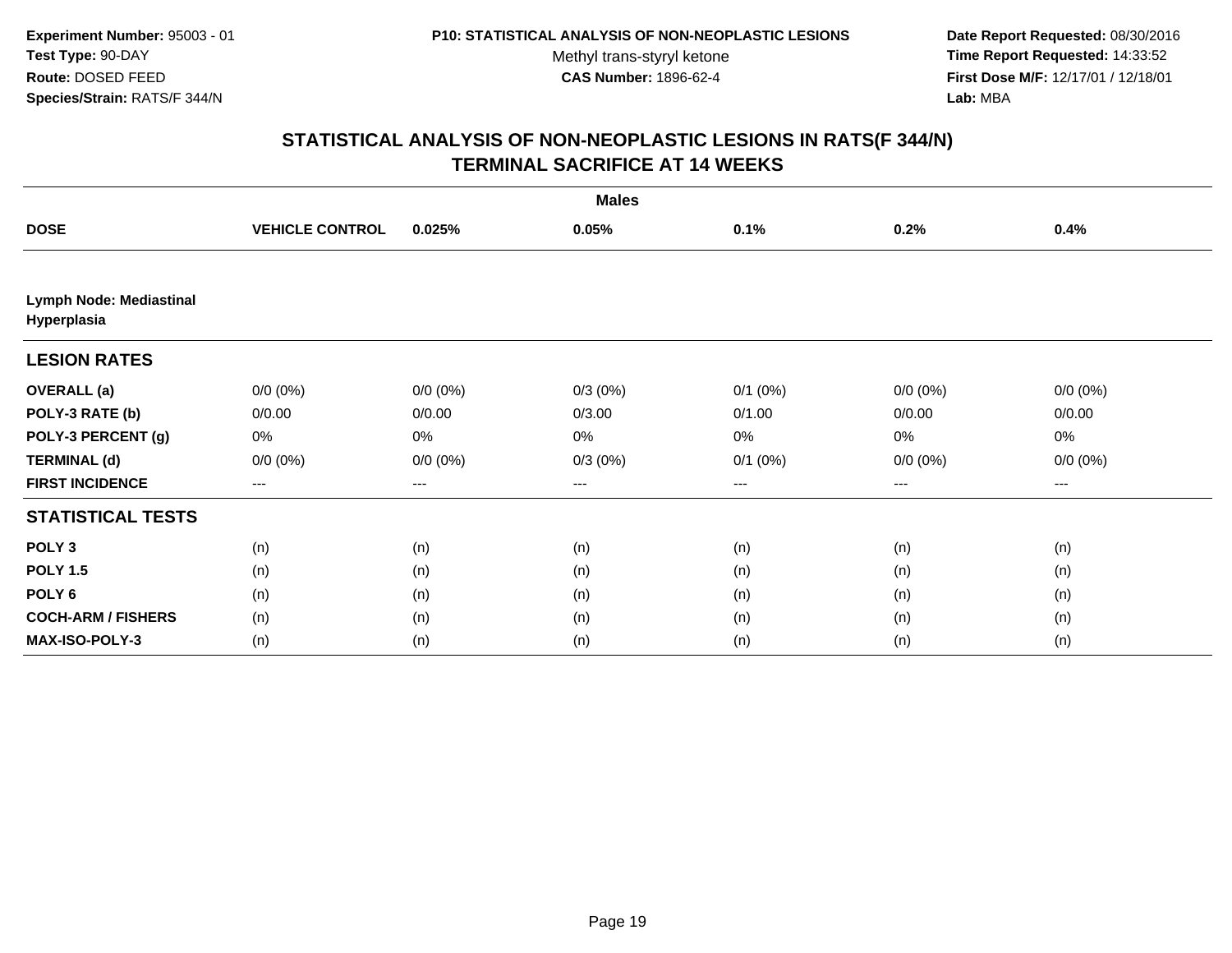**Date Report Requested:** 08/30/2016 **Time Report Requested:** 14:33:52 **First Dose M/F:** 12/17/01 / 12/18/01<br>**Lab:** MBA **Lab:** MBA

|                                                 |                        |             | <b>Males</b> |            |             |             |
|-------------------------------------------------|------------------------|-------------|--------------|------------|-------------|-------------|
| <b>DOSE</b>                                     | <b>VEHICLE CONTROL</b> | 0.025%      | 0.05%        | 0.1%       | 0.2%        | 0.4%        |
|                                                 |                        |             |              |            |             |             |
| Lymph Node: Mediastinal<br>Hyperplasia Lymphoid |                        |             |              |            |             |             |
| <b>LESION RATES</b>                             |                        |             |              |            |             |             |
| <b>OVERALL</b> (a)                              | $0/0 (0\%)$            | $0/0 (0\%)$ | 2/3(67%)     | 1/1 (100%) | $0/0 (0\%)$ | $0/0 (0\%)$ |
| POLY-3 RATE (b)                                 | 0/0.00                 | 0/0.00      | 2/3.00       | 1/1.00     | 0/0.00      | 0/0.00      |
| POLY-3 PERCENT (g)                              | 0%                     | 0%          | 66.7%        | 100%       | $0\%$       | 0%          |
| <b>TERMINAL (d)</b>                             | $0/0 (0\%)$            | $0/0 (0\%)$ | 2/3(67%)     | 1/1 (100%) | $0/0 (0\%)$ | $0/0 (0\%)$ |
| <b>FIRST INCIDENCE</b>                          | $\qquad \qquad -$      | ---         | $92($ T)     | $92($ T)   | $\cdots$    | $---$       |
| <b>STATISTICAL TESTS</b>                        |                        |             |              |            |             |             |
| POLY <sub>3</sub>                               | (e)                    | (e)         | (e)          | (e)        | (e)         | (e)         |
| <b>POLY 1.5</b>                                 | (e)                    | (e)         | (e)          | (e)        | (e)         | (e)         |
| POLY <sub>6</sub>                               | (e)                    | (e)         | (e)          | (e)        | (e)         | (e)         |
| <b>COCH-ARM / FISHERS</b>                       | $P = 1.000$            | (e)         | (e)          | (e)        | (e)         | (e)         |
| <b>MAX-ISO-POLY-3</b>                           | (e)                    | (e)         | (e)          | (e)        | (e)         | (e)         |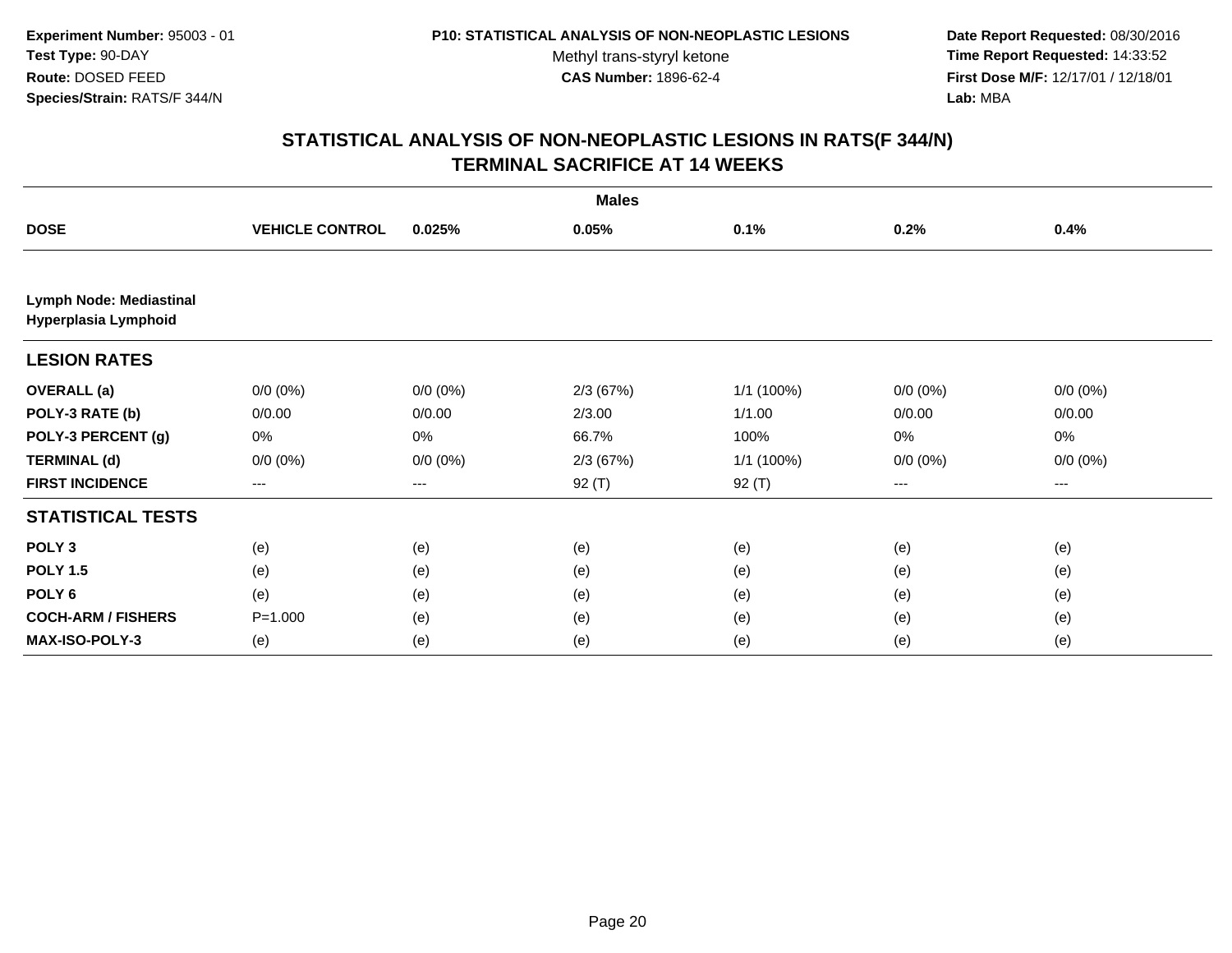**Date Report Requested:** 08/30/2016 **Time Report Requested:** 14:33:52 **First Dose M/F:** 12/17/01 / 12/18/01<br>**Lab:** MBA **Lab:** MBA

| <b>Males</b>                                             |                        |            |              |            |              |            |  |  |
|----------------------------------------------------------|------------------------|------------|--------------|------------|--------------|------------|--|--|
| <b>DOSE</b>                                              | <b>VEHICLE CONTROL</b> | 0.025%     | 0.05%        | 0.1%       | 0.2%         | 0.4%       |  |  |
|                                                          |                        |            |              |            |              |            |  |  |
| Nose: Goblet Cell, Respiratory Epithelium<br>Hyperplasia |                        |            |              |            |              |            |  |  |
| <b>LESION RATES</b>                                      |                        |            |              |            |              |            |  |  |
| <b>OVERALL</b> (a)                                       | $0/10(0\%)$            | 4/10 (40%) | $3/10(30\%)$ | 4/10 (40%) | $3/10(30\%)$ | 9/10 (90%) |  |  |
| POLY-3 RATE (b)                                          | 0/10.00                | 4/10.00    | 3/10.00      | 4/10.00    | 3/10.00      | 9/10.00    |  |  |
| POLY-3 PERCENT (g)                                       | 0%                     | 40%        | 30%          | 40%        | 30%          | 90%        |  |  |
| <b>TERMINAL (d)</b>                                      | $0/10(0\%)$            | 4/10 (40%) | $3/10(30\%)$ | 4/10 (40%) | $3/10(30\%)$ | 9/10 (90%) |  |  |
| <b>FIRST INCIDENCE</b>                                   | $\qquad \qquad -$      | $92($ T)   | $92($ T)     | $92($ T)   | $92($ T)     | $92($ T)   |  |  |
| <b>STATISTICAL TESTS</b>                                 |                        |            |              |            |              |            |  |  |
| POLY <sub>3</sub>                                        | P<0.001**              | $P=0.033*$ | $P=0.095$    | $P=0.033*$ | $P = 0.095$  | P<0.001**  |  |  |
| <b>POLY 1.5</b>                                          | P<0.001**              | $P=0.033*$ | $P=0.095$    | $P=0.033*$ | $P = 0.095$  | P<0.001**  |  |  |
| POLY <sub>6</sub>                                        | P<0.001**              | $P=0.033*$ | $P=0.095$    | $P=0.033*$ | $P=0.095$    | P<0.001**  |  |  |
| <b>COCH-ARM / FISHERS</b>                                | P<0.001**              | $P=0.043*$ | $P=0.105$    | $P=0.043*$ | $P = 0.105$  | P<0.001**  |  |  |
| <b>MAX-ISO-POLY-3</b>                                    | P<0.001**              | P=0.007**  | $P=0.025*$   | P=0.007**  | $P=0.025*$   | P<0.001**  |  |  |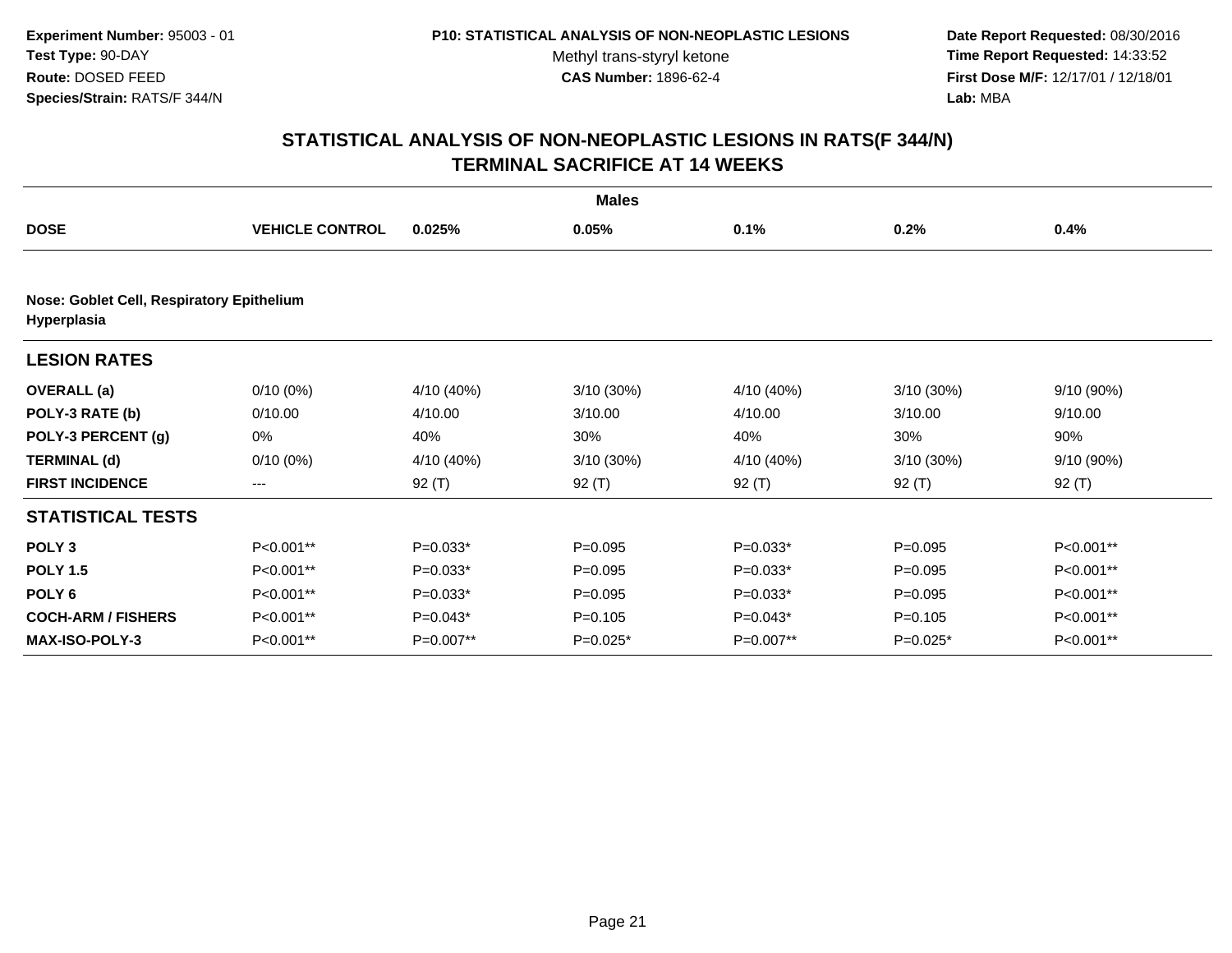**Date Report Requested:** 08/30/2016 **Time Report Requested:** 14:33:52 **First Dose M/F:** 12/17/01 / 12/18/01<br>Lab: MBA **Lab:** MBA

| <b>Males</b>                                                     |                        |             |             |             |             |             |  |  |
|------------------------------------------------------------------|------------------------|-------------|-------------|-------------|-------------|-------------|--|--|
| <b>DOSE</b>                                                      | <b>VEHICLE CONTROL</b> | 0.025%      | 0.05%       | 0.1%        | 0.2%        | 0.4%        |  |  |
|                                                                  |                        |             |             |             |             |             |  |  |
| <b>Nose: Respiratory Epithelium</b><br><b>Inflammation Acute</b> |                        |             |             |             |             |             |  |  |
| <b>LESION RATES</b>                                              |                        |             |             |             |             |             |  |  |
| <b>OVERALL</b> (a)                                               | $0/10(0\%)$            | $0/10(0\%)$ | $0/10(0\%)$ | $0/10(0\%)$ | $0/10(0\%)$ | $0/10(0\%)$ |  |  |
| POLY-3 RATE (b)                                                  | 0/10.00                | 0/10.00     | 0/10.00     | 0/10.00     | 0/10.00     | 0/10.00     |  |  |
| POLY-3 PERCENT (g)                                               | 0%                     | 0%          | 0%          | 0%          | 0%          | 0%          |  |  |
| <b>TERMINAL (d)</b>                                              | $0/10(0\%)$            | $0/10(0\%)$ | $0/10(0\%)$ | $0/10(0\%)$ | 0/10(0%)    | $0/10(0\%)$ |  |  |
| <b>FIRST INCIDENCE</b>                                           | ---                    | ---         | ---         | ---         | ---         | ---         |  |  |
| <b>STATISTICAL TESTS</b>                                         |                        |             |             |             |             |             |  |  |
| POLY <sub>3</sub>                                                | (n)                    | (n)         | (n)         | (n)         | (n)         | (n)         |  |  |
| <b>POLY 1.5</b>                                                  | (n)                    | (n)         | (n)         | (n)         | (n)         | (n)         |  |  |
| POLY <sub>6</sub>                                                | (n)                    | (n)         | (n)         | (n)         | (n)         | (n)         |  |  |
| <b>COCH-ARM / FISHERS</b>                                        | (n)                    | (n)         | (n)         | (n)         | (n)         | (n)         |  |  |
| <b>MAX-ISO-POLY-3</b>                                            | (n)                    | (n)         | (n)         | (n)         | (n)         | (n)         |  |  |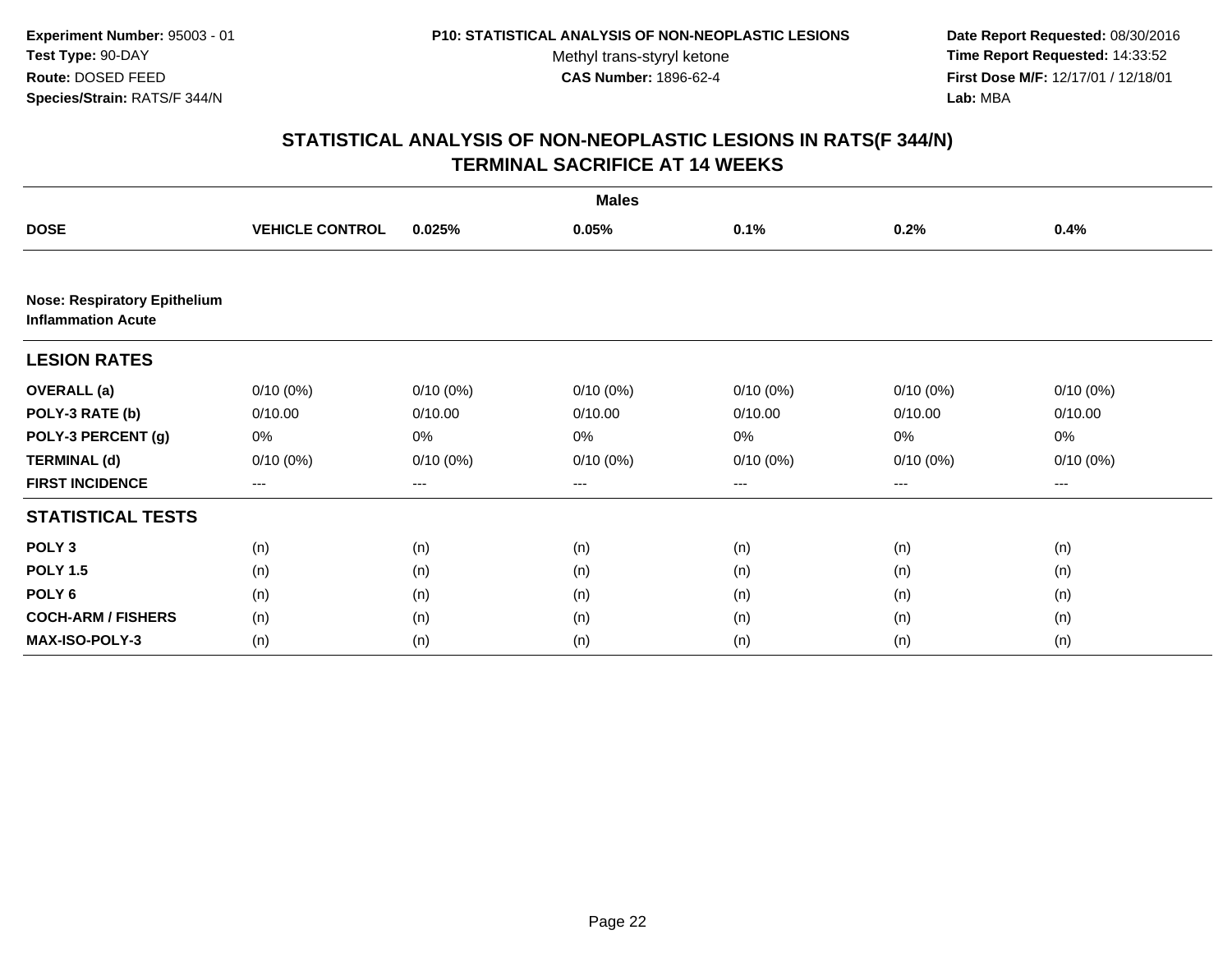**Date Report Requested:** 08/30/2016 **Time Report Requested:** 14:33:52 **First Dose M/F:** 12/17/01 / 12/18/01<br>**Lab:** MBA **Lab:** MBA

| <b>Males</b>                      |                        |                   |             |             |             |             |  |  |
|-----------------------------------|------------------------|-------------------|-------------|-------------|-------------|-------------|--|--|
| <b>DOSE</b>                       | <b>VEHICLE CONTROL</b> | 0.025%            | 0.05%       | 0.1%        | 0.2%        | 0.4%        |  |  |
|                                   |                        |                   |             |             |             |             |  |  |
| <b>Pancreas</b><br><b>Atrophy</b> |                        |                   |             |             |             |             |  |  |
| <b>LESION RATES</b>               |                        |                   |             |             |             |             |  |  |
| <b>OVERALL</b> (a)                | $0/10(0\%)$            | $0/0 (0\%)$       | $0/0 (0\%)$ | $0/0 (0\%)$ | $0/0 (0\%)$ | $0/10(0\%)$ |  |  |
| POLY-3 RATE (b)                   | 0/10.00                | 0/0.00            | 0/0.00      | 0/0.00      | 0/0.00      | 0/10.00     |  |  |
| POLY-3 PERCENT (g)                | 0%                     | 0%                | 0%          | 0%          | 0%          | 0%          |  |  |
| <b>TERMINAL (d)</b>               | $0/10(0\%)$            | $0/0 (0\%)$       | $0/0 (0\%)$ | $0/0 (0\%)$ | $0/0 (0\%)$ | $0/10(0\%)$ |  |  |
| <b>FIRST INCIDENCE</b>            | ---                    | $\qquad \qquad -$ | ---         | ---         | $---$       | ---         |  |  |
| <b>STATISTICAL TESTS</b>          |                        |                   |             |             |             |             |  |  |
| POLY <sub>3</sub>                 | (n)                    | (n)               | (n)         | (n)         | (n)         | (n)         |  |  |
| <b>POLY 1.5</b>                   | (n)                    | (n)               | (n)         | (n)         | (n)         | (n)         |  |  |
| POLY <sub>6</sub>                 | (n)                    | (n)               | (n)         | (n)         | (n)         | (n)         |  |  |
| <b>COCH-ARM / FISHERS</b>         | (n)                    | (n)               | (n)         | (n)         | (n)         | (n)         |  |  |
| <b>MAX-ISO-POLY-3</b>             | (n)                    | (n)               | (n)         | (n)         | (n)         | (n)         |  |  |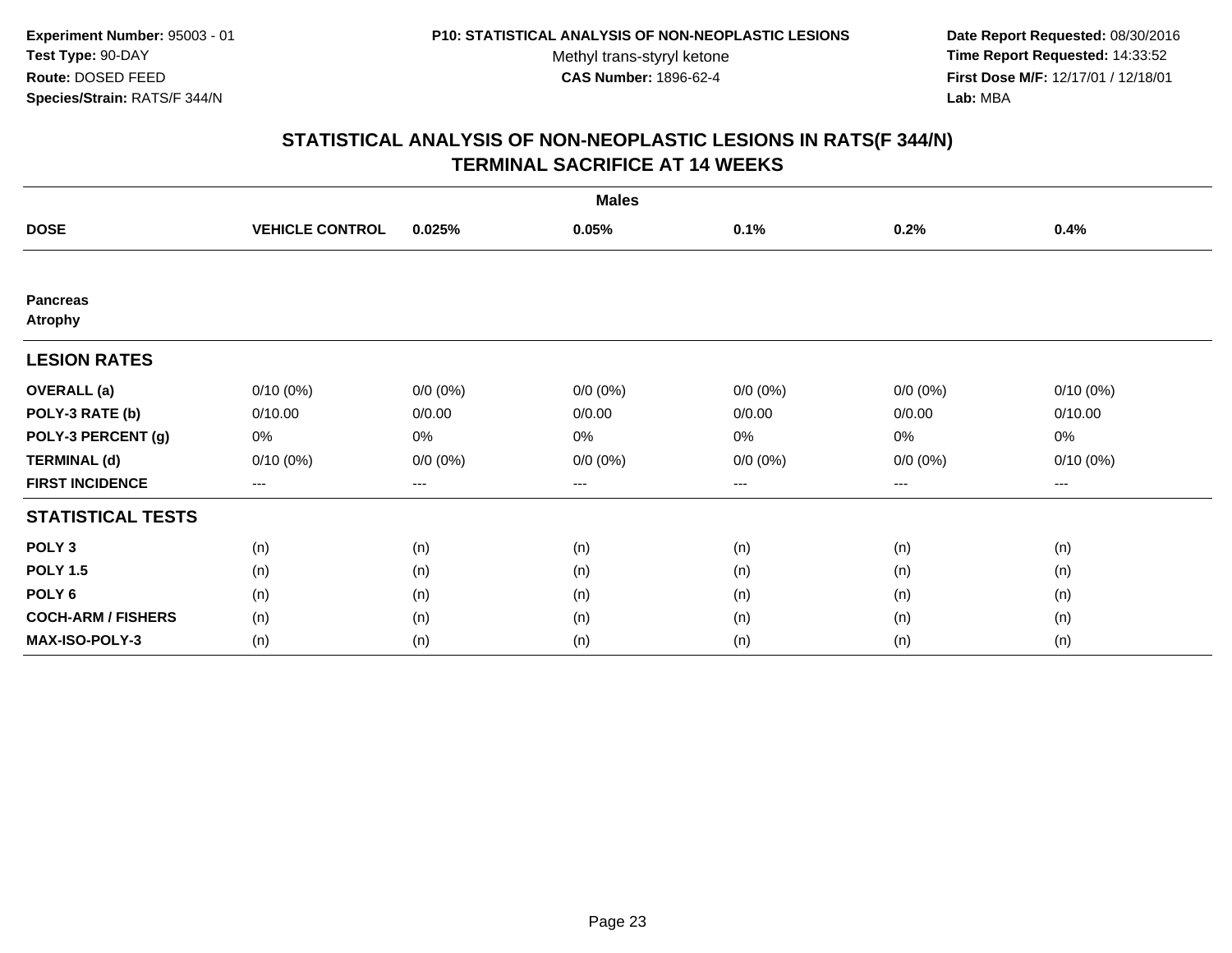**Date Report Requested:** 08/30/2016 **Time Report Requested:** 14:33:52 **First Dose M/F:** 12/17/01 / 12/18/01<br>**Lab:** MBA **Lab:** MBA

| <b>Males</b>                   |                        |             |             |             |             |              |  |  |
|--------------------------------|------------------------|-------------|-------------|-------------|-------------|--------------|--|--|
| <b>DOSE</b>                    | <b>VEHICLE CONTROL</b> | 0.025%      | 0.05%       | 0.1%        | 0.2%        | 0.4%         |  |  |
|                                |                        |             |             |             |             |              |  |  |
| <b>Pituitary Gland</b><br>Cyst |                        |             |             |             |             |              |  |  |
| <b>LESION RATES</b>            |                        |             |             |             |             |              |  |  |
| <b>OVERALL</b> (a)             | $0/10(0\%)$            | $0/0 (0\%)$ | $0/0 (0\%)$ | $0/0 (0\%)$ | $0/0 (0\%)$ | 1/10 (10%)   |  |  |
| POLY-3 RATE (b)                | 0/10.00                | 0/0.00      | 0/0.00      | 0/0.00      | 0/0.00      | 1/10.00      |  |  |
| POLY-3 PERCENT (g)             | 0%                     | 0%          | 0%          | 0%          | 0%          | 10%          |  |  |
| <b>TERMINAL (d)</b>            | $0/10(0\%)$            | $0/0 (0\%)$ | $0/0 (0\%)$ | $0/0 (0\%)$ | $0/0 (0\%)$ | $1/10(10\%)$ |  |  |
| <b>FIRST INCIDENCE</b>         | ---                    | $---$       | ---         | ---         | $--$        | $92($ T)     |  |  |
| <b>STATISTICAL TESTS</b>       |                        |             |             |             |             |              |  |  |
| POLY <sub>3</sub>              | (e)                    | (e)         | (e)         | (e)         | (e)         | $P = 0.500$  |  |  |
| <b>POLY 1.5</b>                | (e)                    | (e)         | (e)         | (e)         | (e)         | $P = 0.500$  |  |  |
| POLY <sub>6</sub>              | (e)                    | (e)         | (e)         | (e)         | (e)         | $P = 0.500$  |  |  |
| <b>COCH-ARM / FISHERS</b>      | $P = 0.304$            | (e)         | (e)         | (e)         | (e)         | $P = 0.500$  |  |  |
| MAX-ISO-POLY-3                 | (e)                    | (e)         | (e)         | (e)         | (e)         | $P = 0.158$  |  |  |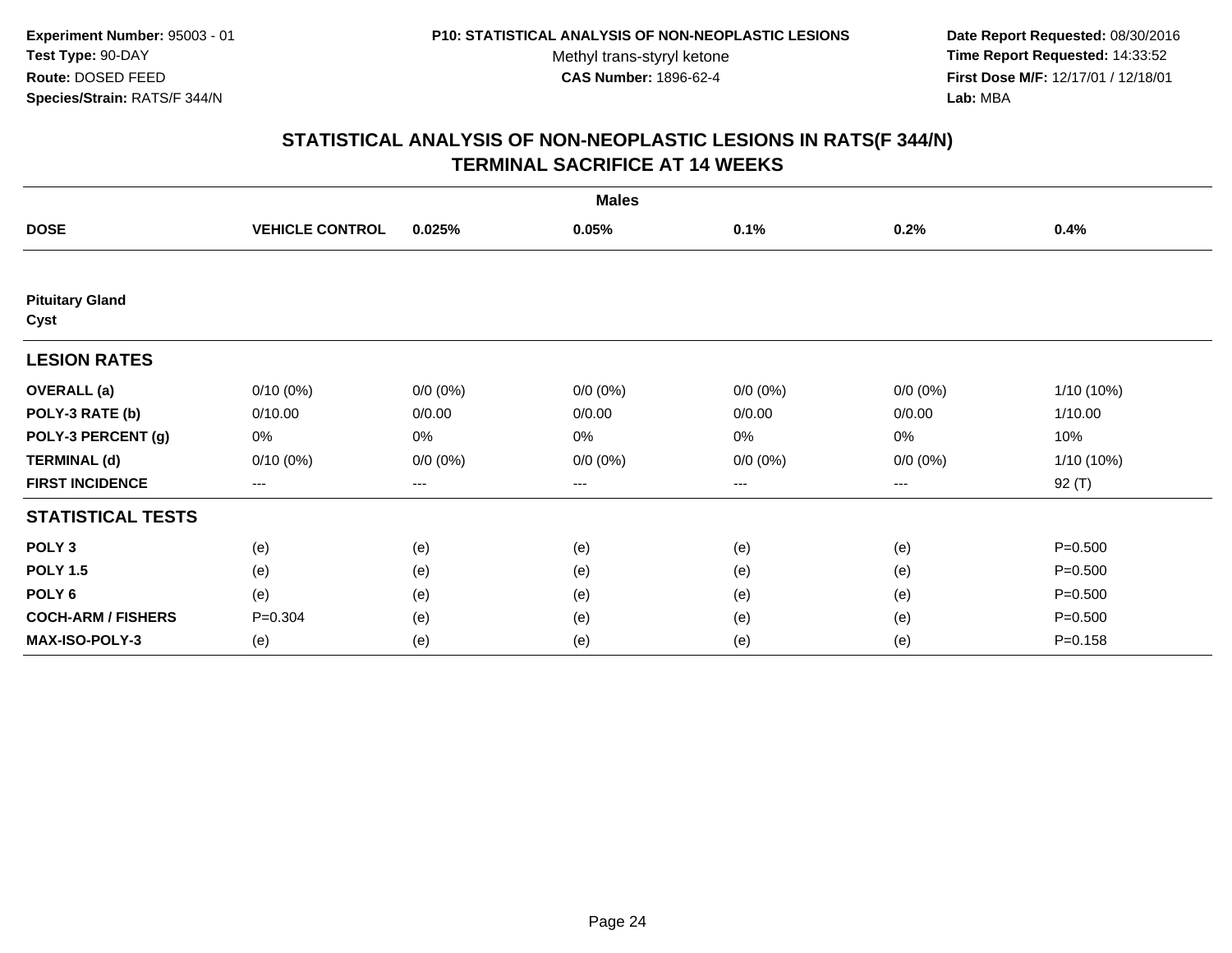**Date Report Requested:** 08/30/2016 **Time Report Requested:** 14:33:52 **First Dose M/F:** 12/17/01 / 12/18/01<br>**Lab:** MBA **Lab:** MBA

| <b>Males</b>                                                            |                        |             |                        |             |             |              |  |  |
|-------------------------------------------------------------------------|------------------------|-------------|------------------------|-------------|-------------|--------------|--|--|
| <b>DOSE</b>                                                             | <b>VEHICLE CONTROL</b> | 0.025%      | 0.05%                  | 0.1%        | 0.2%        | 0.4%         |  |  |
|                                                                         |                        |             |                        |             |             |              |  |  |
| <b>Preputial Gland</b><br><b>Infiltration Cellular Focal Lymphocyte</b> |                        |             |                        |             |             |              |  |  |
| <b>LESION RATES</b>                                                     |                        |             |                        |             |             |              |  |  |
| <b>OVERALL</b> (a)                                                      | $0/10(0\%)$            | $0/0 (0\%)$ | $0/0 (0\%)$            | $0/0 (0\%)$ | $0/0 (0\%)$ | $1/10(10\%)$ |  |  |
| POLY-3 RATE (b)                                                         | 0/10.00                | 0/0.00      | 0/0.00                 | 0/0.00      | 0/0.00      | 1/10.00      |  |  |
| POLY-3 PERCENT (g)                                                      | 0%                     | 0%          | 0%                     | 0%          | 0%          | 10%          |  |  |
| <b>TERMINAL (d)</b>                                                     | $0/10(0\%)$            | $0/0 (0\%)$ | $0/0 (0\%)$            | $0/0 (0\%)$ | $0/0 (0\%)$ | 1/10 (10%)   |  |  |
| <b>FIRST INCIDENCE</b>                                                  | ---                    | ---         | $\qquad \qquad \cdots$ | ---         | ---         | 92 (T)       |  |  |
| <b>STATISTICAL TESTS</b>                                                |                        |             |                        |             |             |              |  |  |
| POLY <sub>3</sub>                                                       | (e)                    | (e)         | (e)                    | (e)         | (e)         | $P = 0.500$  |  |  |
| <b>POLY 1.5</b>                                                         | (e)                    | (e)         | (e)                    | (e)         | (e)         | $P = 0.500$  |  |  |
| POLY <sub>6</sub>                                                       | (e)                    | (e)         | (e)                    | (e)         | (e)         | $P = 0.500$  |  |  |
| <b>COCH-ARM / FISHERS</b>                                               | $P = 0.304$            | (e)         | (e)                    | (e)         | (e)         | $P = 0.500$  |  |  |
| MAX-ISO-POLY-3                                                          | (e)                    | (e)         | (e)                    | (e)         | (e)         | $P = 0.158$  |  |  |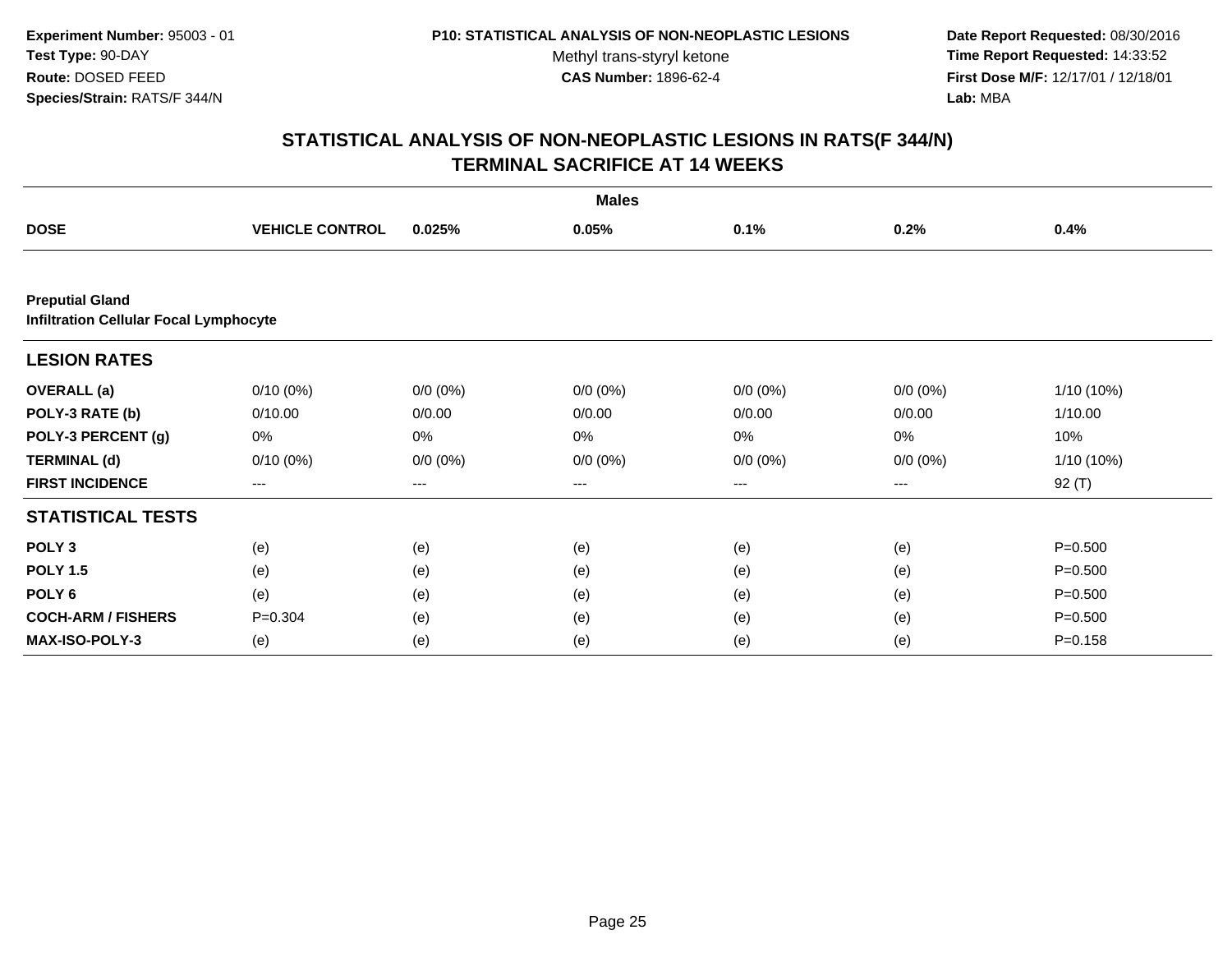**Date Report Requested:** 08/30/2016 **Time Report Requested:** 14:33:52 **First Dose M/F:** 12/17/01 / 12/18/01<br>**Lab:** MBA **Lab:** MBA

| <b>Males</b>                              |                        |             |             |                   |             |             |  |
|-------------------------------------------|------------------------|-------------|-------------|-------------------|-------------|-------------|--|
| <b>DOSE</b>                               | <b>VEHICLE CONTROL</b> | 0.025%      | 0.05%       | 0.1%              | 0.2%        | 0.4%        |  |
|                                           |                        |             |             |                   |             |             |  |
| <b>Spleen</b><br><b>Necrosis Lymphoid</b> |                        |             |             |                   |             |             |  |
| <b>LESION RATES</b>                       |                        |             |             |                   |             |             |  |
| <b>OVERALL</b> (a)                        | $0/10(0\%)$            | $0/0 (0\%)$ | $0/0 (0\%)$ | $0/0 (0\%)$       | $0/0 (0\%)$ | $0/10(0\%)$ |  |
| POLY-3 RATE (b)                           | 0/10.00                | 0/0.00      | 0/0.00      | 0/0.00            | 0/0.00      | 0/10.00     |  |
| POLY-3 PERCENT (g)                        | 0%                     | 0%          | 0%          | $0\%$             | $0\%$       | 0%          |  |
| <b>TERMINAL (d)</b>                       | $0/10(0\%)$            | $0/0 (0\%)$ | $0/0 (0\%)$ | $0/0 (0\%)$       | $0/0 (0\%)$ | $0/10(0\%)$ |  |
| <b>FIRST INCIDENCE</b>                    | $\qquad \qquad \cdots$ | $---$       | ---         | $\qquad \qquad -$ | $\cdots$    | $---$       |  |
| <b>STATISTICAL TESTS</b>                  |                        |             |             |                   |             |             |  |
| POLY <sub>3</sub>                         | (n)                    | (n)         | (n)         | (n)               | (n)         | (n)         |  |
| <b>POLY 1.5</b>                           | (n)                    | (n)         | (n)         | (n)               | (n)         | (n)         |  |
| POLY <sub>6</sub>                         | (n)                    | (n)         | (n)         | (n)               | (n)         | (n)         |  |
| <b>COCH-ARM / FISHERS</b>                 | (n)                    | (n)         | (n)         | (n)               | (n)         | (n)         |  |
| MAX-ISO-POLY-3                            | (n)                    | (n)         | (n)         | (n)               | (n)         | (n)         |  |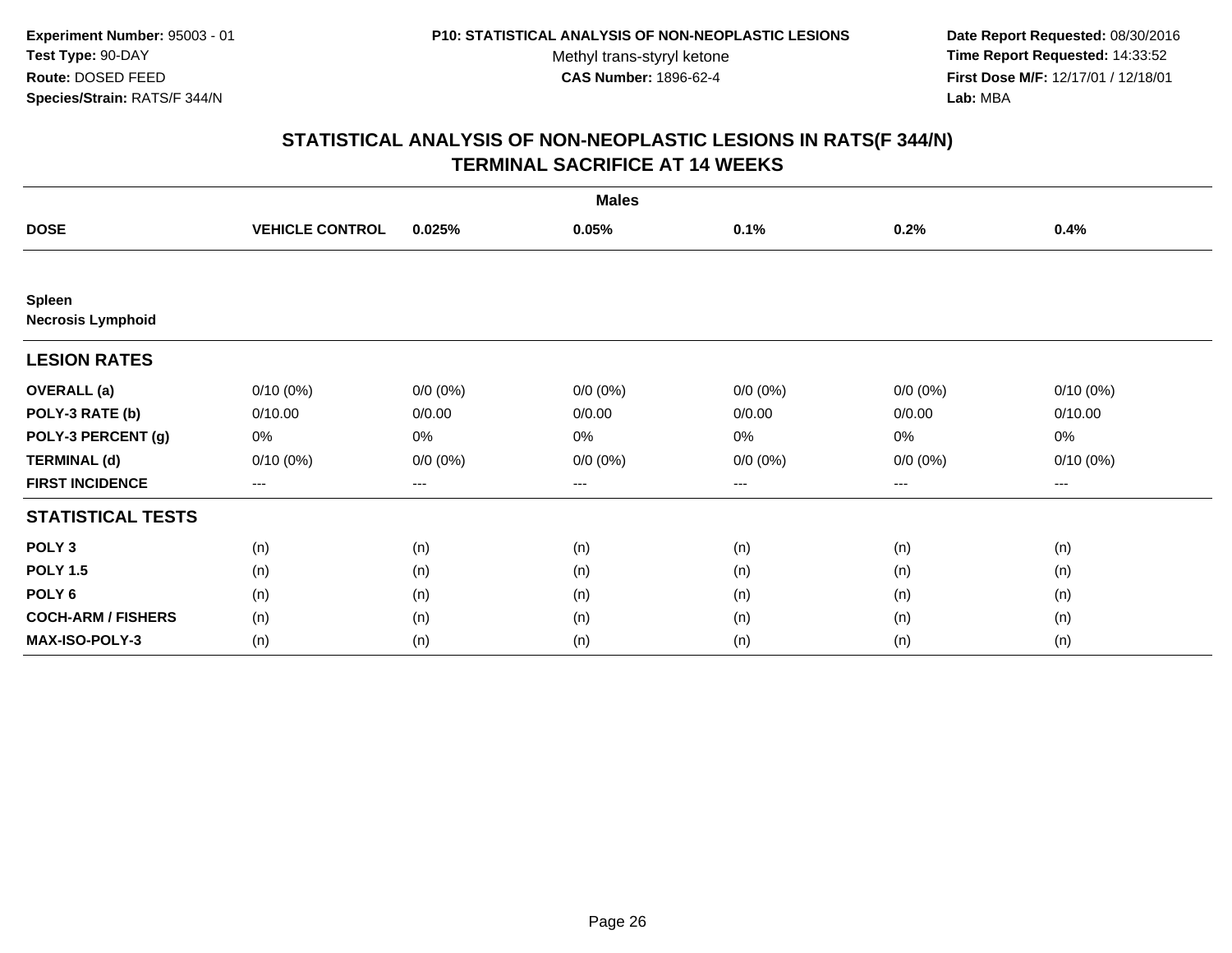**Date Report Requested:** 08/30/2016 **Time Report Requested:** 14:33:52 **First Dose M/F:** 12/17/01 / 12/18/01<br>**Lab:** MBA **Lab:** MBA

| <b>Males</b>                                         |                        |             |             |             |             |             |  |
|------------------------------------------------------|------------------------|-------------|-------------|-------------|-------------|-------------|--|
| <b>DOSE</b>                                          | <b>VEHICLE CONTROL</b> | 0.025%      | 0.05%       | 0.1%        | 0.2%        | 0.4%        |  |
|                                                      |                        |             |             |             |             |             |  |
| <b>Testes: Germinal Epithelium</b><br><b>Atrophy</b> |                        |             |             |             |             |             |  |
| <b>LESION RATES</b>                                  |                        |             |             |             |             |             |  |
| <b>OVERALL</b> (a)                                   | $0/10(0\%)$            | $0/0 (0\%)$ | $0/0 (0\%)$ | $0/0 (0\%)$ | $0/0 (0\%)$ | 1/10 (10%)  |  |
| POLY-3 RATE (b)                                      | 0/10.00                | 0/0.00      | 0/0.00      | 0/0.00      | 0/0.00      | 1/10.00     |  |
| POLY-3 PERCENT (g)                                   | 0%                     | 0%          | 0%          | 0%          | 0%          | 10%         |  |
| <b>TERMINAL (d)</b>                                  | $0/10(0\%)$            | $0/0 (0\%)$ | $0/0 (0\%)$ | $0/0 (0\%)$ | $0/0 (0\%)$ | 1/10 (10%)  |  |
| <b>FIRST INCIDENCE</b>                               | $---$                  | ---         | ---         | $--$        | ---         | $92($ T)    |  |
| <b>STATISTICAL TESTS</b>                             |                        |             |             |             |             |             |  |
| POLY <sub>3</sub>                                    | (e)                    | (e)         | (e)         | (e)         | (e)         | $P = 0.500$ |  |
| <b>POLY 1.5</b>                                      | (e)                    | (e)         | (e)         | (e)         | (e)         | $P = 0.500$ |  |
| POLY <sub>6</sub>                                    | (e)                    | (e)         | (e)         | (e)         | (e)         | $P = 0.500$ |  |
| <b>COCH-ARM / FISHERS</b>                            | $P = 0.304$            | (e)         | (e)         | (e)         | (e)         | $P = 0.500$ |  |
| MAX-ISO-POLY-3                                       | (e)                    | (e)         | (e)         | (e)         | (e)         | $P = 0.158$ |  |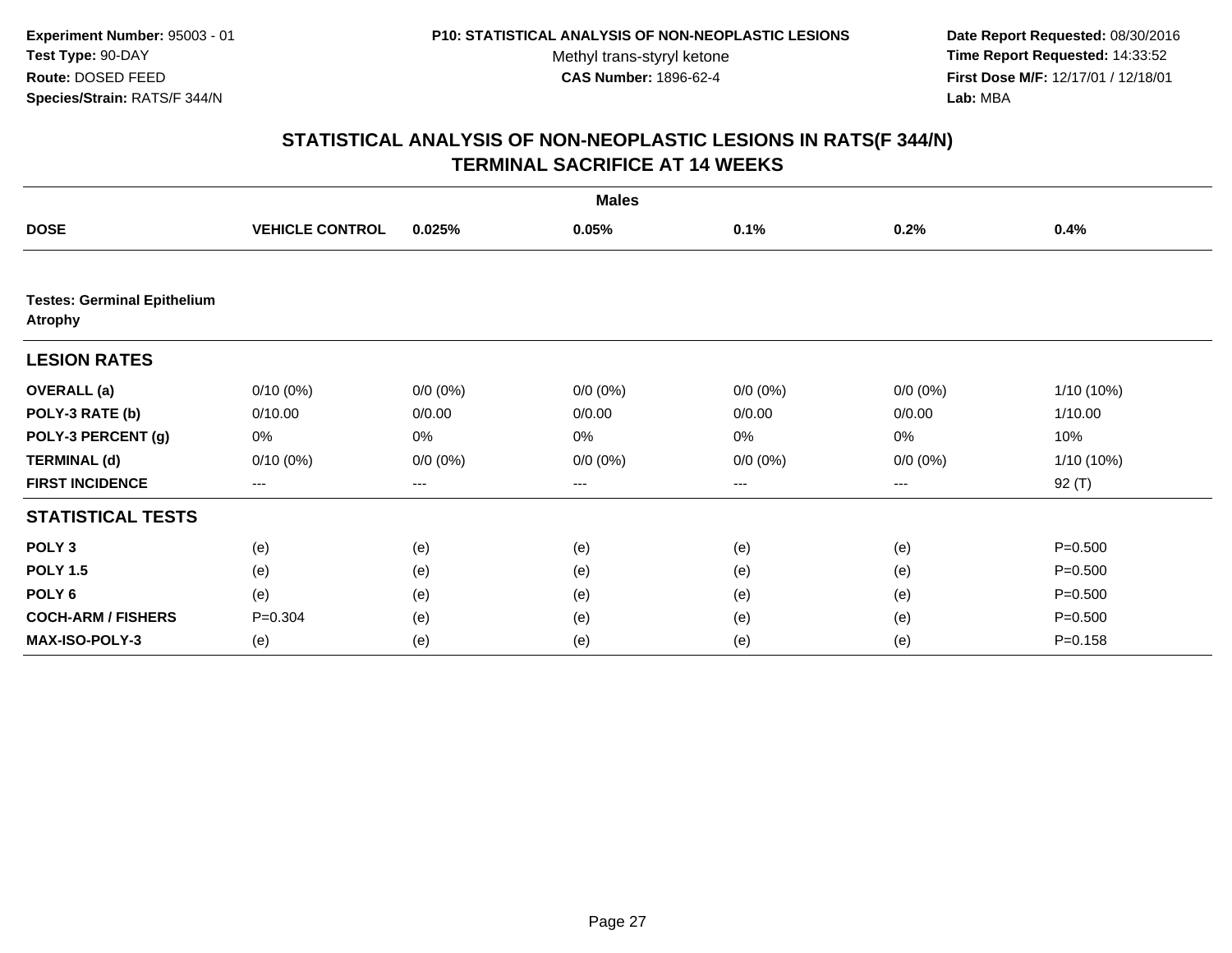**Date Report Requested:** 08/30/2016 **Time Report Requested:** 14:33:52 **First Dose M/F:** 12/17/01 / 12/18/01<br>**Lab:** MBA **Lab:** MBA

| <b>Males</b>                    |                        |             |             |             |             |              |  |
|---------------------------------|------------------------|-------------|-------------|-------------|-------------|--------------|--|
| <b>DOSE</b>                     | <b>VEHICLE CONTROL</b> | 0.025%      | 0.05%       | 0.1%        | 0.2%        | 0.4%         |  |
|                                 |                        |             |             |             |             |              |  |
| <b>Thymus</b><br><b>Atrophy</b> |                        |             |             |             |             |              |  |
| <b>LESION RATES</b>             |                        |             |             |             |             |              |  |
| <b>OVERALL</b> (a)              | $0/10(0\%)$            | $0/0 (0\%)$ | $0/0 (0\%)$ | $0/0 (0\%)$ | $0/0 (0\%)$ | 1/10 (10%)   |  |
| POLY-3 RATE (b)                 | 0/10.00                | 0/0.00      | 0/0.00      | 0/0.00      | 0/0.00      | 1/10.00      |  |
| POLY-3 PERCENT (g)              | 0%                     | 0%          | 0%          | 0%          | 0%          | 10%          |  |
| <b>TERMINAL (d)</b>             | $0/10(0\%)$            | $0/0 (0\%)$ | $0/0 (0\%)$ | $0/0 (0\%)$ | $0/0 (0\%)$ | $1/10(10\%)$ |  |
| <b>FIRST INCIDENCE</b>          | ---                    | $--$        | ---         | ---         | ---         | 92 (T)       |  |
| <b>STATISTICAL TESTS</b>        |                        |             |             |             |             |              |  |
| POLY <sub>3</sub>               | (e)                    | (e)         | (e)         | (e)         | (e)         | $P = 0.500$  |  |
| <b>POLY 1.5</b>                 | (e)                    | (e)         | (e)         | (e)         | (e)         | $P = 0.500$  |  |
| POLY <sub>6</sub>               | (e)                    | (e)         | (e)         | (e)         | (e)         | $P = 0.500$  |  |
| <b>COCH-ARM / FISHERS</b>       | $P = 0.304$            | (e)         | (e)         | (e)         | (e)         | $P = 0.500$  |  |
| <b>MAX-ISO-POLY-3</b>           | (e)                    | (e)         | (e)         | (e)         | (e)         | $P = 0.158$  |  |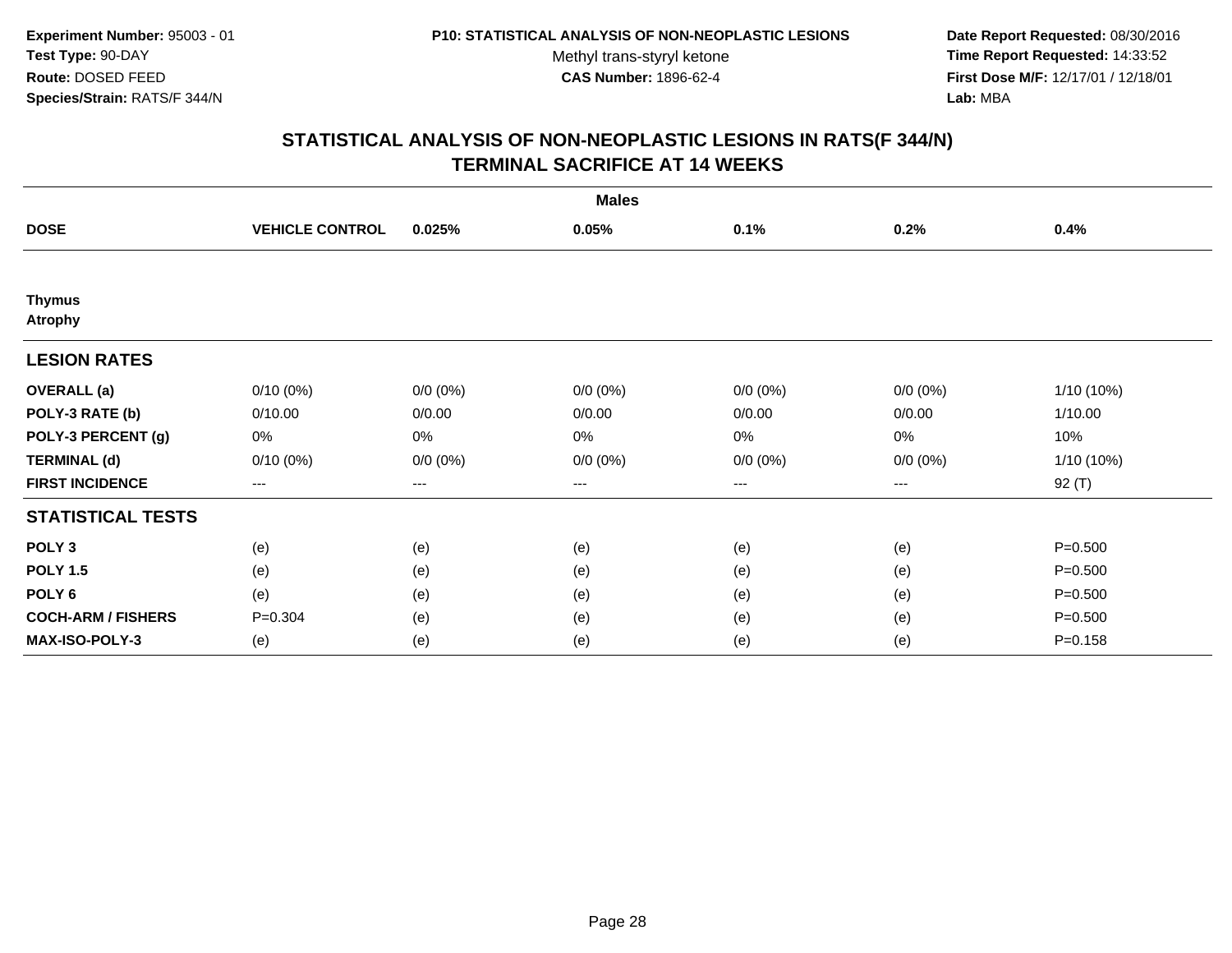**Date Report Requested:** 08/30/2016 **Time Report Requested:** 14:33:52 **First Dose M/F:** 12/17/01 / 12/18/01<br>**Lab:** MBA **Lab:** MBA

| <b>Males</b>                     |                        |             |             |             |                        |                   |  |
|----------------------------------|------------------------|-------------|-------------|-------------|------------------------|-------------------|--|
| <b>DOSE</b>                      | <b>VEHICLE CONTROL</b> | 0.025%      | 0.05%       | 0.1%        | 0.2%                   | 0.4%              |  |
|                                  |                        |             |             |             |                        |                   |  |
| <b>Thymus</b><br><b>Necrosis</b> |                        |             |             |             |                        |                   |  |
| <b>LESION RATES</b>              |                        |             |             |             |                        |                   |  |
| <b>OVERALL</b> (a)               | 2/10 (20%)             | $0/0 (0\%)$ | $0/0 (0\%)$ | $0/0 (0\%)$ | $0/0 (0\%)$            | $0/10(0\%)$       |  |
| POLY-3 RATE (b)                  | 2/10.00                | 0/0.00      | 0/0.00      | 0/0.00      | 0/0.00                 | 0/10.00           |  |
| POLY-3 PERCENT (g)               | 20%                    | 0%          | 0%          | 0%          | 0%                     | 0%                |  |
| <b>TERMINAL (d)</b>              | 2/10 (20%)             | $0/0 (0\%)$ | $0/0 (0\%)$ | $0/0 (0\%)$ | $0/0 (0\%)$            | $0/10(0\%)$       |  |
| <b>FIRST INCIDENCE</b>           | $92($ T)               | $---$       | $--$        | ---         | $\qquad \qquad \cdots$ | $\qquad \qquad -$ |  |
| <b>STATISTICAL TESTS</b>         |                        |             |             |             |                        |                   |  |
| POLY <sub>3</sub>                | (e)                    | (e)         | (e)         | (e)         | (e)                    | P=0.227N          |  |
| <b>POLY 1.5</b>                  | (e)                    | (e)         | (e)         | (e)         | (e)                    | P=0.227N          |  |
| POLY 6                           | (e)                    | (e)         | (e)         | (e)         | (e)                    | P=0.227N          |  |
| <b>COCH-ARM / FISHERS</b>        | P=0.132N               | (e)         | (e)         | (e)         | (e)                    | P=0.237N          |  |
| MAX-ISO-POLY-3                   | (e)                    | (e)         | (e)         | (e)         | (e)                    | P=0.066N          |  |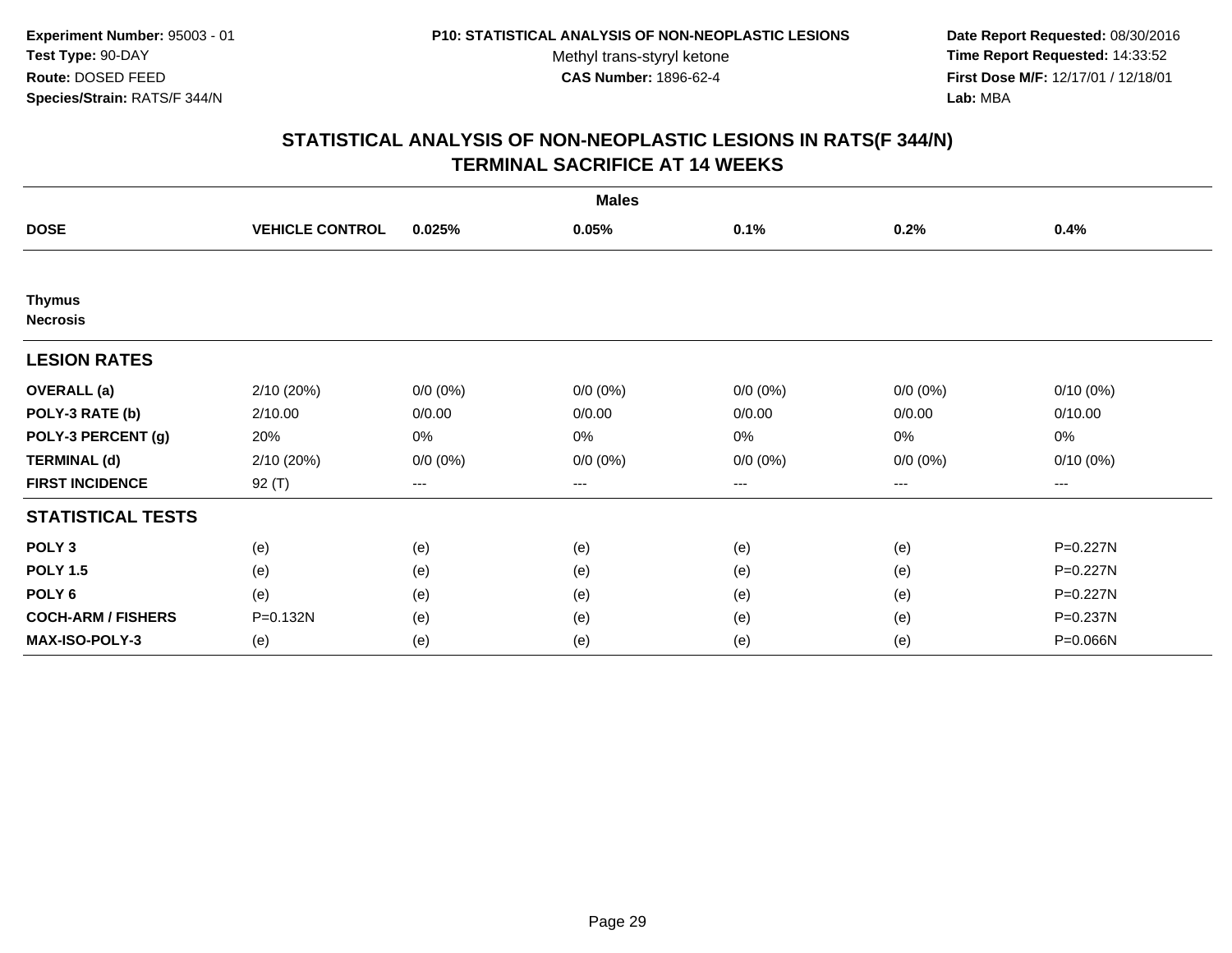**Date Report Requested:** 08/30/2016 **Time Report Requested:** 14:33:52 **First Dose M/F:** 12/17/01 / 12/18/01<br>**Lab:** MBA **Lab:** MBA

| <b>Males</b>                                  |                        |                   |             |                   |             |             |  |
|-----------------------------------------------|------------------------|-------------------|-------------|-------------------|-------------|-------------|--|
| <b>DOSE</b>                                   | <b>VEHICLE CONTROL</b> | 0.025%            | 0.05%       | 0.1%              | 0.2%        | 0.4%        |  |
|                                               |                        |                   |             |                   |             |             |  |
| <b>Thyroid Gland</b><br><b>Ectopic Thymus</b> |                        |                   |             |                   |             |             |  |
| <b>LESION RATES</b>                           |                        |                   |             |                   |             |             |  |
| <b>OVERALL</b> (a)                            | $0/10(0\%)$            | $0/0 (0\%)$       | $0/0 (0\%)$ | $0/0 (0\%)$       | $0/0 (0\%)$ | $0/10(0\%)$ |  |
| POLY-3 RATE (b)                               | 0/10.00                | 0/0.00            | 0/0.00      | 0/0.00            | 0/0.00      | 0/10.00     |  |
| POLY-3 PERCENT (g)                            | 0%                     | 0%                | 0%          | 0%                | $0\%$       | $0\%$       |  |
| <b>TERMINAL (d)</b>                           | 0/10(0%)               | $0/0 (0\%)$       | $0/0 (0\%)$ | $0/0 (0\%)$       | $0/0 (0\%)$ | $0/10(0\%)$ |  |
| <b>FIRST INCIDENCE</b>                        | $\qquad \qquad - -$    | $\qquad \qquad -$ | ---         | $\qquad \qquad -$ | $---$       | $---$       |  |
| <b>STATISTICAL TESTS</b>                      |                        |                   |             |                   |             |             |  |
| POLY <sub>3</sub>                             | (n)                    | (n)               | (n)         | (n)               | (n)         | (n)         |  |
| <b>POLY 1.5</b>                               | (n)                    | (n)               | (n)         | (n)               | (n)         | (n)         |  |
| POLY <sub>6</sub>                             | (n)                    | (n)               | (n)         | (n)               | (n)         | (n)         |  |
| <b>COCH-ARM / FISHERS</b>                     | (n)                    | (n)               | (n)         | (n)               | (n)         | (n)         |  |
| MAX-ISO-POLY-3                                | (n)                    | (n)               | (n)         | (n)               | (n)         | (n)         |  |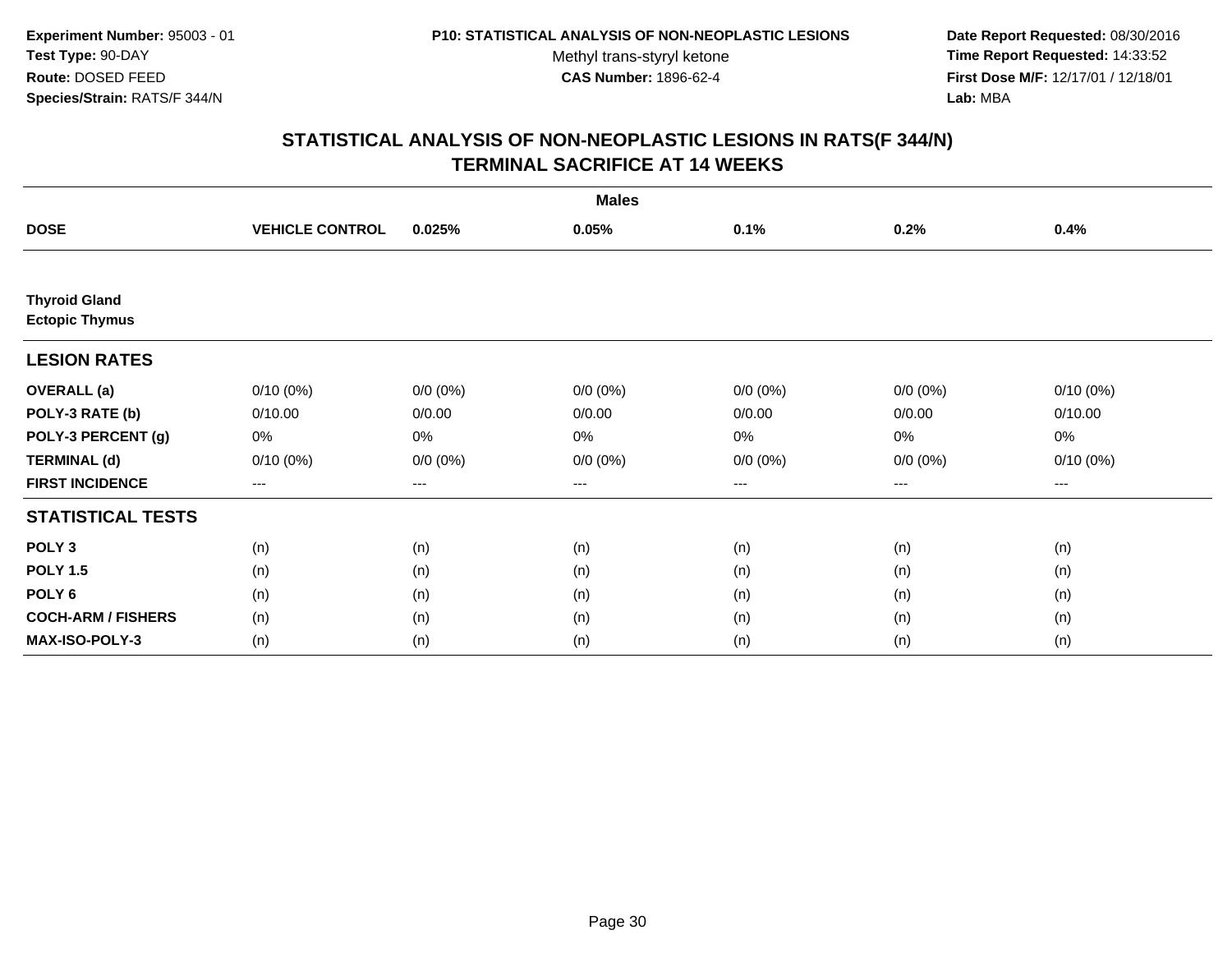**Date Report Requested:** 08/30/2016 **Time Report Requested:** 14:33:52 **First Dose M/F:** 12/17/01 / 12/18/01<br>**Lab:** MBA **Lab:** MBA

| <b>Males</b>                                        |                        |             |             |                   |             |             |  |  |
|-----------------------------------------------------|------------------------|-------------|-------------|-------------------|-------------|-------------|--|--|
| <b>DOSE</b>                                         | <b>VEHICLE CONTROL</b> | 0.025%      | 0.05%       | 0.1%              | 0.2%        | 0.4%        |  |  |
| Tissue NOS: Abdominal, Fat<br><b>Necrosis Focal</b> |                        |             |             |                   |             |             |  |  |
| <b>LESION RATES</b>                                 |                        |             |             |                   |             |             |  |  |
| <b>OVERALL</b> (a)                                  | $0/0 (0\%)$            | $0/0 (0\%)$ | $0/0 (0\%)$ | $0/0 (0\%)$       | $0/0 (0\%)$ | $0/0 (0\%)$ |  |  |
| POLY-3 RATE (b)                                     | 0/0.00                 | 0/0.00      | 0/0.00      | 0/0.00            | 0/0.00      | 0/0.00      |  |  |
| POLY-3 PERCENT (g)                                  | 0%                     | 0%          | 0%          | 0%                | 0%          | 0%          |  |  |
| <b>TERMINAL (d)</b>                                 | $0/0 (0\%)$            | $0/0 (0\%)$ | $0/0 (0\%)$ | $0/0 (0\%)$       | $0/0 (0\%)$ | $0/0 (0\%)$ |  |  |
| <b>FIRST INCIDENCE</b>                              | $---$                  | ---         | ---         | $\qquad \qquad -$ | ---         | ---         |  |  |
| <b>STATISTICAL TESTS</b>                            |                        |             |             |                   |             |             |  |  |
| POLY <sub>3</sub>                                   | (n)                    | (n)         | (n)         | (n)               | (n)         | (n)         |  |  |
| <b>POLY 1.5</b>                                     | (n)                    | (n)         | (n)         | (n)               | (n)         | (n)         |  |  |
| POLY 6                                              | (n)                    | (n)         | (n)         | (n)               | (n)         | (n)         |  |  |
| <b>COCH-ARM / FISHERS</b>                           | (n)                    | (n)         | (n)         | (n)               | (n)         | (n)         |  |  |
| MAX-ISO-POLY-3                                      | (n)                    | (n)         | (n)         | (n)               | (n)         | (n)         |  |  |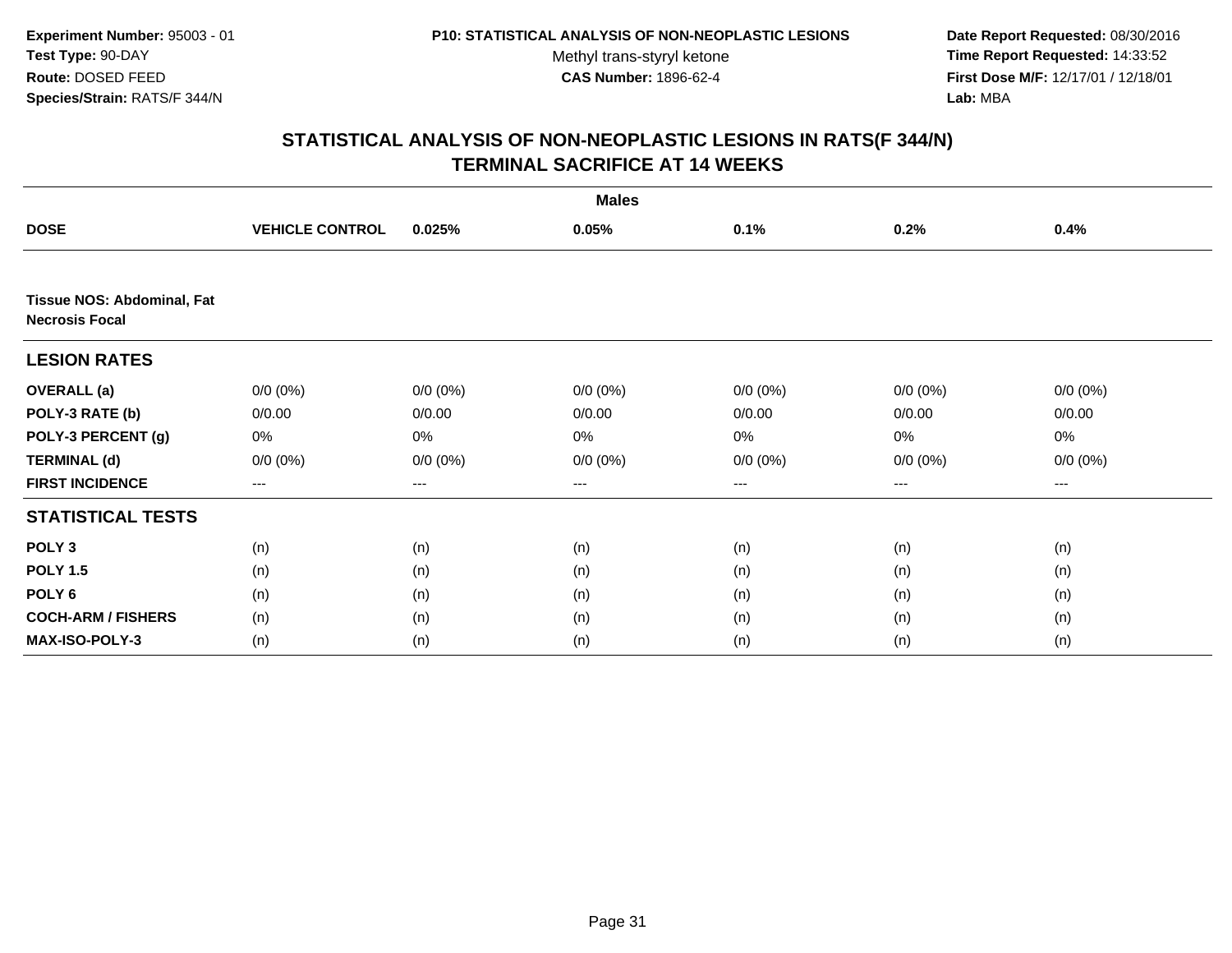**Date Report Requested:** 08/30/2016 **Time Report Requested:** 14:33:52 **First Dose M/F:** 12/17/01 / 12/18/01<br>**Lab:** MBA **Lab:** MBA

| <b>Females</b>                 |                        |             |             |                   |             |             |  |
|--------------------------------|------------------------|-------------|-------------|-------------------|-------------|-------------|--|
| <b>DOSE</b>                    | <b>VEHICLE CONTROL</b> | 0.025%      | 0.05%       | 0.1%              | 0.2%        | 0.4%        |  |
| <b>Adrenal Cortex: Capsule</b> |                        |             |             |                   |             |             |  |
| <b>Thrombosis</b>              |                        |             |             |                   |             |             |  |
| <b>LESION RATES</b>            |                        |             |             |                   |             |             |  |
| <b>OVERALL</b> (a)             | $0/10(0\%)$            | $0/0 (0\%)$ | $0/0 (0\%)$ | $0/0 (0\%)$       | $0/0 (0\%)$ | $0/10(0\%)$ |  |
| POLY-3 RATE (b)                | 0/10.00                | 0/0.00      | 0/0.00      | 0/0.00            | 0/0.00      | 0/10.00     |  |
| POLY-3 PERCENT (g)             | 0%                     | 0%          | 0%          | 0%                | 0%          | 0%          |  |
| <b>TERMINAL (d)</b>            | $0/10(0\%)$            | $0/0 (0\%)$ | $0/0 (0\%)$ | $0/0 (0\%)$       | $0/0 (0\%)$ | $0/10(0\%)$ |  |
| <b>FIRST INCIDENCE</b>         | ---                    | $---$       | ---         | $\qquad \qquad -$ | $---$       | ---         |  |
| <b>STATISTICAL TESTS</b>       |                        |             |             |                   |             |             |  |
| POLY <sub>3</sub>              | (n)                    | (n)         | (n)         | (n)               | (n)         | (n)         |  |
| <b>POLY 1.5</b>                | (n)                    | (n)         | (n)         | (n)               | (n)         | (n)         |  |
| POLY <sub>6</sub>              | (n)                    | (n)         | (n)         | (n)               | (n)         | (n)         |  |
| <b>COCH-ARM / FISHERS</b>      | (n)                    | (n)         | (n)         | (n)               | (n)         | (n)         |  |
| <b>MAX-ISO-POLY-3</b>          | (n)                    | (n)         | (n)         | (n)               | (n)         | (n)         |  |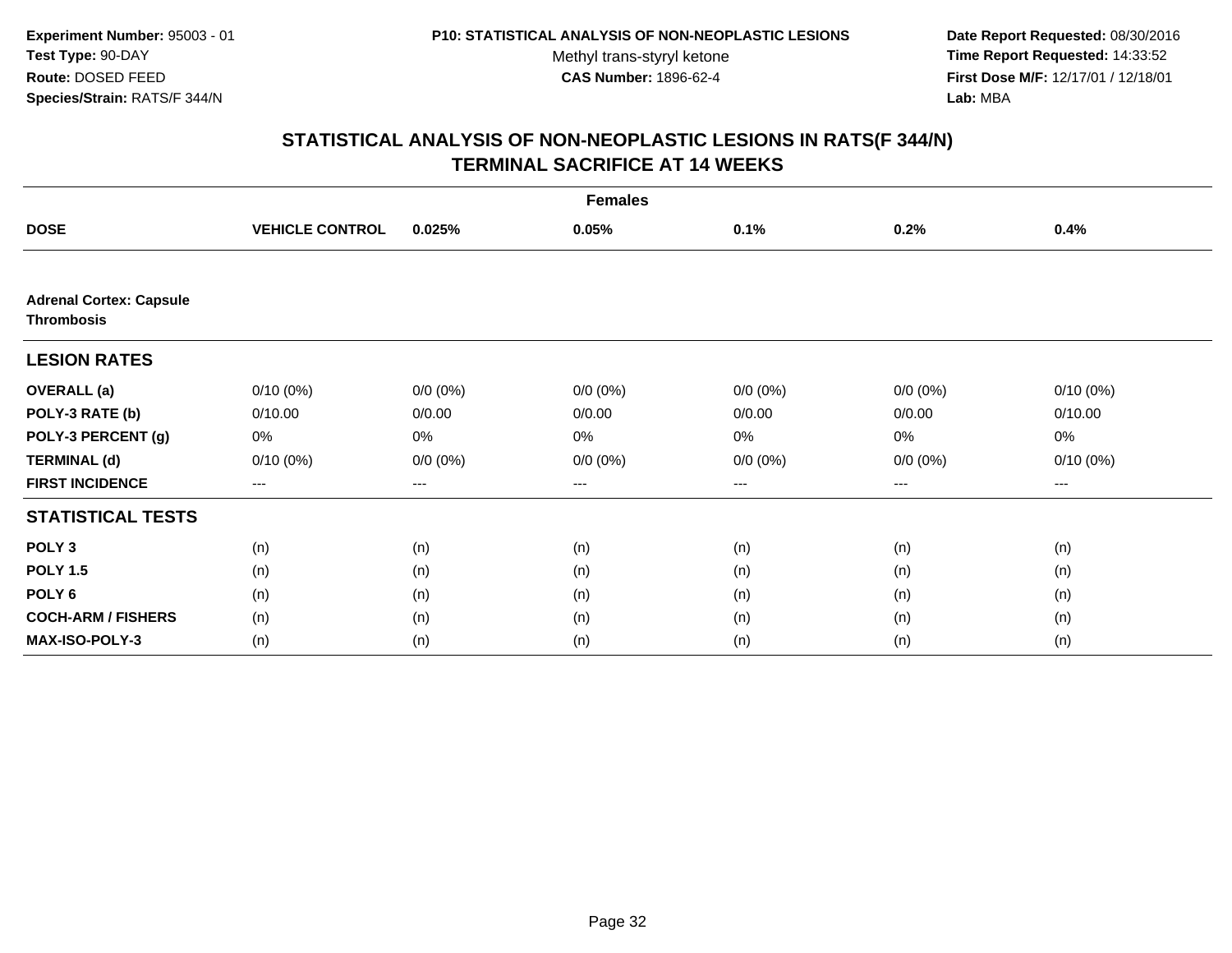**Date Report Requested:** 08/30/2016 **Time Report Requested:** 14:33:52 **First Dose M/F:** 12/17/01 / 12/18/01<br>**Lab:** MBA **Lab:** MBA

| <b>Females</b>            |                        |             |             |             |             |             |  |
|---------------------------|------------------------|-------------|-------------|-------------|-------------|-------------|--|
| <b>DOSE</b>               | <b>VEHICLE CONTROL</b> | 0.025%      | 0.05%       | 0.1%        | 0.2%        | 0.4%        |  |
|                           |                        |             |             |             |             |             |  |
| Heart<br>Cardiomyopathy   |                        |             |             |             |             |             |  |
| <b>LESION RATES</b>       |                        |             |             |             |             |             |  |
| <b>OVERALL</b> (a)        | $1/10(10\%)$           | $0/0 (0\%)$ | $0/0 (0\%)$ | $0/0 (0\%)$ | $0/0(0\%)$  | $0/10(0\%)$ |  |
| POLY-3 RATE (b)           | 1/10.00                | 0/0.00      | 0/0.00      | 0/0.00      | 0/0.00      | 0/10.00     |  |
| POLY-3 PERCENT (g)        | 10%                    | 0%          | 0%          | 0%          | 0%          | 0%          |  |
| <b>TERMINAL (d)</b>       | 1/10 (10%)             | $0/0 (0\%)$ | $0/0 (0\%)$ | $0/0 (0\%)$ | $0/0 (0\%)$ | $0/10(0\%)$ |  |
| <b>FIRST INCIDENCE</b>    | $92($ T)               | $\cdots$    | ---         | ---         | $---$       | ---         |  |
| <b>STATISTICAL TESTS</b>  |                        |             |             |             |             |             |  |
| POLY <sub>3</sub>         | (e)                    | (e)         | (e)         | (e)         | (e)         | P=0.500N    |  |
| <b>POLY 1.5</b>           | (e)                    | (e)         | (e)         | (e)         | (e)         | P=0.500N    |  |
| POLY <sub>6</sub>         | (e)                    | (e)         | (e)         | (e)         | (e)         | P=0.500N    |  |
| <b>COCH-ARM / FISHERS</b> | P=0.304N               | (e)         | (e)         | (e)         | (e)         | P=0.500N    |  |
| <b>MAX-ISO-POLY-3</b>     | (e)                    | (e)         | (e)         | (e)         | (e)         | P=0.158N    |  |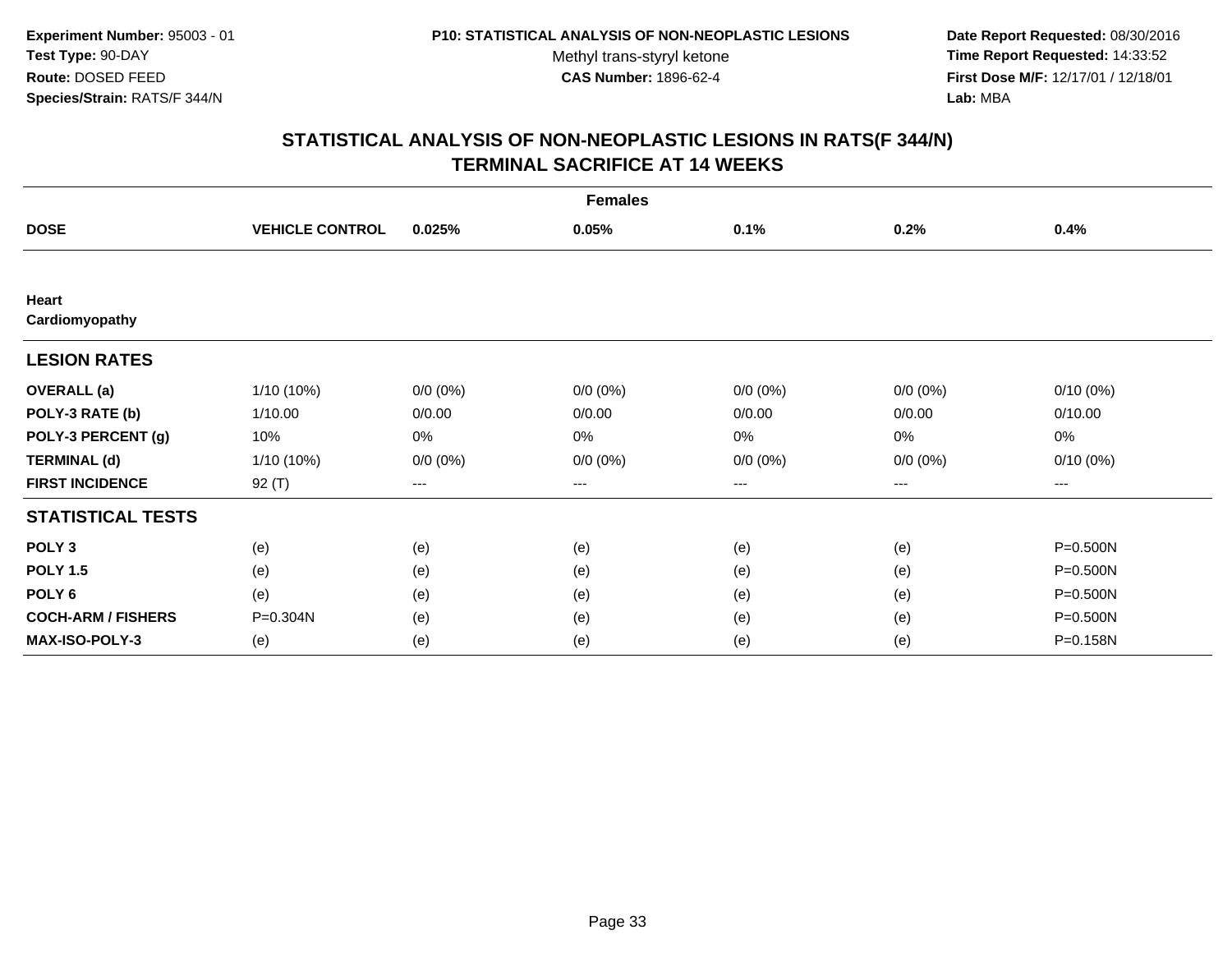**Date Report Requested:** 08/30/2016 **Time Report Requested:** 14:33:52 **First Dose M/F:** 12/17/01 / 12/18/01<br>**Lab:** MBA **Lab:** MBA

| <b>Females</b>              |                        |             |             |             |             |             |  |
|-----------------------------|------------------------|-------------|-------------|-------------|-------------|-------------|--|
| <b>DOSE</b>                 | <b>VEHICLE CONTROL</b> | 0.025%      | 0.05%       | 0.1%        | 0.2%        | 0.4%        |  |
|                             |                        |             |             |             |             |             |  |
| Kidney<br><b>Congestion</b> |                        |             |             |             |             |             |  |
| <b>LESION RATES</b>         |                        |             |             |             |             |             |  |
| <b>OVERALL</b> (a)          | $0/10(0\%)$            | $0/10(0\%)$ | $0/10(0\%)$ | $0/10(0\%)$ | 0/10(0%)    | 1/10 (10%)  |  |
| POLY-3 RATE (b)             | 0/10.00                | 0/10.00     | 0/10.00     | 0/10.00     | 0/10.00     | 1/10.00     |  |
| POLY-3 PERCENT (g)          | 0%                     | 0%          | 0%          | 0%          | 0%          | 10%         |  |
| <b>TERMINAL (d)</b>         | $0/10(0\%)$            | $0/10(0\%)$ | $0/10(0\%)$ | $0/10(0\%)$ | $0/10(0\%)$ | 1/10 (10%)  |  |
| <b>FIRST INCIDENCE</b>      | $\qquad \qquad \cdots$ | ---         | ---         | ---         | ---         | 92 (T)      |  |
| <b>STATISTICAL TESTS</b>    |                        |             |             |             |             |             |  |
| POLY <sub>3</sub>           | $P = 0.107$            | (e)         | (e)         | (e)         | (e)         | $P = 0.500$ |  |
| <b>POLY 1.5</b>             | $P=0.107$              | (e)         | (e)         | (e)         | (e)         | $P = 0.500$ |  |
| POLY <sub>6</sub>           | $P=0.107$              | (e)         | (e)         | (e)         | (e)         | $P = 0.500$ |  |
| <b>COCH-ARM / FISHERS</b>   | $P = 0.105$            | (e)         | (e)         | (e)         | (e)         | $P = 0.500$ |  |
| MAX-ISO-POLY-3              | $P=0.041*$             | (e)         | (e)         | (e)         | (e)         | $P = 0.158$ |  |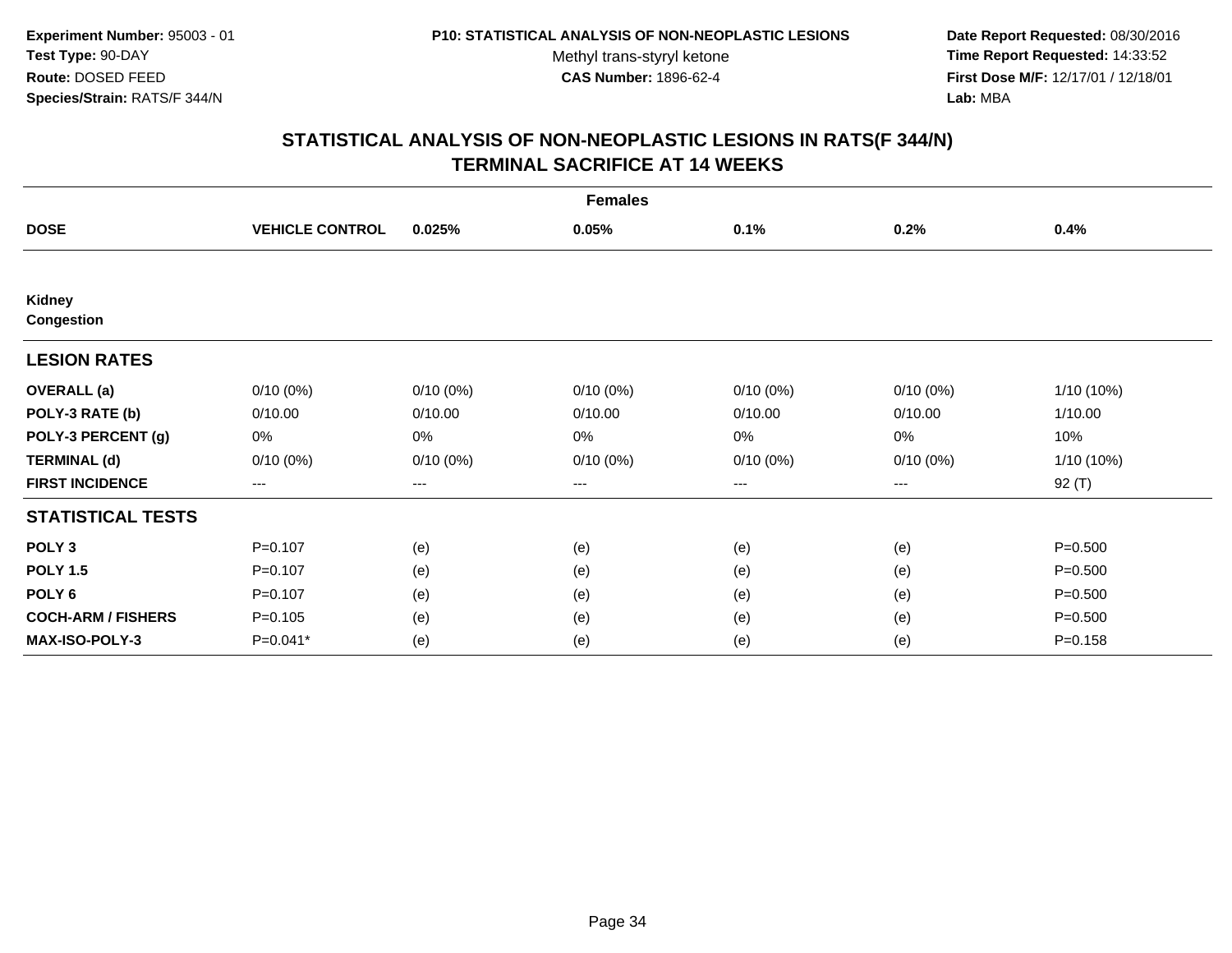**Date Report Requested:** 08/30/2016 **Time Report Requested:** 14:33:52 **First Dose M/F:** 12/17/01 / 12/18/01<br>**Lab:** MBA **Lab:** MBA

| <b>Females</b>               |                        |                   |              |             |              |              |  |
|------------------------------|------------------------|-------------------|--------------|-------------|--------------|--------------|--|
| <b>DOSE</b>                  | <b>VEHICLE CONTROL</b> | 0.025%            | 0.05%        | 0.1%        | 0.2%         | 0.4%         |  |
|                              |                        |                   |              |             |              |              |  |
| <b>Kidney</b><br>Nephropathy |                        |                   |              |             |              |              |  |
| <b>LESION RATES</b>          |                        |                   |              |             |              |              |  |
| <b>OVERALL</b> (a)           | 1/10 (10%)             | $0/10(0\%)$       | $0/10(0\%)$  | $0/10(0\%)$ | $0/10(0\%)$  | $0/10(0\%)$  |  |
| POLY-3 RATE (b)              | 1/10.00                | 0/10.00           | 0/10.00      | 0/10.00     | 0/10.00      | 0/10.00      |  |
| POLY-3 PERCENT (g)           | 10%                    | 0%                | 0%           | 0%          | 0%           | 0%           |  |
| <b>TERMINAL (d)</b>          | 1/10 (10%)             | $0/10(0\%)$       | $0/10(0\%)$  | $0/10(0\%)$ | $0/10(0\%)$  | $0/10(0\%)$  |  |
| <b>FIRST INCIDENCE</b>       | 92 $(T)$               | $\qquad \qquad -$ | ---          | ---         | ---          | $\cdots$     |  |
| <b>STATISTICAL TESTS</b>     |                        |                   |              |             |              |              |  |
| POLY <sub>3</sub>            | P=0.416N               | P=0.500N          | P=0.500N     | P=0.500N    | P=0.500N     | P=0.500N     |  |
| <b>POLY 1.5</b>              | P=0.416N               | $P = 0.500N$      | $P = 0.500N$ | P=0.500N    | $P = 0.500N$ | $P = 0.500N$ |  |
| POLY <sub>6</sub>            | P=0.416N               | P=0.500N          | P=0.500N     | P=0.500N    | P=0.500N     | P=0.500N     |  |
| <b>COCH-ARM / FISHERS</b>    | P=0.415N               | P=0.500N          | P=0.500N     | P=0.500N    | P=0.500N     | $P = 0.500N$ |  |
| <b>MAX-ISO-POLY-3</b>        | $P=0.041N^*$           | P=0.158N          | P=0.158N     | P=0.158N    | P=0.158N     | P=0.158N     |  |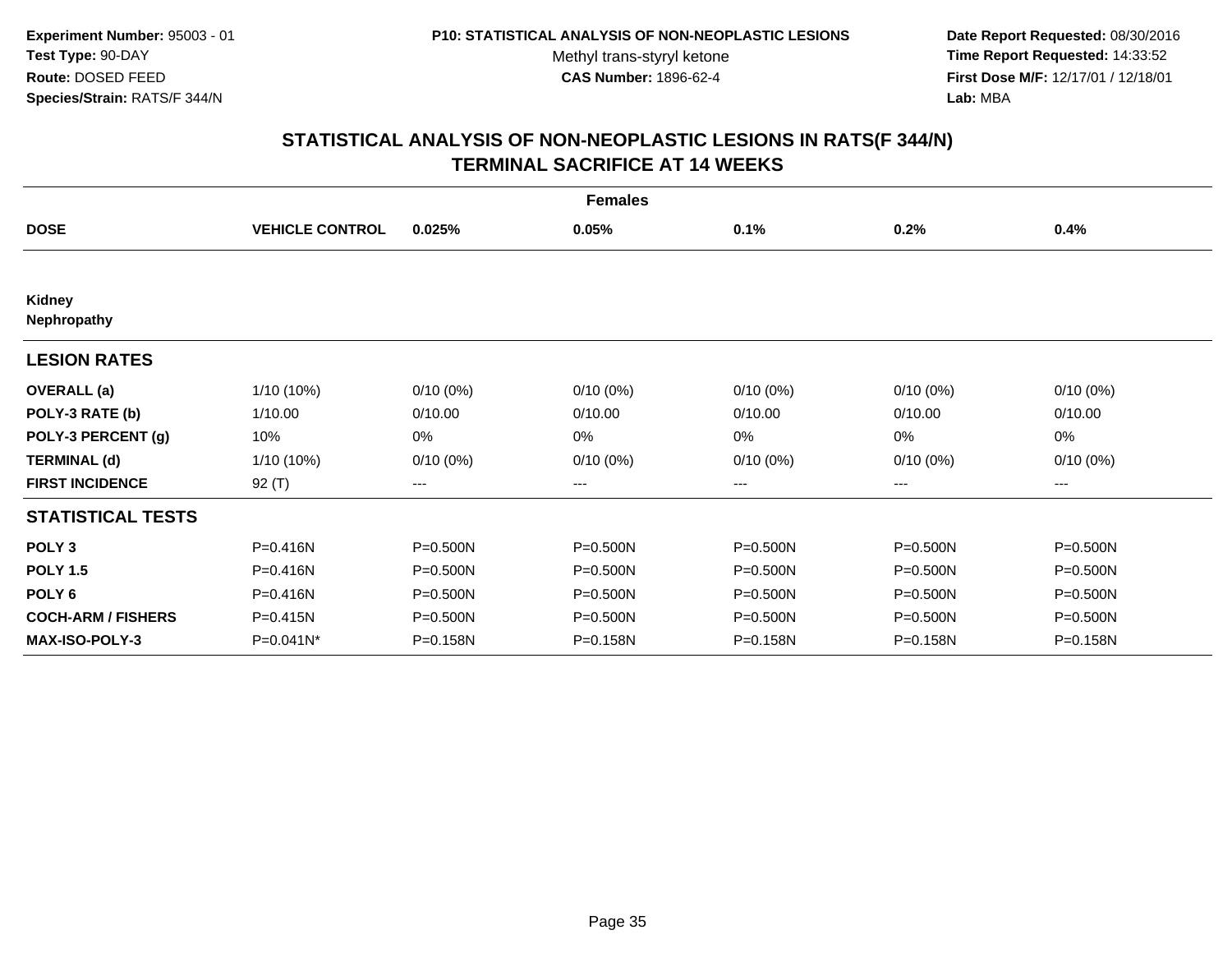**Date Report Requested:** 08/30/2016 **Time Report Requested:** 14:33:52 **First Dose M/F:** 12/17/01 / 12/18/01<br>**Lab:** MBA **Lab:** MBA

| <b>Females</b>                                 |                        |            |            |            |              |             |  |
|------------------------------------------------|------------------------|------------|------------|------------|--------------|-------------|--|
| <b>DOSE</b>                                    | <b>VEHICLE CONTROL</b> | 0.025%     | 0.05%      | 0.1%       | 0.2%         | 0.4%        |  |
|                                                |                        |            |            |            |              |             |  |
| <b>Kidney: Renal Tubule</b><br><b>Necrosis</b> |                        |            |            |            |              |             |  |
| <b>LESION RATES</b>                            |                        |            |            |            |              |             |  |
| <b>OVERALL</b> (a)                             | 3/10(30%)              | 2/10 (20%) | 2/10 (20%) | 2/10 (20%) | $1/10(10\%)$ | 3/10 (30%)  |  |
| POLY-3 RATE (b)                                | 3/10.00                | 2/10.00    | 2/10.00    | 2/10.00    | 1/10.00      | 3/10.00     |  |
| POLY-3 PERCENT (g)                             | 30%                    | 20%        | 20%        | 20%        | 10%          | 30%         |  |
| <b>TERMINAL (d)</b>                            | 3/10(30%)              | 2/10(20%)  | 2/10 (20%) | 2/10 (20%) | $1/10(10\%)$ | 3/10(30%)   |  |
| <b>FIRST INCIDENCE</b>                         | $92($ T)               | $92($ T)   | $92($ T)   | $92($ T)   | $92($ T)     | $92($ T)    |  |
| <b>STATISTICAL TESTS</b>                       |                        |            |            |            |              |             |  |
| POLY <sub>3</sub>                              | $P = 0.526$            | P=0.500N   | P=0.500N   | P=0.500N   | P=0.292N     | $P = 0.678$ |  |
| <b>POLY 1.5</b>                                | $P = 0.526$            | P=0.500N   | P=0.500N   | P=0.500N   | P=0.292N     | $P = 0.678$ |  |
| POLY <sub>6</sub>                              | $P = 0.526$            | P=0.500N   | P=0.500N   | P=0.500N   | P=0.292N     | $P = 0.678$ |  |
| <b>COCH-ARM / FISHERS</b>                      | $P=0.527$              | P=0.500N   | P=0.500N   | P=0.500N   | $P = 0.291N$ | P=0.686N    |  |
| <b>MAX-ISO-POLY-3</b>                          | P=0.300N               | P=0.310N   | P=0.310N   | P=0.310N   | P=0.136N     | $P = 1.000$ |  |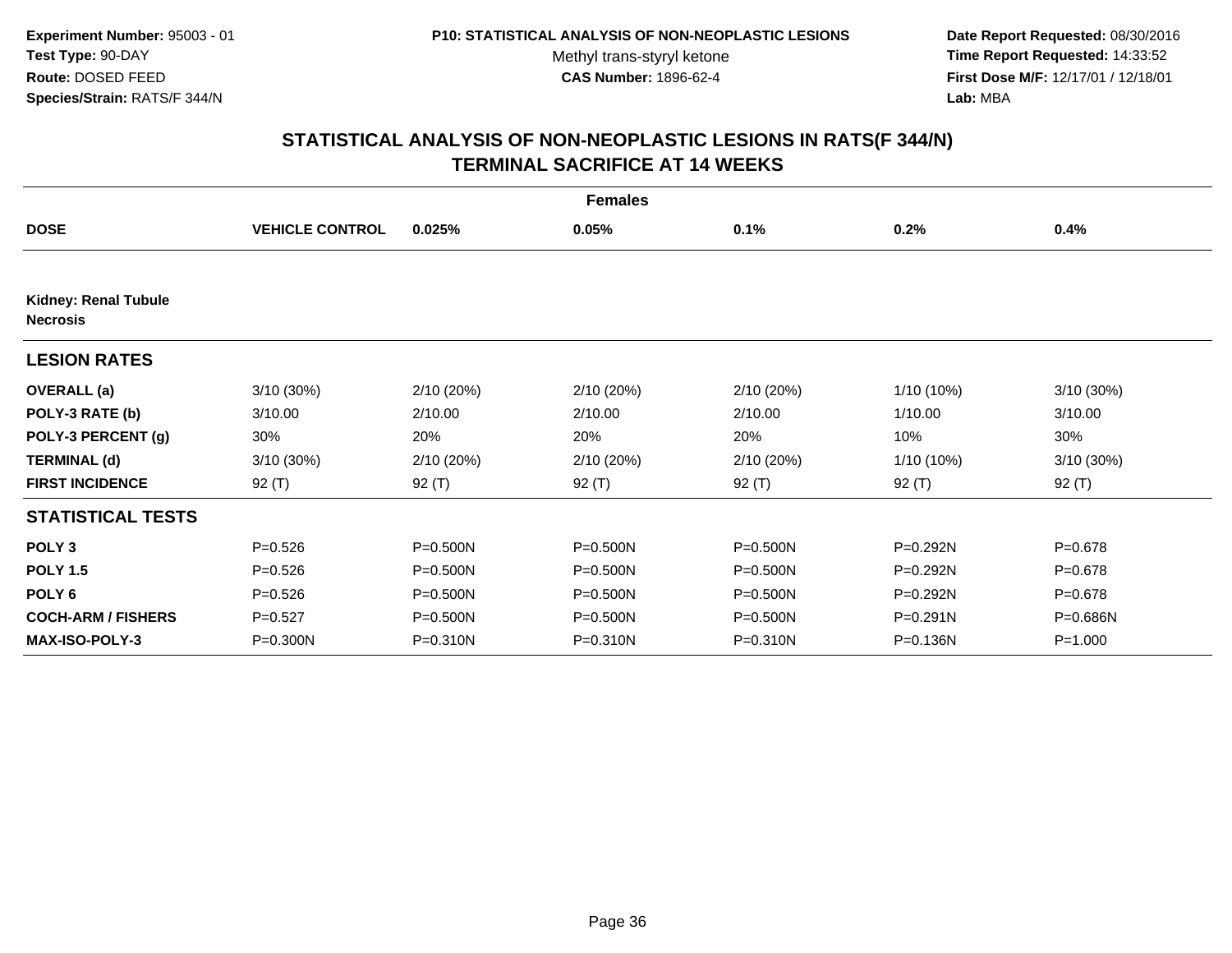**Date Report Requested:** 08/30/2016 **Time Report Requested:** 14:33:52 **First Dose M/F:** 12/17/01 / 12/18/01<br>**Lab:** MBA **Lab:** MBA

| <b>Females</b>                      |                        |             |             |             |             |             |  |
|-------------------------------------|------------------------|-------------|-------------|-------------|-------------|-------------|--|
| <b>DOSE</b>                         | <b>VEHICLE CONTROL</b> | 0.025%      | 0.05%       | 0.1%        | 0.2%        | 0.4%        |  |
|                                     |                        |             |             |             |             |             |  |
| Liver<br>Hepatodiaphragmatic Nodule |                        |             |             |             |             |             |  |
| <b>LESION RATES</b>                 |                        |             |             |             |             |             |  |
| <b>OVERALL</b> (a)                  | $0/10(0\%)$            | $0/0 (0\%)$ | $0/0 (0\%)$ | $0/0 (0\%)$ | 1/1 (100%)  | $0/10(0\%)$ |  |
| POLY-3 RATE (b)                     | 0/10.00                | 0/0.00      | 0/0.00      | 0/0.00      | 1/1.00      | 0/10.00     |  |
| POLY-3 PERCENT (g)                  | 0%                     | 0%          | 0%          | 0%          | 100%        | 0%          |  |
| <b>TERMINAL (d)</b>                 | $0/10(0\%)$            | $0/0 (0\%)$ | $0/0 (0\%)$ | $0/0 (0\%)$ | 1/1 (100%)  | $0/10(0\%)$ |  |
| <b>FIRST INCIDENCE</b>              | $\cdots$               | $\cdots$    | ---         | ---         | $92($ T)    | $---$       |  |
| <b>STATISTICAL TESTS</b>            |                        |             |             |             |             |             |  |
| POLY <sub>3</sub>                   | (e)                    | (e)         | (e)         | (e)         | $P = 0.091$ | (e)         |  |
| <b>POLY 1.5</b>                     | (e)                    | (e)         | (e)         | (e)         | $P = 0.091$ | (e)         |  |
| POLY <sub>6</sub>                   | (e)                    | (e)         | (e)         | (e)         | $P = 0.091$ | (e)         |  |
| <b>COCH-ARM / FISHERS</b>           | $P=0.700$              | (e)         | (e)         | (e)         | $P = 0.091$ | (e)         |  |
| <b>MAX-ISO-POLY-3</b>               | (e)                    | (e)         | (e)         | (e)         | P<0.001**   | (e)         |  |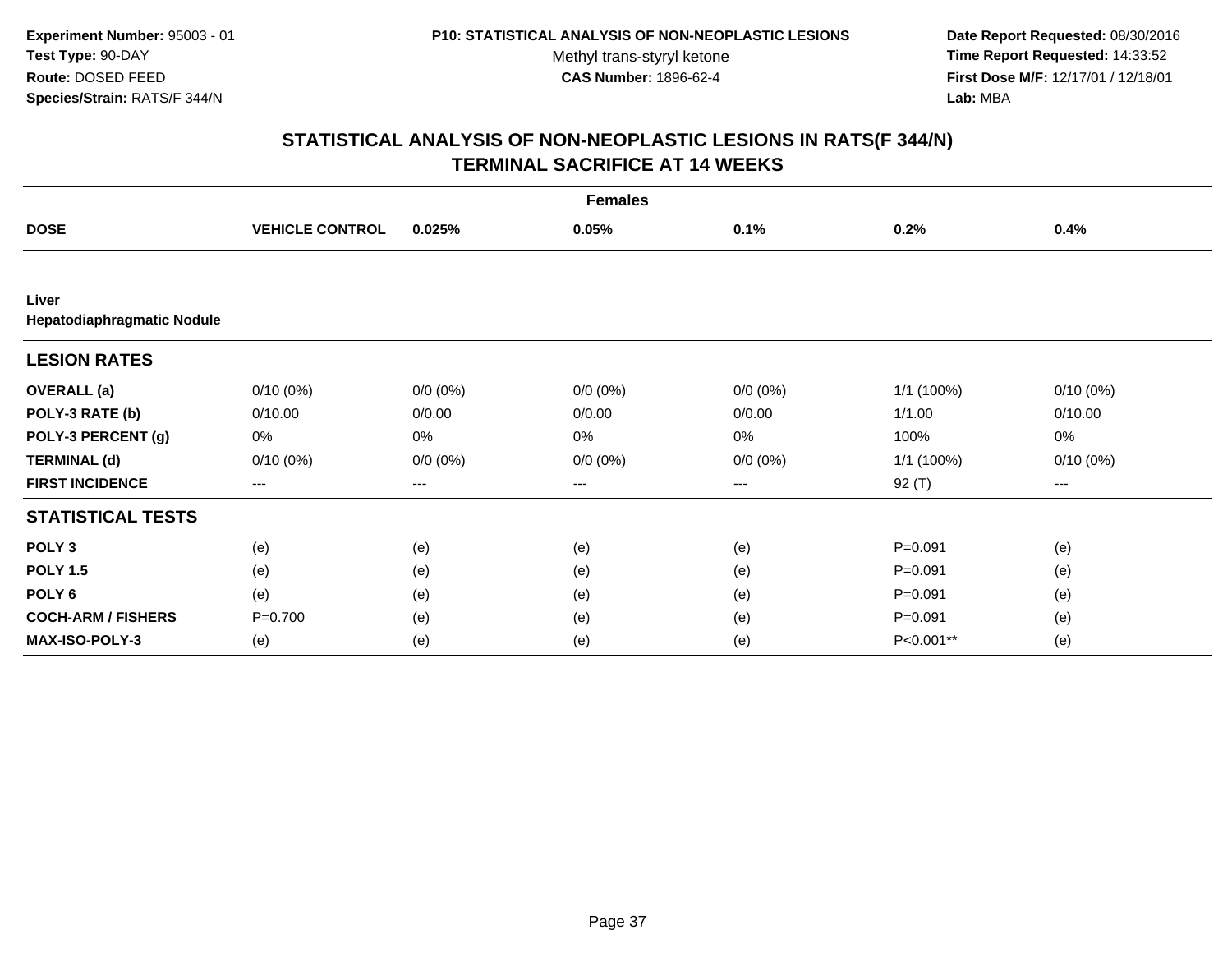**Date Report Requested:** 08/30/2016 **Time Report Requested:** 14:33:52 **First Dose M/F:** 12/17/01 / 12/18/01<br>**Lab:** MBA **Lab:** MBA

| <b>Females</b>                                  |                        |             |             |             |              |              |  |  |
|-------------------------------------------------|------------------------|-------------|-------------|-------------|--------------|--------------|--|--|
| <b>DOSE</b>                                     | <b>VEHICLE CONTROL</b> | 0.025%      | 0.05%       | 0.1%        | 0.2%         | 0.4%         |  |  |
|                                                 |                        |             |             |             |              |              |  |  |
| Liver<br>Infiltration Cellular Mononuclear Cell |                        |             |             |             |              |              |  |  |
| <b>LESION RATES</b>                             |                        |             |             |             |              |              |  |  |
| <b>OVERALL</b> (a)                              | 2/10(20%)              | $0/0 (0\%)$ | $0/0 (0\%)$ | $0/0 (0\%)$ | $0/1$ $(0%)$ | $0/10(0\%)$  |  |  |
| POLY-3 RATE (b)                                 | 2/10.00                | 0/0.00      | 0/0.00      | 0/0.00      | 0/1.00       | 0/10.00      |  |  |
| POLY-3 PERCENT (g)                              | 20%                    | 0%          | 0%          | 0%          | 0%           | 0%           |  |  |
| <b>TERMINAL (d)</b>                             | 2/10 (20%)             | $0/0 (0\%)$ | $0/0 (0\%)$ | $0/0 (0\%)$ | $0/1$ $(0%)$ | $0/10(0\%)$  |  |  |
| <b>FIRST INCIDENCE</b>                          | $92($ T)               | $\cdots$    | ---         | ---         | ---          | ---          |  |  |
| <b>STATISTICAL TESTS</b>                        |                        |             |             |             |              |              |  |  |
| POLY <sub>3</sub>                               | (e)                    | (e)         | (e)         | (e)         | P=0.786N     | $P = 0.227N$ |  |  |
| <b>POLY 1.5</b>                                 | (e)                    | (e)         | (e)         | (e)         | P=0.786N     | $P = 0.227N$ |  |  |
| POLY <sub>6</sub>                               | (e)                    | (e)         | (e)         | (e)         | P=0.786N     | P=0.227N     |  |  |
| <b>COCH-ARM / FISHERS</b>                       | P=0.127N               | (e)         | (e)         | (e)         | P=0.818N     | P=0.237N     |  |  |
| <b>MAX-ISO-POLY-3</b>                           | (e)                    | (e)         | (e)         | (e)         | P=0.366N     | P=0.066N     |  |  |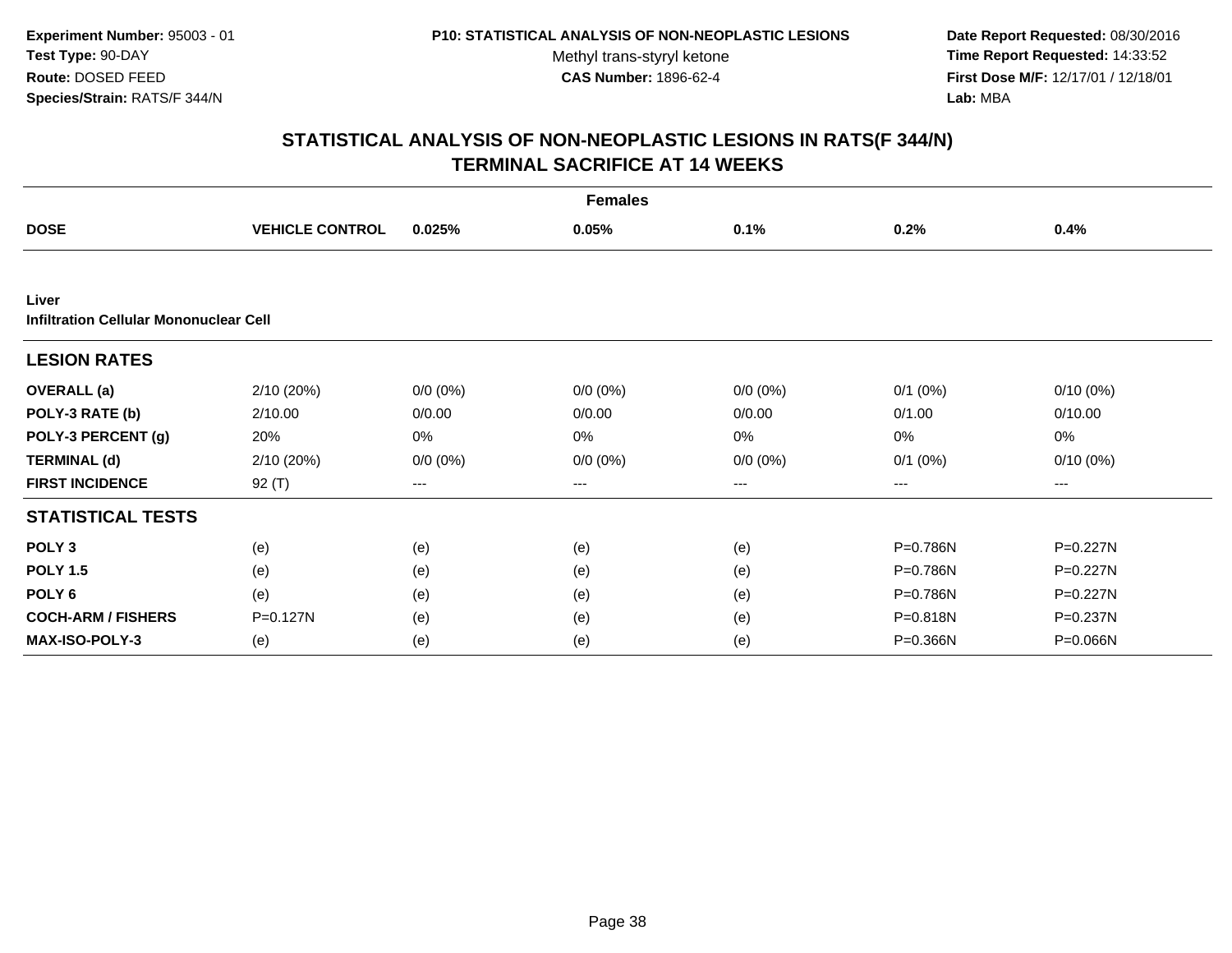**Date Report Requested:** 08/30/2016 **Time Report Requested:** 14:33:52 **First Dose M/F:** 12/17/01 / 12/18/01<br>**Lab:** MBA **Lab:** MBA

| <b>Females</b>                            |                        |             |             |             |              |             |  |
|-------------------------------------------|------------------------|-------------|-------------|-------------|--------------|-------------|--|
| <b>DOSE</b>                               | <b>VEHICLE CONTROL</b> | 0.025%      | 0.05%       | 0.1%        | 0.2%         | 0.4%        |  |
|                                           |                        |             |             |             |              |             |  |
| Liver<br><b>Vacuolization Cytoplasmic</b> |                        |             |             |             |              |             |  |
| <b>LESION RATES</b>                       |                        |             |             |             |              |             |  |
| <b>OVERALL</b> (a)                        | $0/10(0\%)$            | $0/0 (0\%)$ | $0/0 (0\%)$ | $0/0 (0\%)$ | $0/1$ $(0%)$ | $0/10(0\%)$ |  |
| POLY-3 RATE (b)                           | 0/10.00                | 0/0.00      | 0/0.00      | 0/0.00      | 0/1.00       | 0/10.00     |  |
| POLY-3 PERCENT (g)                        | 0%                     | 0%          | 0%          | 0%          | 0%           | 0%          |  |
| <b>TERMINAL (d)</b>                       | $0/10(0\%)$            | $0/0 (0\%)$ | $0/0 (0\%)$ | $0/0 (0\%)$ | $0/1$ $(0%)$ | $0/10(0\%)$ |  |
| <b>FIRST INCIDENCE</b>                    | $--$                   | $--$        | ---         | ---         | ---          | ---         |  |
| <b>STATISTICAL TESTS</b>                  |                        |             |             |             |              |             |  |
| POLY <sub>3</sub>                         | (n)                    | (n)         | (n)         | (n)         | (n)          | (n)         |  |
| <b>POLY 1.5</b>                           | (n)                    | (n)         | (n)         | (n)         | (n)          | (n)         |  |
| POLY <sub>6</sub>                         | (n)                    | (n)         | (n)         | (n)         | (n)          | (n)         |  |
| <b>COCH-ARM / FISHERS</b>                 | (n)                    | (n)         | (n)         | (n)         | (n)          | (n)         |  |
| <b>MAX-ISO-POLY-3</b>                     | (n)                    | (n)         | (n)         | (n)         | (n)          | (n)         |  |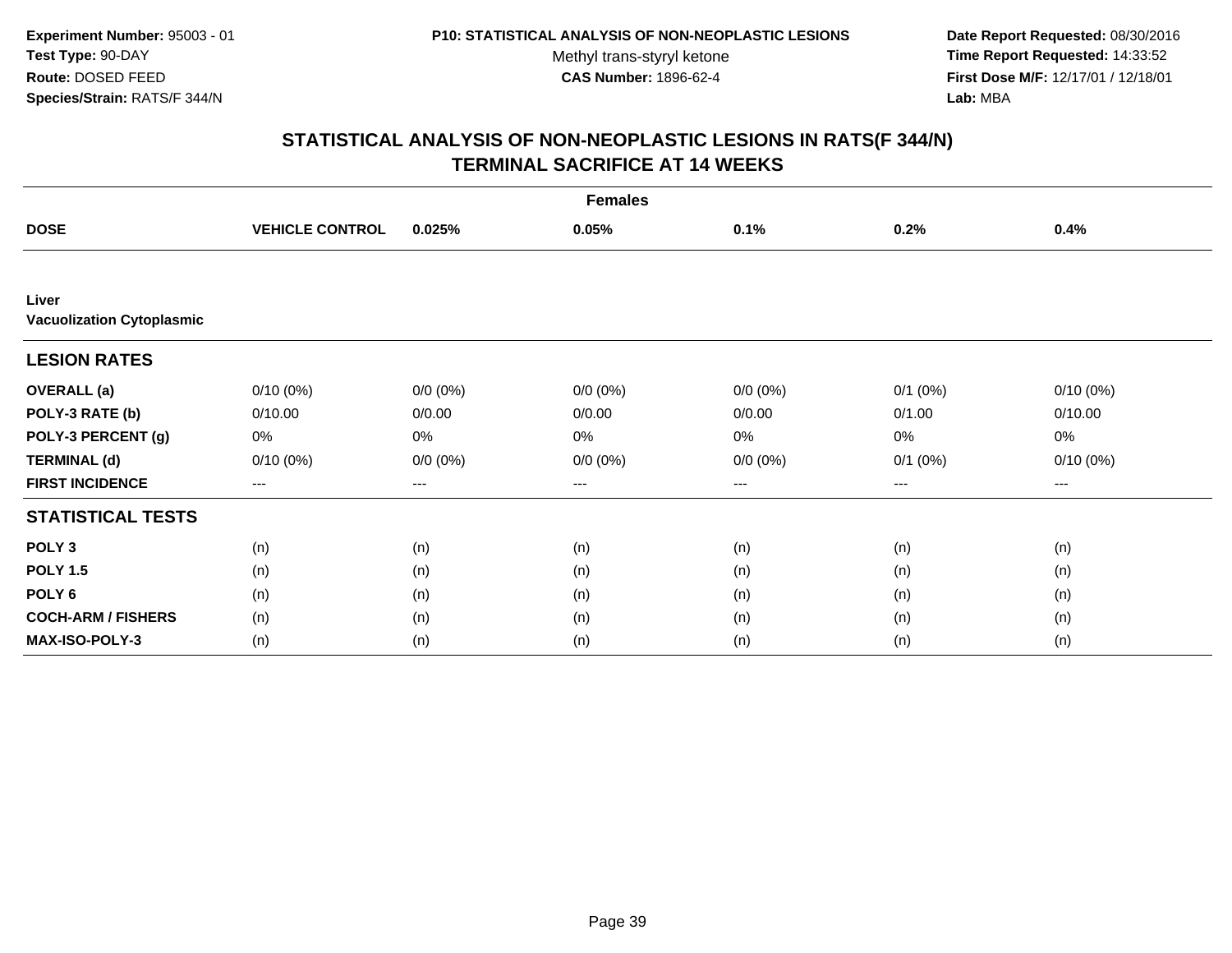**Date Report Requested:** 08/30/2016 **Time Report Requested:** 14:33:52 **First Dose M/F:** 12/17/01 / 12/18/01<br>**Lab:** MBA **Lab:** MBA

| <b>Females</b>                  |                        |             |             |             |                                          |             |  |
|---------------------------------|------------------------|-------------|-------------|-------------|------------------------------------------|-------------|--|
| <b>DOSE</b>                     | <b>VEHICLE CONTROL</b> | 0.025%      | 0.05%       | 0.1%        | 0.2%                                     | 0.4%        |  |
|                                 |                        |             |             |             |                                          |             |  |
| Lung<br><b>Hemorrhage Focal</b> |                        |             |             |             |                                          |             |  |
| <b>LESION RATES</b>             |                        |             |             |             |                                          |             |  |
| <b>OVERALL</b> (a)              | $1/10(10\%)$           | $0/0 (0\%)$ | $0/0 (0\%)$ | $0/0 (0\%)$ | $0/0 (0\%)$                              | $0/10(0\%)$ |  |
| POLY-3 RATE (b)                 | 1/10.00                | 0/0.00      | 0/0.00      | 0/0.00      | 0/0.00                                   | 0/10.00     |  |
| POLY-3 PERCENT (g)              | 10%                    | $0\%$       | 0%          | 0%          | $0\%$                                    | $0\%$       |  |
| <b>TERMINAL (d)</b>             | 1/10 (10%)             | $0/0 (0\%)$ | $0/0 (0\%)$ | $0/0 (0\%)$ | $0/0 (0\%)$                              | $0/10(0\%)$ |  |
| <b>FIRST INCIDENCE</b>          | 92 $(T)$               | $---$       | $---$       | ---         | $\hspace{0.05cm} \ldots \hspace{0.05cm}$ | $\cdots$    |  |
| <b>STATISTICAL TESTS</b>        |                        |             |             |             |                                          |             |  |
| POLY <sub>3</sub>               | (e)                    | (e)         | (e)         | (e)         | (e)                                      | P=0.500N    |  |
| <b>POLY 1.5</b>                 | (e)                    | (e)         | (e)         | (e)         | (e)                                      | P=0.500N    |  |
| POLY <sub>6</sub>               | (e)                    | (e)         | (e)         | (e)         | (e)                                      | P=0.500N    |  |
| <b>COCH-ARM / FISHERS</b>       | P=0.304N               | (e)         | (e)         | (e)         | (e)                                      | P=0.500N    |  |
| <b>MAX-ISO-POLY-3</b>           | (e)                    | (e)         | (e)         | (e)         | (e)                                      | P=0.158N    |  |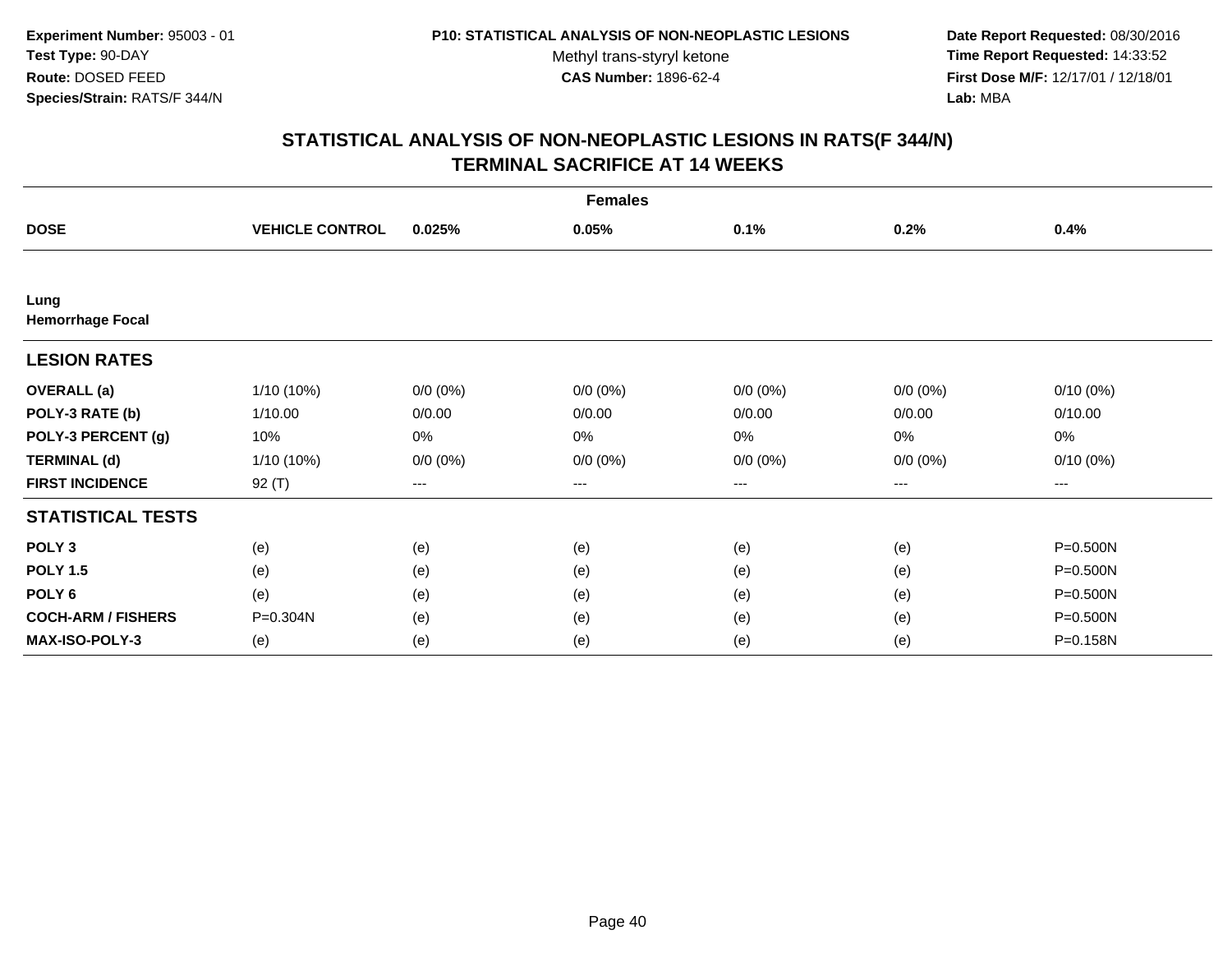**Date Report Requested:** 08/30/2016 **Time Report Requested:** 14:33:52 **First Dose M/F:** 12/17/01 / 12/18/01<br>**Lab:** MBA **Lab:** MBA

| <b>Females</b>                      |                        |             |             |             |             |              |  |
|-------------------------------------|------------------------|-------------|-------------|-------------|-------------|--------------|--|
| <b>DOSE</b>                         | <b>VEHICLE CONTROL</b> | 0.025%      | 0.05%       | 0.1%        | 0.2%        | 0.4%         |  |
|                                     |                        |             |             |             |             |              |  |
| Lung<br><b>Inflammation Chronic</b> |                        |             |             |             |             |              |  |
| <b>LESION RATES</b>                 |                        |             |             |             |             |              |  |
| <b>OVERALL</b> (a)                  | $0/10(0\%)$            | $0/0 (0\%)$ | $0/0 (0\%)$ | $0/0 (0\%)$ | $0/0 (0\%)$ | $1/10(10\%)$ |  |
| POLY-3 RATE (b)                     | 0/10.00                | 0/0.00      | 0/0.00      | 0/0.00      | 0/0.00      | 1/10.00      |  |
| POLY-3 PERCENT (g)                  | 0%                     | 0%          | 0%          | 0%          | 0%          | 10%          |  |
| <b>TERMINAL (d)</b>                 | $0/10(0\%)$            | $0/0 (0\%)$ | $0/0 (0\%)$ | $0/0 (0\%)$ | $0/0 (0\%)$ | 1/10 (10%)   |  |
| <b>FIRST INCIDENCE</b>              | $--$                   | $---$       | ---         | ---         | $--$        | $92($ T)     |  |
| <b>STATISTICAL TESTS</b>            |                        |             |             |             |             |              |  |
| POLY <sub>3</sub>                   | (e)                    | (e)         | (e)         | (e)         | (e)         | $P = 0.500$  |  |
| <b>POLY 1.5</b>                     | (e)                    | (e)         | (e)         | (e)         | (e)         | $P = 0.500$  |  |
| POLY <sub>6</sub>                   | (e)                    | (e)         | (e)         | (e)         | (e)         | $P = 0.500$  |  |
| <b>COCH-ARM / FISHERS</b>           | $P = 0.304$            | (e)         | (e)         | (e)         | (e)         | $P = 0.500$  |  |
| <b>MAX-ISO-POLY-3</b>               | (e)                    | (e)         | (e)         | (e)         | (e)         | $P = 0.158$  |  |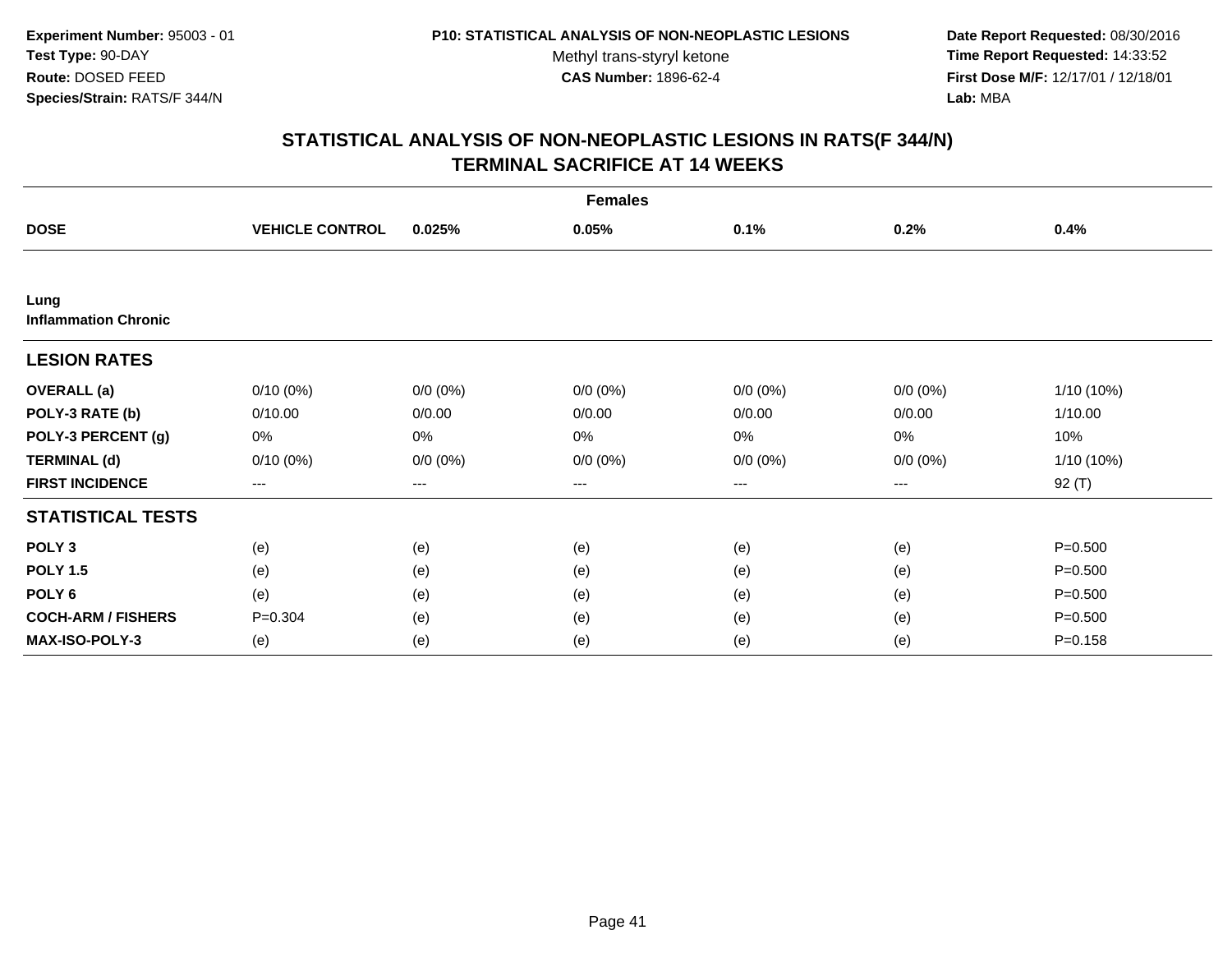**Date Report Requested:** 08/30/2016 **Time Report Requested:** 14:33:52 **First Dose M/F:** 12/17/01 / 12/18/01<br>**Lab:** MBA **Lab:** MBA

| <b>Females</b>                                                    |                        |             |             |             |             |             |  |  |
|-------------------------------------------------------------------|------------------------|-------------|-------------|-------------|-------------|-------------|--|--|
| <b>DOSE</b>                                                       | <b>VEHICLE CONTROL</b> | 0.025%      | 0.05%       | 0.1%        | 0.2%        | 0.4%        |  |  |
|                                                                   |                        |             |             |             |             |             |  |  |
| Lung: Bronchiole<br><b>Infiltration Cellular Focal Lymphocyte</b> |                        |             |             |             |             |             |  |  |
| <b>LESION RATES</b>                                               |                        |             |             |             |             |             |  |  |
| <b>OVERALL</b> (a)                                                | $0/10(0\%)$            | $0/0 (0\%)$ | $0/0 (0\%)$ | $0/0 (0\%)$ | $0/0 (0\%)$ | $0/10(0\%)$ |  |  |
| POLY-3 RATE (b)                                                   | 0/10.00                | 0/0.00      | 0/0.00      | 0/0.00      | 0/0.00      | 0/10.00     |  |  |
| POLY-3 PERCENT (g)                                                | 0%                     | 0%          | 0%          | 0%          | 0%          | 0%          |  |  |
| <b>TERMINAL (d)</b>                                               | $0/10(0\%)$            | $0/0 (0\%)$ | $0/0 (0\%)$ | $0/0 (0\%)$ | $0/0 (0\%)$ | $0/10(0\%)$ |  |  |
| <b>FIRST INCIDENCE</b>                                            | ---                    | ---         | ---         | $---$       | $---$       | ---         |  |  |
| <b>STATISTICAL TESTS</b>                                          |                        |             |             |             |             |             |  |  |
| POLY <sub>3</sub>                                                 | (n)                    | (n)         | (n)         | (n)         | (n)         | (n)         |  |  |
| <b>POLY 1.5</b>                                                   | (n)                    | (n)         | (n)         | (n)         | (n)         | (n)         |  |  |
| POLY <sub>6</sub>                                                 | (n)                    | (n)         | (n)         | (n)         | (n)         | (n)         |  |  |
| <b>COCH-ARM / FISHERS</b>                                         | (n)                    | (n)         | (n)         | (n)         | (n)         | (n)         |  |  |
| MAX-ISO-POLY-3                                                    | (n)                    | (n)         | (n)         | (n)         | (n)         | (n)         |  |  |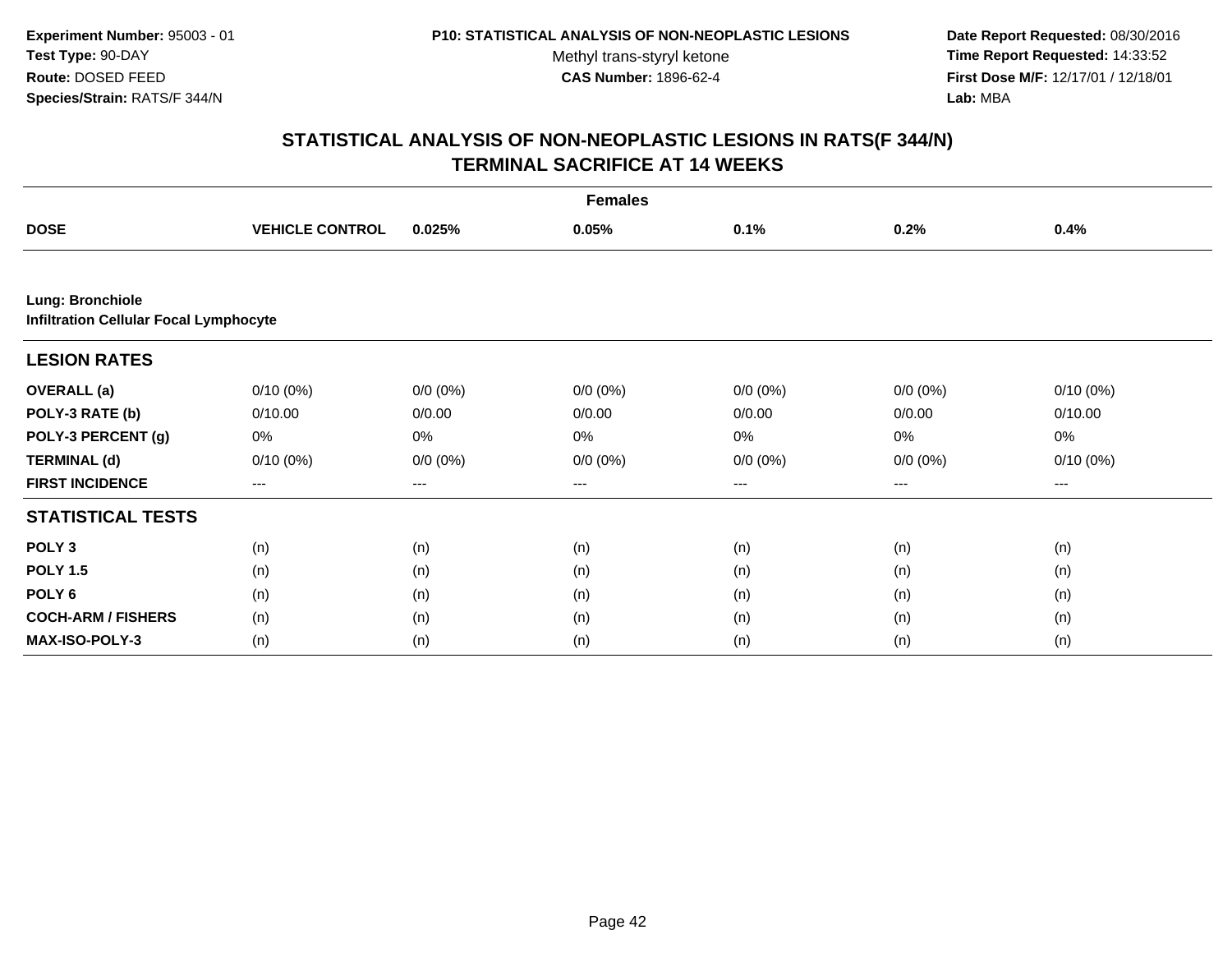**Date Report Requested:** 08/30/2016 **Time Report Requested:** 14:33:52 **First Dose M/F:** 12/17/01 / 12/18/01<br>**Lab:** MBA **Lab:** MBA

| <b>Females</b>                                                      |                        |             |                   |             |             |             |  |  |
|---------------------------------------------------------------------|------------------------|-------------|-------------------|-------------|-------------|-------------|--|--|
| <b>DOSE</b>                                                         | <b>VEHICLE CONTROL</b> | 0.025%      | 0.05%             | 0.1%        | 0.2%        | 0.4%        |  |  |
|                                                                     |                        |             |                   |             |             |             |  |  |
| Lung: Perivascular<br><b>Infiltration Cellular Focal Lymphocyte</b> |                        |             |                   |             |             |             |  |  |
| <b>LESION RATES</b>                                                 |                        |             |                   |             |             |             |  |  |
| <b>OVERALL</b> (a)                                                  | $0/10(0\%)$            | $0/0 (0\%)$ | $0/0 (0\%)$       | $0/0 (0\%)$ | $0/0 (0\%)$ | $0/10(0\%)$ |  |  |
| POLY-3 RATE (b)                                                     | 0/10.00                | 0/0.00      | 0/0.00            | 0/0.00      | 0/0.00      | 0/10.00     |  |  |
| POLY-3 PERCENT (g)                                                  | 0%                     | 0%          | $0\%$             | $0\%$       | 0%          | 0%          |  |  |
| <b>TERMINAL (d)</b>                                                 | $0/10(0\%)$            | $0/0 (0\%)$ | $0/0 (0\%)$       | $0/0 (0\%)$ | $0/0 (0\%)$ | $0/10(0\%)$ |  |  |
| <b>FIRST INCIDENCE</b>                                              | $---$                  | ---         | $\qquad \qquad -$ | ---         | ---         | $---$       |  |  |
| <b>STATISTICAL TESTS</b>                                            |                        |             |                   |             |             |             |  |  |
| POLY <sub>3</sub>                                                   | (n)                    | (n)         | (n)               | (n)         | (n)         | (n)         |  |  |
| <b>POLY 1.5</b>                                                     | (n)                    | (n)         | (n)               | (n)         | (n)         | (n)         |  |  |
| POLY 6                                                              | (n)                    | (n)         | (n)               | (n)         | (n)         | (n)         |  |  |
| <b>COCH-ARM / FISHERS</b>                                           | (n)                    | (n)         | (n)               | (n)         | (n)         | (n)         |  |  |
| <b>MAX-ISO-POLY-3</b>                                               | (n)                    | (n)         | (n)               | (n)         | (n)         | (n)         |  |  |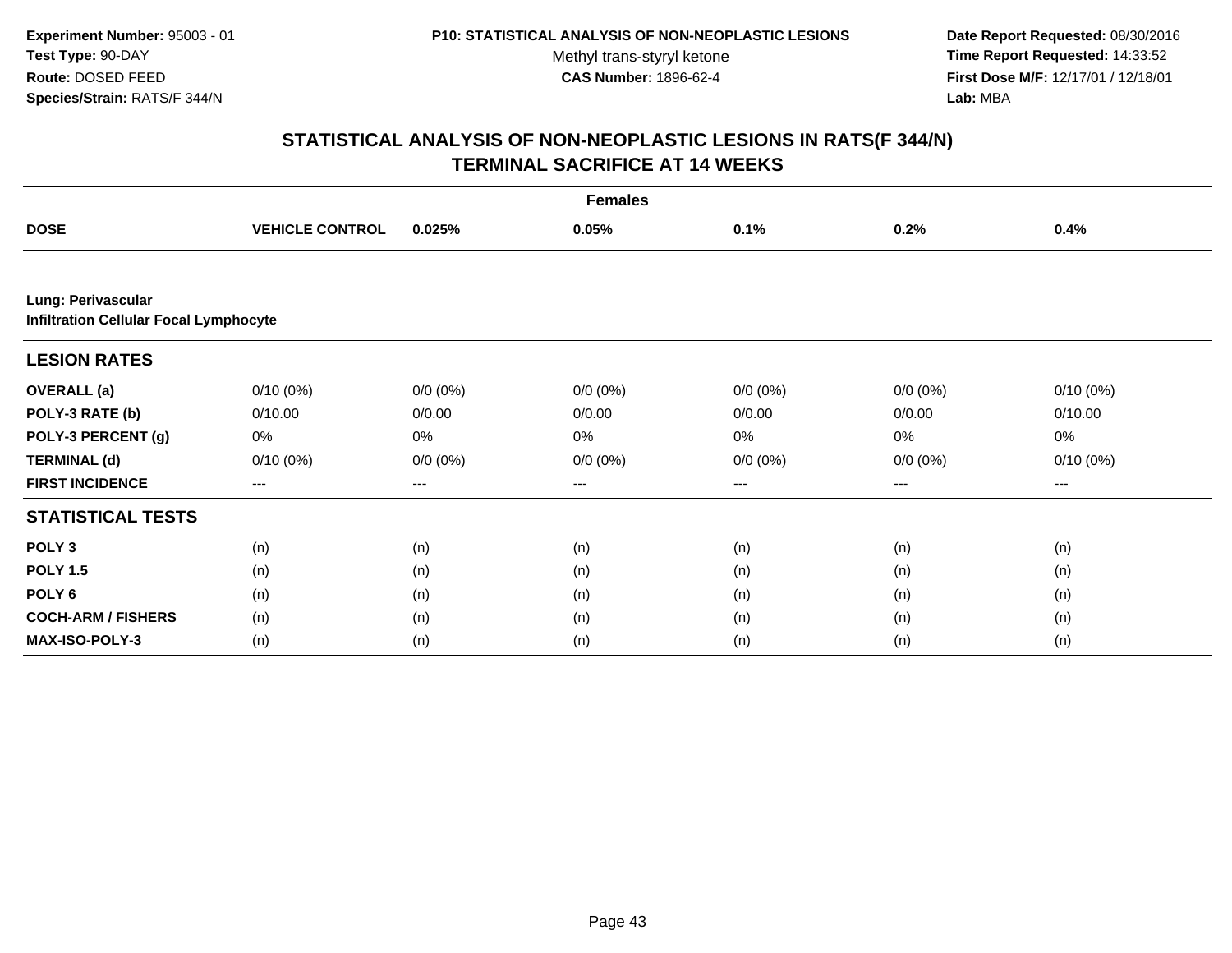**Date Report Requested:** 08/30/2016 **Time Report Requested:** 14:33:52 **First Dose M/F:** 12/17/01 / 12/18/01<br>**Lab:** MBA **Lab:** MBA

| <b>Females</b>                            |                        |                   |         |                   |            |         |  |
|-------------------------------------------|------------------------|-------------------|---------|-------------------|------------|---------|--|
| <b>DOSE</b>                               | <b>VEHICLE CONTROL</b> | 0.025%            | 0.05%   | 0.1%              | 0.2%       | 0.4%    |  |
|                                           |                        |                   |         |                   |            |         |  |
| <b>Lymph Node</b><br>Hyperplasia Lymphoid |                        |                   |         |                   |            |         |  |
| <b>LESION RATES</b>                       |                        |                   |         |                   |            |         |  |
| <b>OVERALL</b> (a)                        | $0/1$ $(0%)$           | 0/2(0%)           | 0/2(0%) | 0/2(0%)           | 0/3(0%)    | 0/2(0%) |  |
| POLY-3 RATE (b)                           | 0/1.00                 | 0/2.00            | 0/2.00  | 0/2.00            | 0/3.00     | 0/2.00  |  |
| POLY-3 PERCENT (g)                        | 0%                     | 0%                | 0%      | 0%                | $0\%$      | 0%      |  |
| <b>TERMINAL (d)</b>                       | $0/1$ $(0%)$           | 0/2(0%)           | 0/2(0%) | 0/2(0%)           | $0/3(0\%)$ | 0/2(0%) |  |
| <b>FIRST INCIDENCE</b>                    | $\qquad \qquad - -$    | $\qquad \qquad -$ | ---     | $\qquad \qquad -$ | $---$      | ---     |  |
| <b>STATISTICAL TESTS</b>                  |                        |                   |         |                   |            |         |  |
| POLY <sub>3</sub>                         | (n)                    | (n)               | (n)     | (n)               | (n)        | (n)     |  |
| <b>POLY 1.5</b>                           | (n)                    | (n)               | (n)     | (n)               | (n)        | (n)     |  |
| POLY <sub>6</sub>                         | (n)                    | (n)               | (n)     | (n)               | (n)        | (n)     |  |
| <b>COCH-ARM / FISHERS</b>                 | (n)                    | (n)               | (n)     | (n)               | (n)        | (n)     |  |
| <b>MAX-ISO-POLY-3</b>                     | (n)                    | (n)               | (n)     | (n)               | (n)        | (n)     |  |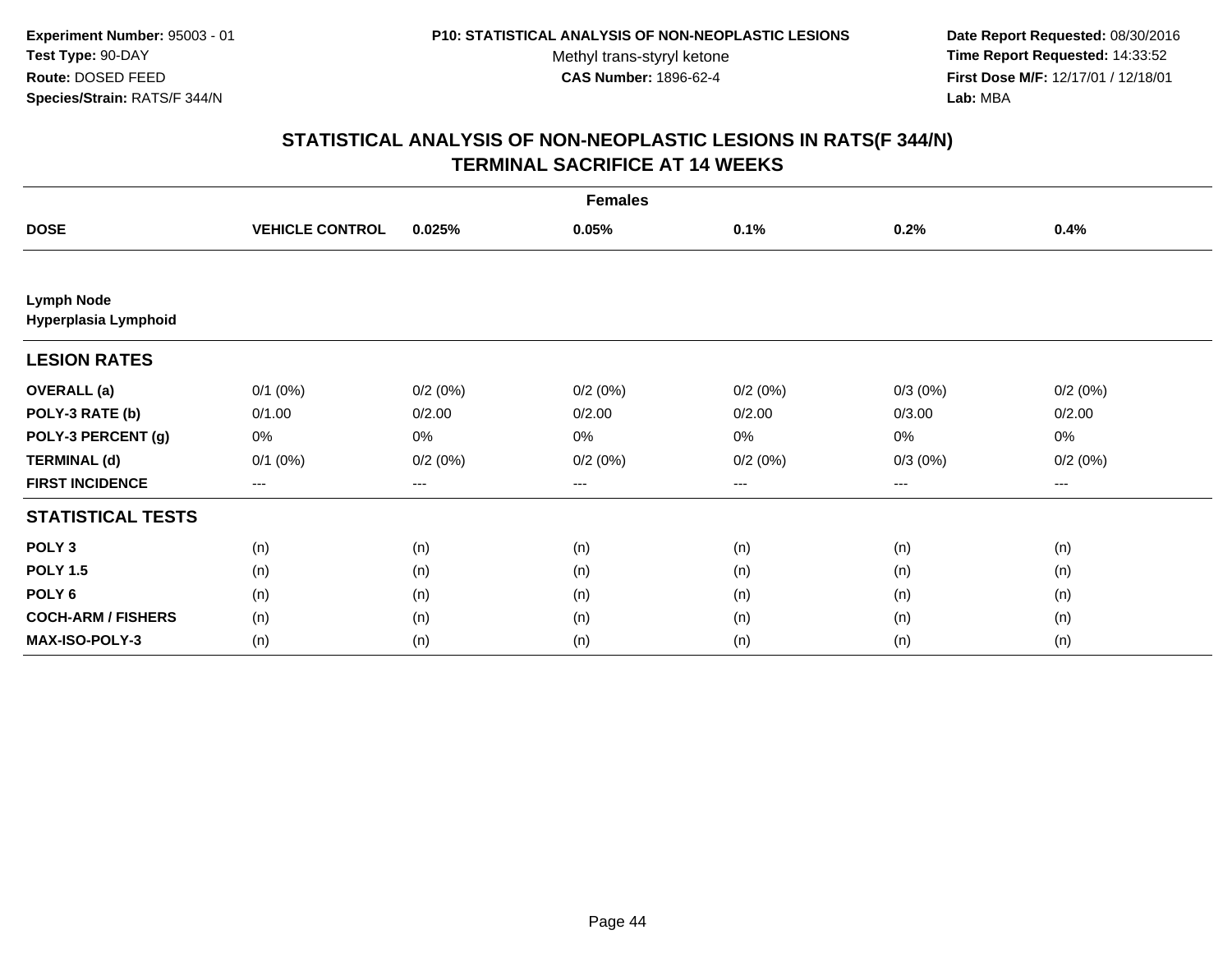**Date Report Requested:** 08/30/2016 **Time Report Requested:** 14:33:52 **First Dose M/F:** 12/17/01 / 12/18/01<br>**Lab:** MBA **Lab:** MBA

| <b>Females</b>                                     |                        |             |             |             |             |              |  |
|----------------------------------------------------|------------------------|-------------|-------------|-------------|-------------|--------------|--|
| <b>DOSE</b>                                        | <b>VEHICLE CONTROL</b> | 0.025%      | 0.05%       | 0.1%        | 0.2%        | 0.4%         |  |
|                                                    |                        |             |             |             |             |              |  |
| Lymph Node, Mesenteric<br><b>Necrosis Lymphoid</b> |                        |             |             |             |             |              |  |
| <b>LESION RATES</b>                                |                        |             |             |             |             |              |  |
| <b>OVERALL</b> (a)                                 | $0/10(0\%)$            | $0/0 (0\%)$ | $0/0 (0\%)$ | $0/0 (0\%)$ | $0/0 (0\%)$ | $1/10(10\%)$ |  |
| POLY-3 RATE (b)                                    | 0/10.00                | 0/0.00      | 0/0.00      | 0/0.00      | 0/0.00      | 1/10.00      |  |
| POLY-3 PERCENT (g)                                 | 0%                     | 0%          | 0%          | 0%          | 0%          | 10%          |  |
| <b>TERMINAL (d)</b>                                | $0/10(0\%)$            | $0/0 (0\%)$ | $0/0 (0\%)$ | $0/0(0\%)$  | $0/0 (0\%)$ | $1/10(10\%)$ |  |
| <b>FIRST INCIDENCE</b>                             | ---                    | ---         | ---         | ---         | ---         | $92($ T)     |  |
| <b>STATISTICAL TESTS</b>                           |                        |             |             |             |             |              |  |
| POLY <sub>3</sub>                                  | (e)                    | (e)         | (e)         | (e)         | (e)         | $P = 0.500$  |  |
| <b>POLY 1.5</b>                                    | (e)                    | (e)         | (e)         | (e)         | (e)         | $P = 0.500$  |  |
| POLY 6                                             | (e)                    | (e)         | (e)         | (e)         | (e)         | $P = 0.500$  |  |
| <b>COCH-ARM / FISHERS</b>                          | $P = 0.304$            | (e)         | (e)         | (e)         | (e)         | $P = 0.500$  |  |
| MAX-ISO-POLY-3                                     | (e)                    | (e)         | (e)         | (e)         | (e)         | $P = 0.158$  |  |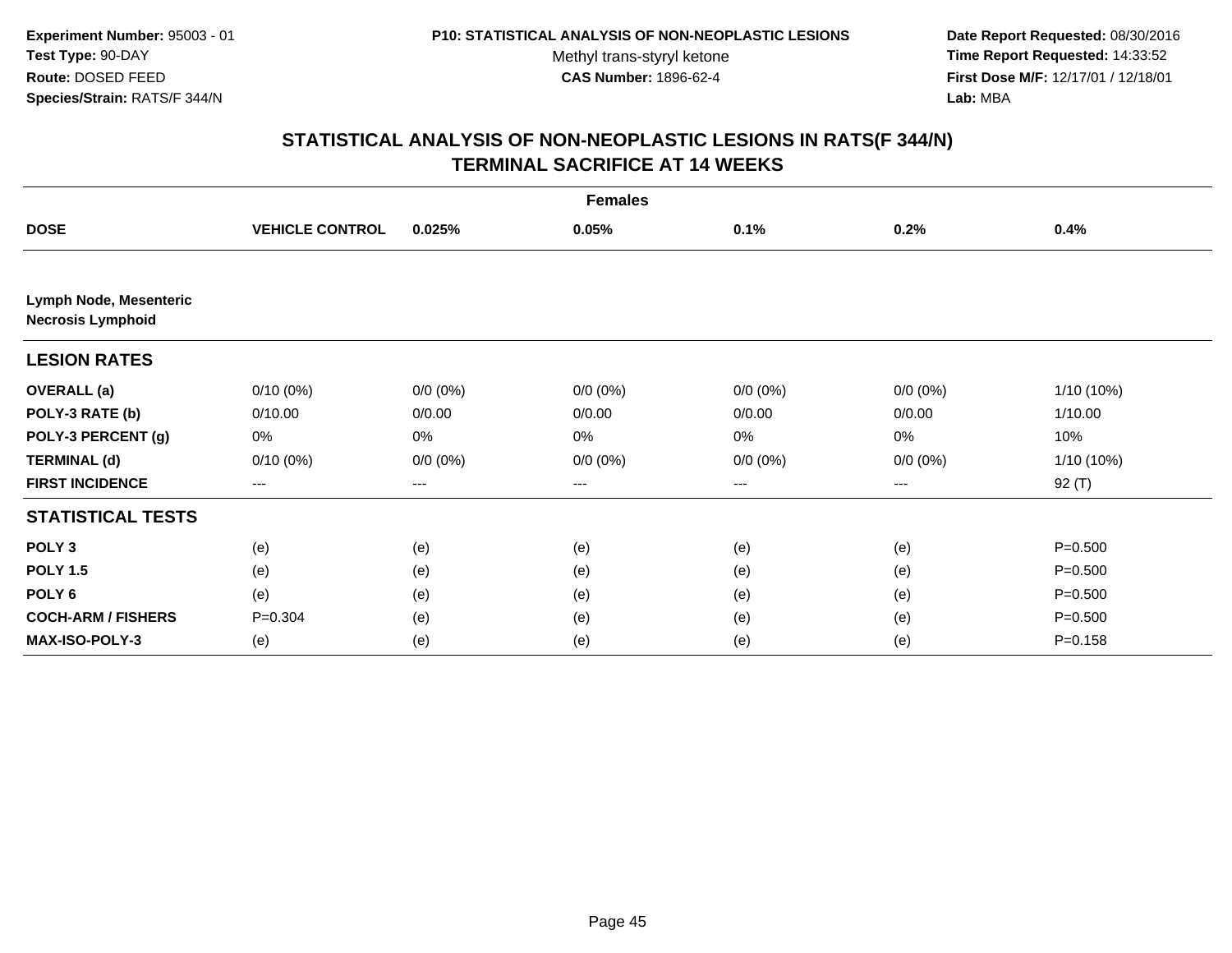**Date Report Requested:** 08/30/2016 **Time Report Requested:** 14:33:52 **First Dose M/F:** 12/17/01 / 12/18/01<br>**Lab:** MBA **Lab:** MBA

| <b>Females</b>                        |                        |            |            |          |           |          |  |
|---------------------------------------|------------------------|------------|------------|----------|-----------|----------|--|
| <b>DOSE</b>                           | <b>VEHICLE CONTROL</b> | 0.025%     | 0.05%      | 0.1%     | 0.2%      | 0.4%     |  |
| Lymph Node: Mediastinal<br>Congestion |                        |            |            |          |           |          |  |
| <b>LESION RATES</b>                   |                        |            |            |          |           |          |  |
| <b>OVERALL</b> (a)                    | 1/1 (100%)             | 2/2 (100%) | 2/2 (100%) | 1/2(50%) | 3/3(100%) | 0/2(0%)  |  |
| POLY-3 RATE (b)                       | 1/1.00                 | 2/2.00     | 2/2.00     | 1/2.00   | 3/3.00    | 0/2.00   |  |
| POLY-3 PERCENT (g)                    | 100%                   | 100%       | 100%       | 50%      | 100%      | 0%       |  |
| <b>TERMINAL (d)</b>                   | 1/1 (100%)             | 2/2 (100%) | 2/2 (100%) | 1/2(50%) | 3/3(100%) | 0/2(0%)  |  |
| <b>FIRST INCIDENCE</b>                | $92($ T)               | 92 (T)     | 92 (T)     | $92($ T) | $92($ T)  | ---      |  |
| <b>STATISTICAL TESTS</b>              |                        |            |            |          |           |          |  |
| POLY <sub>3</sub>                     | P=0.003N**             | (e)        | (e)        | P=0.614N | (e)       | P=0.333N |  |
| <b>POLY 1.5</b>                       | P=0.003N**             | (e)        | (e)        | P=0.614N | (e)       | P=0.333N |  |
| POLY 6                                | P=0.003N**             | (e)        | (e)        | P=0.614N | (e)       | P=0.333N |  |
| <b>COCH-ARM / FISHERS</b>             | P=0.034N*              | (e)        | (e)        | P=0.667N | (e)       | P=0.333N |  |
| MAX-ISO-POLY-3                        | P=0.003N**             | (e)        | (e)        | P=0.307N | (e)       | (e)      |  |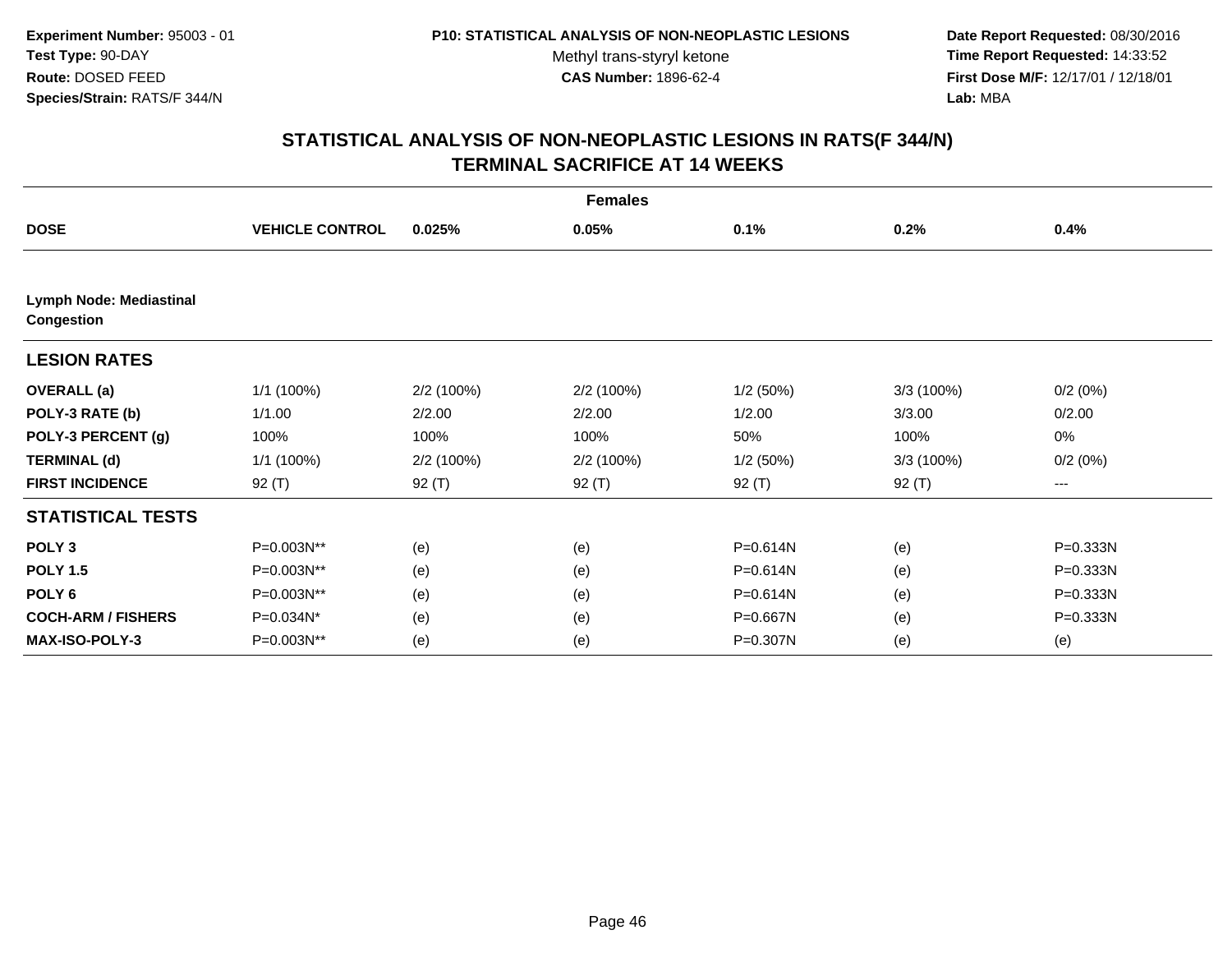**Date Report Requested:** 08/30/2016 **Time Report Requested:** 14:33:52 **First Dose M/F:** 12/17/01 / 12/18/01<br>**Lab:** MBA **Lab:** MBA

| <b>Females</b>                                |                        |         |         |         |            |             |  |
|-----------------------------------------------|------------------------|---------|---------|---------|------------|-------------|--|
| <b>DOSE</b>                                   | <b>VEHICLE CONTROL</b> | 0.025%  | 0.05%   | 0.1%    | 0.2%       | 0.4%        |  |
|                                               |                        |         |         |         |            |             |  |
| <b>Lymph Node: Mediastinal</b><br>Hyperplasia |                        |         |         |         |            |             |  |
| <b>LESION RATES</b>                           |                        |         |         |         |            |             |  |
| <b>OVERALL</b> (a)                            | $0/1$ $(0%)$           | 0/2(0%) | 0/2(0%) | 0/2(0%) | $0/3(0\%)$ | 1/2(50%)    |  |
| POLY-3 RATE (b)                               | 0/1.00                 | 0/2.00  | 0/2.00  | 0/2.00  | 0/3.00     | 1/2.00      |  |
| POLY-3 PERCENT (g)                            | 0%                     | 0%      | 0%      | 0%      | 0%         | 50%         |  |
| <b>TERMINAL (d)</b>                           | $0/1$ (0%)             | 0/2(0%) | 0/2(0%) | 0/2(0%) | $0/3(0\%)$ | 1/2(50%)    |  |
| <b>FIRST INCIDENCE</b>                        | ---                    | ---     | ---     | ---     | ---        | $92($ T)    |  |
| <b>STATISTICAL TESTS</b>                      |                        |         |         |         |            |             |  |
| POLY <sub>3</sub>                             | $P = 0.123$            | (e)     | (e)     | (e)     | (e)        | $P = 0.614$ |  |
| <b>POLY 1.5</b>                               | $P = 0.123$            | (e)     | (e)     | (e)     | (e)        | $P = 0.614$ |  |
| POLY <sub>6</sub>                             | $P=0.123$              | (e)     | (e)     | (e)     | (e)        | $P = 0.614$ |  |
| <b>COCH-ARM / FISHERS</b>                     | $P=0.112$              | (e)     | (e)     | (e)     | (e)        | $P = 0.667$ |  |
| MAX-ISO-POLY-3                                | $P = 0.109$            | (e)     | (e)     | (e)     | (e)        | $P = 0.307$ |  |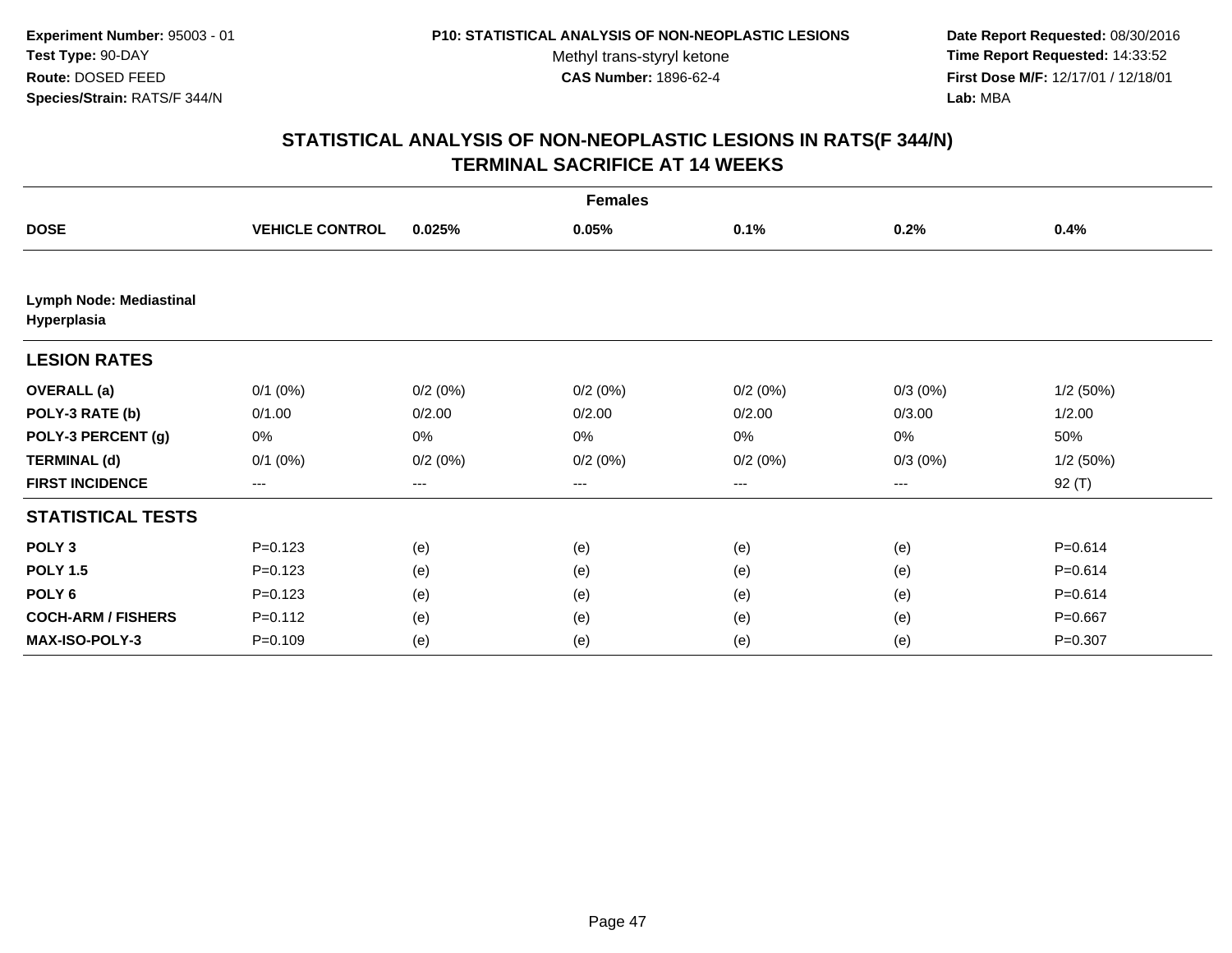**Date Report Requested:** 08/30/2016 **Time Report Requested:** 14:33:52 **First Dose M/F:** 12/17/01 / 12/18/01<br>**Lab:** MBA **Lab:** MBA

| <b>Females</b>                                         |                        |            |            |            |           |          |  |
|--------------------------------------------------------|------------------------|------------|------------|------------|-----------|----------|--|
| <b>DOSE</b>                                            | <b>VEHICLE CONTROL</b> | 0.025%     | 0.05%      | 0.1%       | 0.2%      | 0.4%     |  |
|                                                        |                        |            |            |            |           |          |  |
| <b>Lymph Node: Mediastinal</b><br>Hyperplasia Lymphoid |                        |            |            |            |           |          |  |
| <b>LESION RATES</b>                                    |                        |            |            |            |           |          |  |
| <b>OVERALL</b> (a)                                     | 1/1 (100%)             | 2/2 (100%) | 2/2 (100%) | 2/2 (100%) | 3/3(100%) | 0/2(0%)  |  |
| POLY-3 RATE (b)                                        | 1/1.00                 | 2/2.00     | 2/2.00     | 2/2.00     | 3/3.00    | 0/2.00   |  |
| POLY-3 PERCENT (g)                                     | 100%                   | 100%       | 100%       | 100%       | 100%      | 0%       |  |
| <b>TERMINAL (d)</b>                                    | 1/1 (100%)             | 2/2 (100%) | 2/2 (100%) | 2/2 (100%) | 3/3(100%) | 0/2(0%)  |  |
| <b>FIRST INCIDENCE</b>                                 | $92($ T)               | 92 (T)     | 92 (T)     | $92($ T)   | 92 (T)    | ---      |  |
| <b>STATISTICAL TESTS</b>                               |                        |            |            |            |           |          |  |
| POLY <sub>3</sub>                                      | P=0.009N**             | (e)        | (e)        | (e)        | (e)       | P=0.333N |  |
| <b>POLY 1.5</b>                                        | P=0.009N**             | (e)        | (e)        | (e)        | (e)       | P=0.333N |  |
| POLY <sub>6</sub>                                      | P=0.009N**             | (e)        | (e)        | (e)        | (e)       | P=0.333N |  |
| <b>COCH-ARM / FISHERS</b>                              | P=0.009N**             | (e)        | (e)        | (e)        | (e)       | P=0.333N |  |
| MAX-ISO-POLY-3                                         | (e)                    | (e)        | (e)        | (e)        | (e)       | (e)      |  |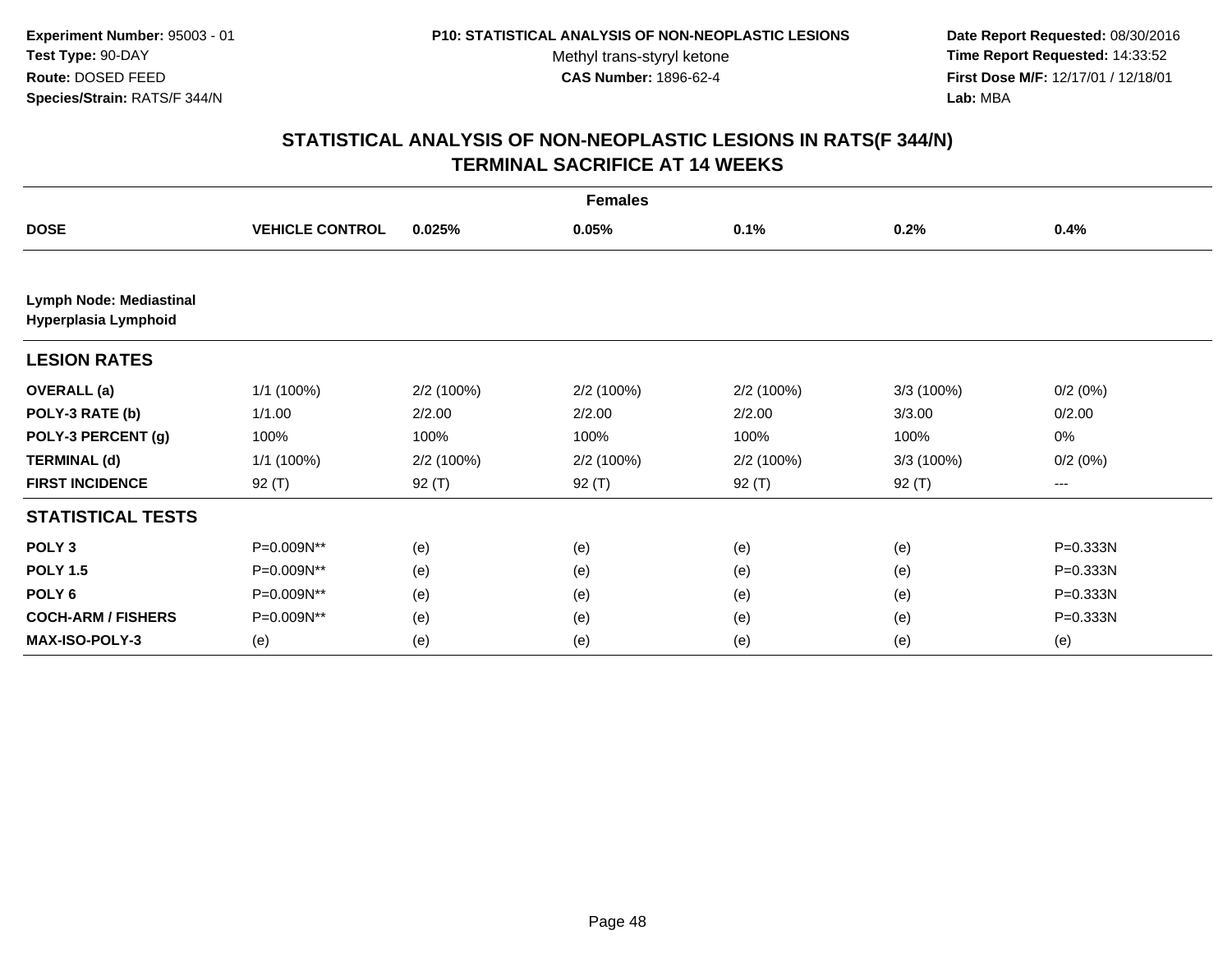**Date Report Requested:** 08/30/2016 **Time Report Requested:** 14:33:52 **First Dose M/F:** 12/17/01 / 12/18/01<br>**Lab:** MBA **Lab:** MBA

| <b>Females</b>                                           |                        |              |             |              |              |             |  |  |
|----------------------------------------------------------|------------------------|--------------|-------------|--------------|--------------|-------------|--|--|
| <b>DOSE</b>                                              | <b>VEHICLE CONTROL</b> | 0.025%       | 0.05%       | 0.1%         | 0.2%         | 0.4%        |  |  |
|                                                          |                        |              |             |              |              |             |  |  |
| Nose: Goblet Cell, Respiratory Epithelium<br>Hyperplasia |                        |              |             |              |              |             |  |  |
| <b>LESION RATES</b>                                      |                        |              |             |              |              |             |  |  |
| <b>OVERALL</b> (a)                                       | 3/10 (30%)             | $0/10(0\%)$  | 3/10 (30%)  | $3/10(30\%)$ | $3/10(30\%)$ | 7/10 (70%)  |  |  |
| POLY-3 RATE (b)                                          | 3/10.00                | 0/10.00      | 3/10.00     | 3/10.00      | 3/10.00      | 7/10.00     |  |  |
| POLY-3 PERCENT (g)                                       | 30%                    | 0%           | 30%         | 30%          | 30%          | 70%         |  |  |
| <b>TERMINAL (d)</b>                                      | 3/10(30%)              | $0/10(0\%)$  | 3/10 (30%)  | $3/10(30\%)$ | $3/10(30\%)$ | 7/10 (70%)  |  |  |
| <b>FIRST INCIDENCE</b>                                   | $92($ T)               | ---          | $92($ T)    | $92($ T)     | $92($ T)     | $92($ T)    |  |  |
| <b>STATISTICAL TESTS</b>                                 |                        |              |             |              |              |             |  |  |
| POLY <sub>3</sub>                                        | P=0.003**              | P=0.095N     | $P = 0.678$ | $P = 0.678$  | $P = 0.678$  | $P=0.082$   |  |  |
| <b>POLY 1.5</b>                                          | P=0.003**              | P=0.095N     | $P = 0.678$ | $P = 0.678$  | $P = 0.678$  | $P = 0.082$ |  |  |
| POLY <sub>6</sub>                                        | P=0.003**              | P=0.095N     | $P = 0.678$ | $P = 0.678$  | $P = 0.678$  | $P=0.082$   |  |  |
| <b>COCH-ARM / FISHERS</b>                                | P=0.004**              | P=0.105N     | P=0.686N    | P=0.686N     | P=0.686N     | $P = 0.089$ |  |  |
| <b>MAX-ISO-POLY-3</b>                                    | $P=0.002**$            | $P=0.025N^*$ | $P = 1.000$ | $P = 1.000$  | $P = 1.000$  | $P=0.032*$  |  |  |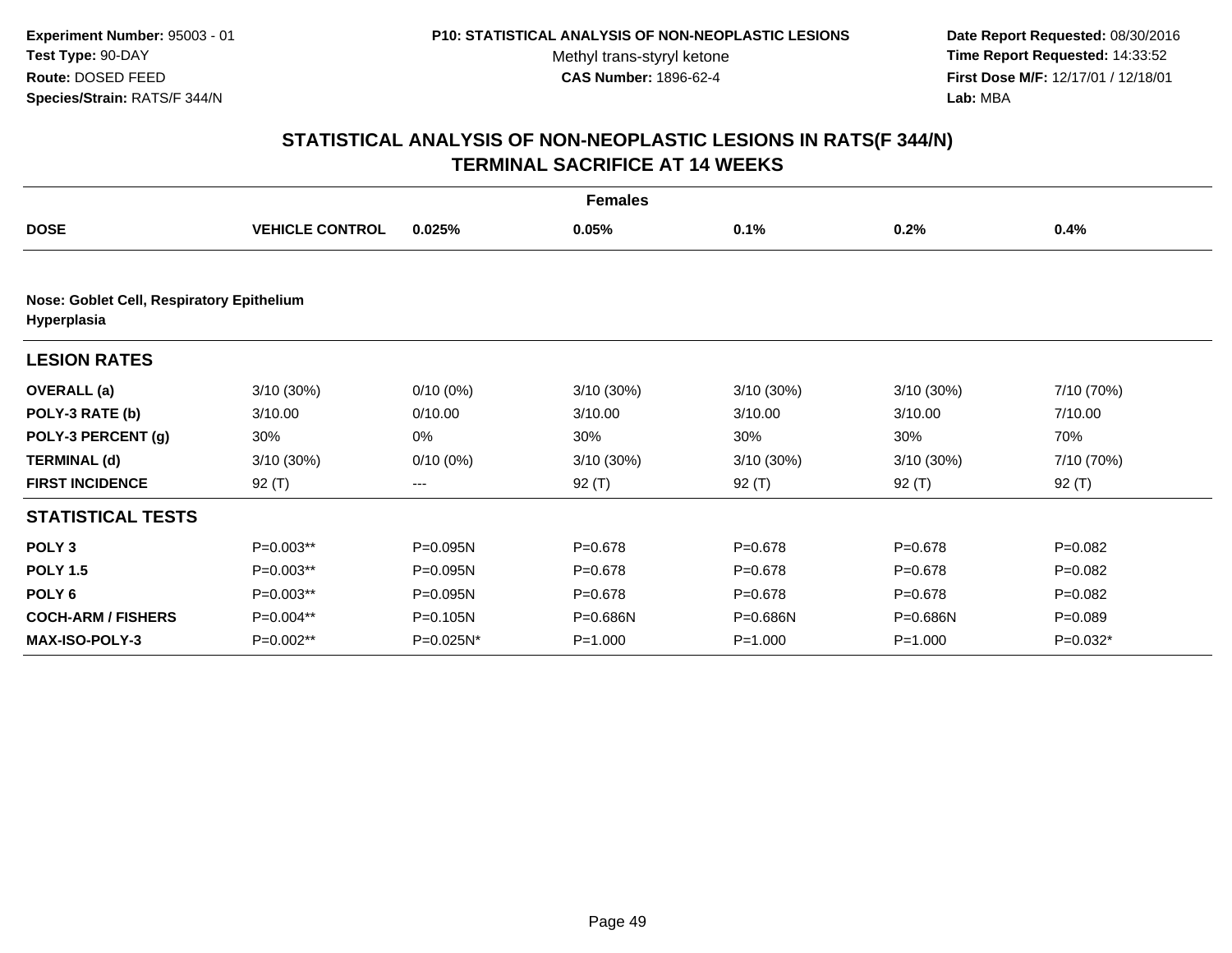**Date Report Requested:** 08/30/2016 **Time Report Requested:** 14:33:52 **First Dose M/F:** 12/17/01 / 12/18/01<br>**Lab:** MBA **Lab:** MBA

|                                                                  | <b>Females</b>         |             |             |                   |             |             |  |
|------------------------------------------------------------------|------------------------|-------------|-------------|-------------------|-------------|-------------|--|
| <b>DOSE</b>                                                      | <b>VEHICLE CONTROL</b> | 0.025%      | 0.05%       | 0.1%              | 0.2%        | 0.4%        |  |
|                                                                  |                        |             |             |                   |             |             |  |
| <b>Nose: Respiratory Epithelium</b><br><b>Inflammation Acute</b> |                        |             |             |                   |             |             |  |
| <b>LESION RATES</b>                                              |                        |             |             |                   |             |             |  |
| <b>OVERALL</b> (a)                                               | $0/10(0\%)$            | $0/10(0\%)$ | $0/10(0\%)$ | $0/10(0\%)$       | 1/10 (10%)  | $0/10(0\%)$ |  |
| POLY-3 RATE (b)                                                  | 0/10.00                | 0/10.00     | 0/10.00     | 0/10.00           | 1/10.00     | 0/10.00     |  |
| POLY-3 PERCENT (g)                                               | 0%                     | 0%          | 0%          | 0%                | 10%         | 0%          |  |
| <b>TERMINAL (d)</b>                                              | $0/10(0\%)$            | $0/10(0\%)$ | $0/10(0\%)$ | $0/10(0\%)$       | 1/10 (10%)  | $0/10(0\%)$ |  |
| <b>FIRST INCIDENCE</b>                                           | ---                    | $--$        | ---         | $\qquad \qquad -$ | $92($ T)    | $---$       |  |
| <b>STATISTICAL TESTS</b>                                         |                        |             |             |                   |             |             |  |
| POLY <sub>3</sub>                                                | $P = 0.584$            | (e)         | (e)         | (e)               | $P = 0.500$ | (e)         |  |
| <b>POLY 1.5</b>                                                  | $P = 0.584$            | (e)         | (e)         | (e)               | $P = 0.500$ | (e)         |  |
| POLY <sub>6</sub>                                                | $P=0.584$              | (e)         | (e)         | (e)               | $P = 0.500$ | (e)         |  |
| <b>COCH-ARM / FISHERS</b>                                        | $P = 0.585$            | (e)         | (e)         | (e)               | $P = 0.500$ | (e)         |  |
| <b>MAX-ISO-POLY-3</b>                                            | $P = 0.193$            | (e)         | (e)         | (e)               | $P = 0.158$ | (e)         |  |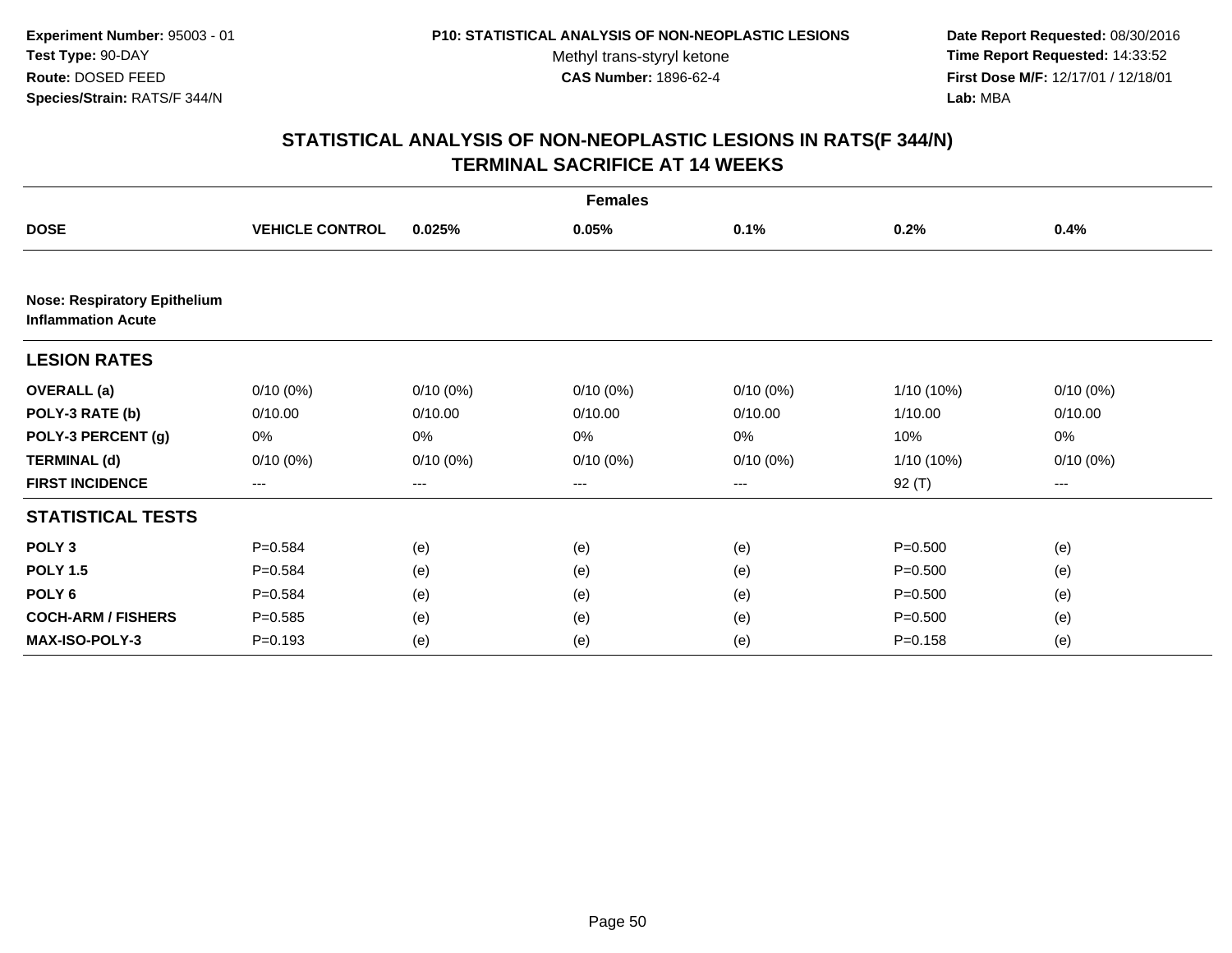**Date Report Requested:** 08/30/2016 **Time Report Requested:** 14:33:52 **First Dose M/F:** 12/17/01 / 12/18/01<br>**Lab:** MBA **Lab:** MBA

|                           | <b>Females</b>         |              |             |             |             |             |  |
|---------------------------|------------------------|--------------|-------------|-------------|-------------|-------------|--|
| <b>DOSE</b>               | <b>VEHICLE CONTROL</b> | 0.025%       | 0.05%       | 0.1%        | 0.2%        | 0.4%        |  |
|                           |                        |              |             |             |             |             |  |
| Ovary<br>Cyst             |                        |              |             |             |             |             |  |
| <b>LESION RATES</b>       |                        |              |             |             |             |             |  |
| <b>OVERALL</b> (a)        | $0/10(0\%)$            | $0/1$ $(0%)$ | 1/2(50%)    | 1/1 (100%)  | 1/2(50%)    | $0/10(0\%)$ |  |
| POLY-3 RATE (b)           | 0/10.00                | 0/1.00       | 1/2.00      | 1/1.00      | 1/2.00      | 0/10.00     |  |
| POLY-3 PERCENT (g)        | 0%                     | 0%           | 50%         | 100%        | 50%         | 0%          |  |
| <b>TERMINAL (d)</b>       | $0/10(0\%)$            | $0/1$ $(0%)$ | 1/2(50%)    | 1/1 (100%)  | 1/2(50%)    | $0/10(0\%)$ |  |
| <b>FIRST INCIDENCE</b>    | $\qquad \qquad \cdots$ | ---          | $92($ T)    | 92 (T)      | 92 $(T)$    | ---         |  |
| <b>STATISTICAL TESTS</b>  |                        |              |             |             |             |             |  |
| POLY <sub>3</sub>         | P=0.344N               | (e)          | $P = 0.124$ | $P = 0.091$ | $P = 0.124$ | (e)         |  |
| <b>POLY 1.5</b>           | P=0.344N               | (e)          | $P = 0.124$ | $P = 0.091$ | $P = 0.124$ | (e)         |  |
| POLY <sub>6</sub>         | P=0.344N               | (e)          | $P=0.124$   | $P = 0.091$ | $P = 0.124$ | (e)         |  |
| <b>COCH-ARM / FISHERS</b> | P=0.390N               | (e)          | $P = 0.167$ | $P = 0.091$ | $P = 0.167$ | (e)         |  |
| <b>MAX-ISO-POLY-3</b>     | $P=0.023*$             | (e)          | $P=0.013*$  | P<0.001**   | $P=0.013*$  | (e)         |  |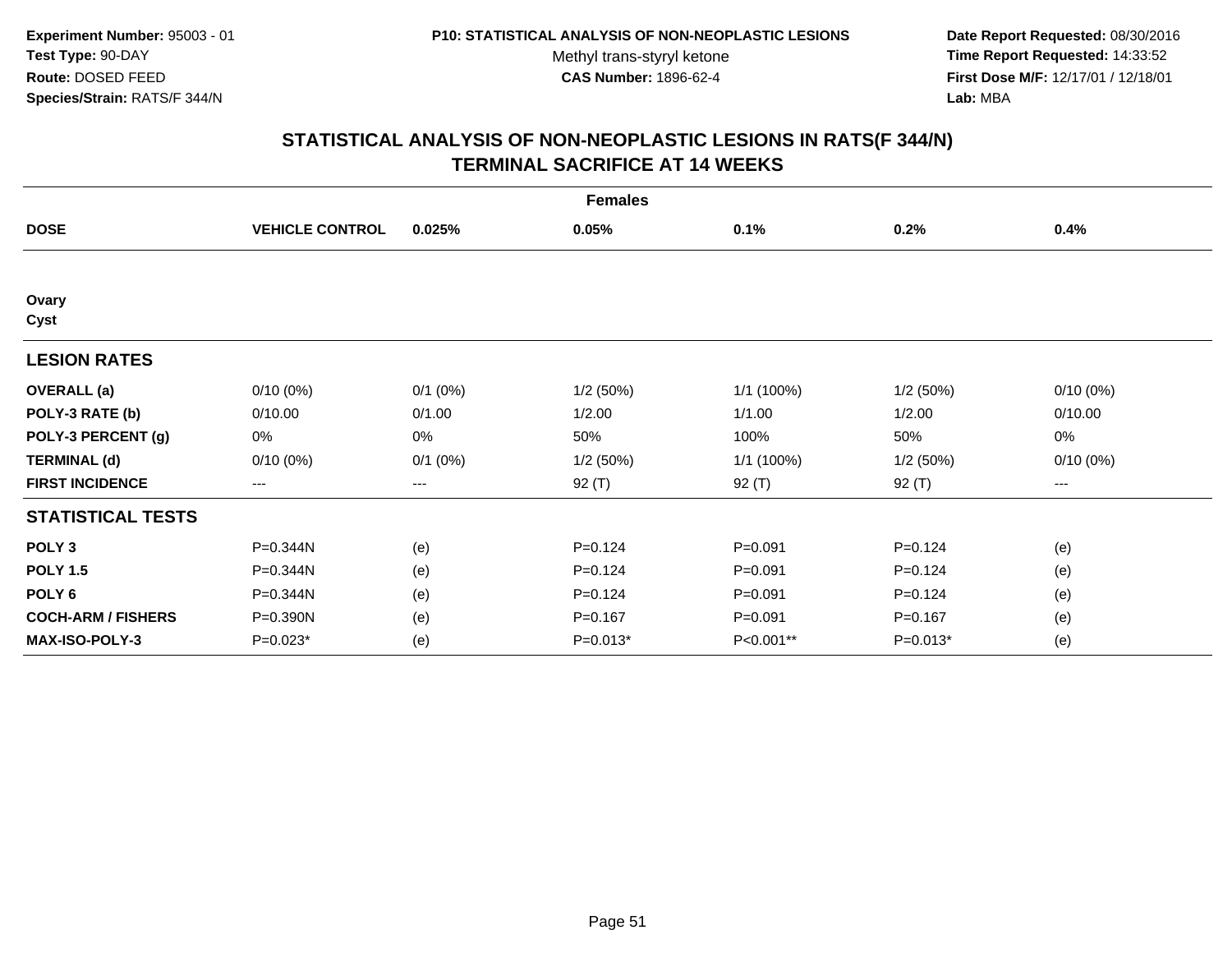**Date Report Requested:** 08/30/2016 **Time Report Requested:** 14:33:52 **First Dose M/F:** 12/17/01 / 12/18/01<br>**Lab:** MBA **Lab:** MBA

|                                   | <b>Females</b>         |             |             |             |             |                        |  |
|-----------------------------------|------------------------|-------------|-------------|-------------|-------------|------------------------|--|
| <b>DOSE</b>                       | <b>VEHICLE CONTROL</b> | 0.025%      | 0.05%       | 0.1%        | 0.2%        | 0.4%                   |  |
|                                   |                        |             |             |             |             |                        |  |
| <b>Pancreas</b><br><b>Atrophy</b> |                        |             |             |             |             |                        |  |
| <b>LESION RATES</b>               |                        |             |             |             |             |                        |  |
| <b>OVERALL</b> (a)                | 1/10 (10%)             | $0/0(0\%)$  | $0/0 (0\%)$ | $0/0 (0\%)$ | $0/0 (0\%)$ | $0/10(0\%)$            |  |
| POLY-3 RATE (b)                   | 1/10.00                | 0/0.00      | 0/0.00      | 0/0.00      | 0/0.00      | 0/10.00                |  |
| POLY-3 PERCENT (g)                | 10%                    | 0%          | 0%          | 0%          | 0%          | 0%                     |  |
| <b>TERMINAL (d)</b>               | 1/10 (10%)             | $0/0 (0\%)$ | $0/0 (0\%)$ | $0/0 (0\%)$ | $0/0 (0\%)$ | $0/10(0\%)$            |  |
| <b>FIRST INCIDENCE</b>            | $92($ T)               | $---$       | ---         | $---$       | ---         | $\qquad \qquad \cdots$ |  |
| <b>STATISTICAL TESTS</b>          |                        |             |             |             |             |                        |  |
| POLY <sub>3</sub>                 | (e)                    | (e)         | (e)         | (e)         | (e)         | P=0.500N               |  |
| <b>POLY 1.5</b>                   | (e)                    | (e)         | (e)         | (e)         | (e)         | P=0.500N               |  |
| POLY <sub>6</sub>                 | (e)                    | (e)         | (e)         | (e)         | (e)         | P=0.500N               |  |
| <b>COCH-ARM / FISHERS</b>         | P=0.304N               | (e)         | (e)         | (e)         | (e)         | P=0.500N               |  |
| <b>MAX-ISO-POLY-3</b>             | (e)                    | (e)         | (e)         | (e)         | (e)         | P=0.158N               |  |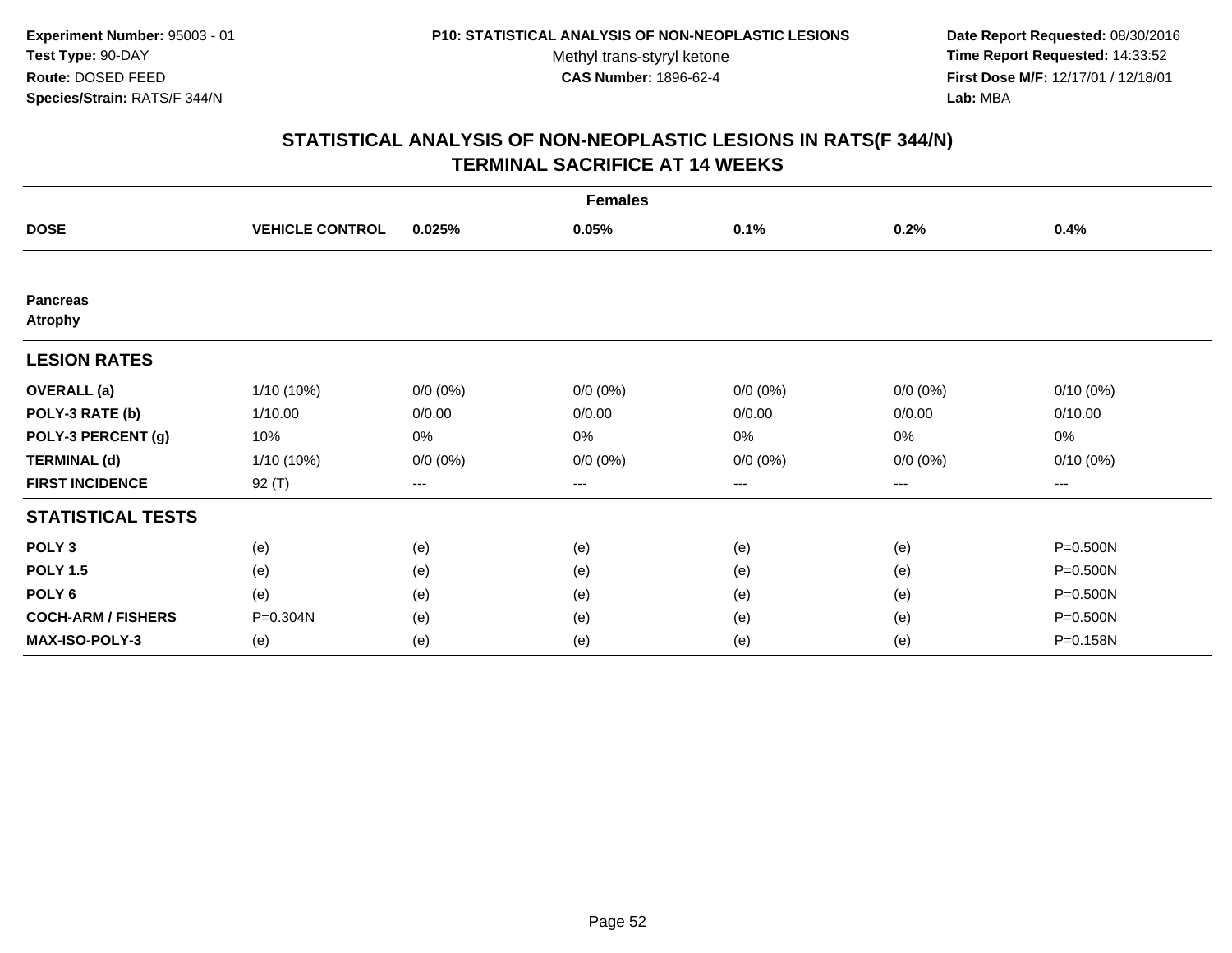**Date Report Requested:** 08/30/2016 **Time Report Requested:** 14:33:52 **First Dose M/F:** 12/17/01 / 12/18/01<br>**Lab:** MBA **Lab:** MBA

|                                | <b>Females</b>         |             |             |             |             |             |  |
|--------------------------------|------------------------|-------------|-------------|-------------|-------------|-------------|--|
| <b>DOSE</b>                    | <b>VEHICLE CONTROL</b> | 0.025%      | 0.05%       | 0.1%        | 0.2%        | 0.4%        |  |
|                                |                        |             |             |             |             |             |  |
| <b>Pituitary Gland</b><br>Cyst |                        |             |             |             |             |             |  |
| <b>LESION RATES</b>            |                        |             |             |             |             |             |  |
| <b>OVERALL</b> (a)             | $0/10(0\%)$            | $0/0 (0\%)$ | $0/0 (0\%)$ | $0/0 (0\%)$ | $0/0 (0\%)$ | $0/10(0\%)$ |  |
| POLY-3 RATE (b)                | 0/10.00                | 0/0.00      | 0/0.00      | 0/0.00      | 0/0.00      | 0/10.00     |  |
| POLY-3 PERCENT (g)             | 0%                     | 0%          | 0%          | 0%          | 0%          | 0%          |  |
| <b>TERMINAL (d)</b>            | $0/10(0\%)$            | $0/0 (0\%)$ | $0/0 (0\%)$ | $0/0 (0\%)$ | $0/0 (0\%)$ | $0/10(0\%)$ |  |
| <b>FIRST INCIDENCE</b>         | ---                    | $---$       | ---         | ---         | $--$        | ---         |  |
| <b>STATISTICAL TESTS</b>       |                        |             |             |             |             |             |  |
| POLY <sub>3</sub>              | (n)                    | (n)         | (n)         | (n)         | (n)         | (n)         |  |
| <b>POLY 1.5</b>                | (n)                    | (n)         | (n)         | (n)         | (n)         | (n)         |  |
| POLY <sub>6</sub>              | (n)                    | (n)         | (n)         | (n)         | (n)         | (n)         |  |
| <b>COCH-ARM / FISHERS</b>      | (n)                    | (n)         | (n)         | (n)         | (n)         | (n)         |  |
| MAX-ISO-POLY-3                 | (n)                    | (n)         | (n)         | (n)         | (n)         | (n)         |  |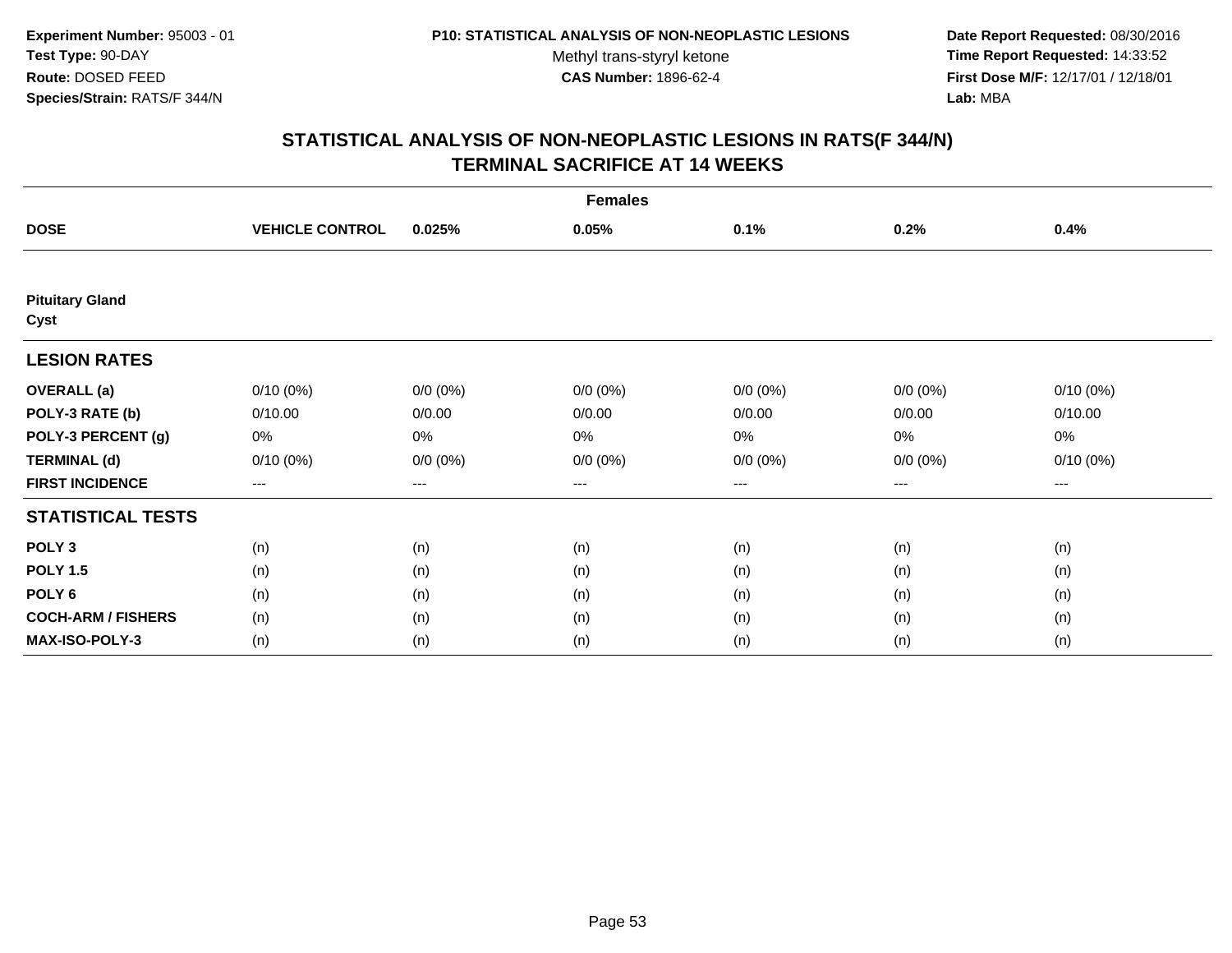**Date Report Requested:** 08/30/2016 **Time Report Requested:** 14:33:52 **First Dose M/F:** 12/17/01 / 12/18/01<br>**Lab:** MBA **Lab:** MBA

|                                           | <b>Females</b>         |             |             |             |                        |             |  |
|-------------------------------------------|------------------------|-------------|-------------|-------------|------------------------|-------------|--|
| <b>DOSE</b>                               | <b>VEHICLE CONTROL</b> | 0.025%      | 0.05%       | 0.1%        | 0.2%                   | 0.4%        |  |
|                                           |                        |             |             |             |                        |             |  |
| <b>Spleen</b><br><b>Necrosis Lymphoid</b> |                        |             |             |             |                        |             |  |
| <b>LESION RATES</b>                       |                        |             |             |             |                        |             |  |
| <b>OVERALL</b> (a)                        | $0/10(0\%)$            | $0/0 (0\%)$ | $0/0 (0\%)$ | $0/0 (0\%)$ | $0/0 (0\%)$            | 2/10 (20%)  |  |
| POLY-3 RATE (b)                           | 0/10.00                | 0/0.00      | 0/0.00      | 0/0.00      | 0/0.00                 | 2/10.00     |  |
| POLY-3 PERCENT (g)                        | 0%                     | 0%          | 0%          | 0%          | 0%                     | 20%         |  |
| <b>TERMINAL (d)</b>                       | $0/10(0\%)$            | $0/0 (0\%)$ | $0/0 (0\%)$ | $0/0 (0\%)$ | $0/0 (0\%)$            | 2/10 (20%)  |  |
| <b>FIRST INCIDENCE</b>                    | ---                    | $---$       | ---         | ---         | $\qquad \qquad \cdots$ | 92 (T)      |  |
| <b>STATISTICAL TESTS</b>                  |                        |             |             |             |                        |             |  |
| POLY <sub>3</sub>                         | (e)                    | (e)         | (e)         | (e)         | (e)                    | $P=0.227$   |  |
| <b>POLY 1.5</b>                           | (e)                    | (e)         | (e)         | (e)         | (e)                    | $P=0.227$   |  |
| POLY <sub>6</sub>                         | (e)                    | (e)         | (e)         | (e)         | (e)                    | $P=0.227$   |  |
| <b>COCH-ARM / FISHERS</b>                 | $P = 0.132$            | (e)         | (e)         | (e)         | (e)                    | $P = 0.237$ |  |
| <b>MAX-ISO-POLY-3</b>                     | (e)                    | (e)         | (e)         | (e)         | (e)                    | $P = 0.066$ |  |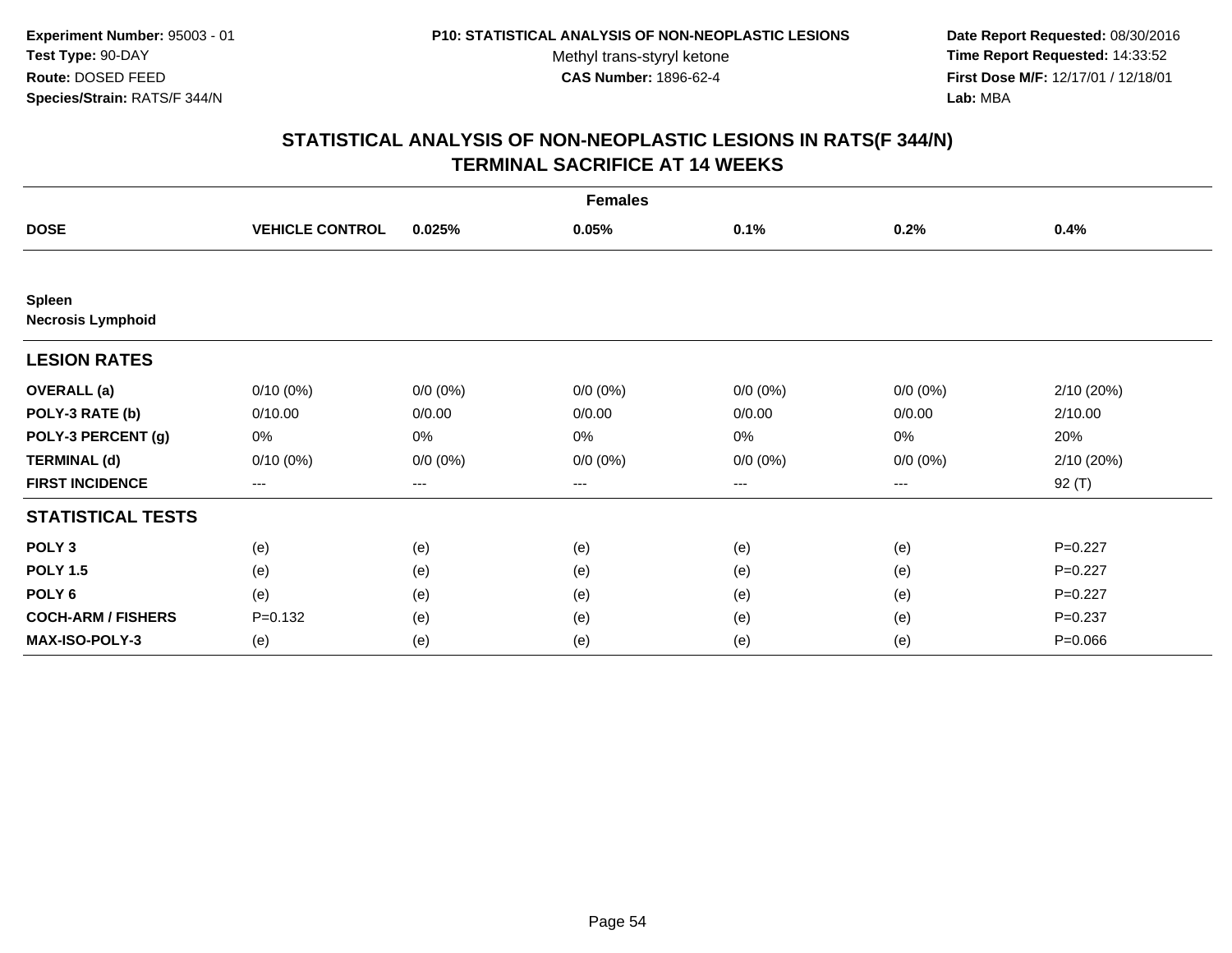**Date Report Requested:** 08/30/2016 **Time Report Requested:** 14:33:52 **First Dose M/F:** 12/17/01 / 12/18/01<br>**Lab:** MBA **Lab:** MBA

|                                 | <b>Females</b>         |             |             |             |             |             |  |
|---------------------------------|------------------------|-------------|-------------|-------------|-------------|-------------|--|
| <b>DOSE</b>                     | <b>VEHICLE CONTROL</b> | 0.025%      | 0.05%       | 0.1%        | 0.2%        | 0.4%        |  |
|                                 |                        |             |             |             |             |             |  |
| <b>Thymus</b><br><b>Atrophy</b> |                        |             |             |             |             |             |  |
| <b>LESION RATES</b>             |                        |             |             |             |             |             |  |
| <b>OVERALL</b> (a)              | 4/10 (40%)             | $0/0 (0\%)$ | $0/0 (0\%)$ | $0/0 (0\%)$ | $0/0 (0\%)$ | 4/10 (40%)  |  |
| POLY-3 RATE (b)                 | 4/10.00                | 0/0.00      | 0/0.00      | 0/0.00      | 0/0.00      | 4/10.00     |  |
| POLY-3 PERCENT (g)              | 40%                    | 0%          | 0%          | 0%          | 0%          | 40%         |  |
| <b>TERMINAL (d)</b>             | 4/10 (40%)             | $0/0 (0\%)$ | $0/0 (0\%)$ | $0/0 (0\%)$ | $0/0 (0\%)$ | 4/10 (40%)  |  |
| <b>FIRST INCIDENCE</b>          | 92 (T)                 | $---$       | ---         | ---         | $---$       | 92 (T)      |  |
| <b>STATISTICAL TESTS</b>        |                        |             |             |             |             |             |  |
| POLY <sub>3</sub>               | (e)                    | (e)         | (e)         | (e)         | (e)         | $P = 0.667$ |  |
| <b>POLY 1.5</b>                 | (e)                    | (e)         | (e)         | (e)         | (e)         | $P = 0.667$ |  |
| POLY <sub>6</sub>               | (e)                    | (e)         | (e)         | (e)         | (e)         | $P = 0.667$ |  |
| <b>COCH-ARM / FISHERS</b>       | $P = 0.590$            | (e)         | (e)         | (e)         | (e)         | P=0.675N    |  |
| <b>MAX-ISO-POLY-3</b>           | (e)                    | (e)         | (e)         | (e)         | (e)         | $P = 1.000$ |  |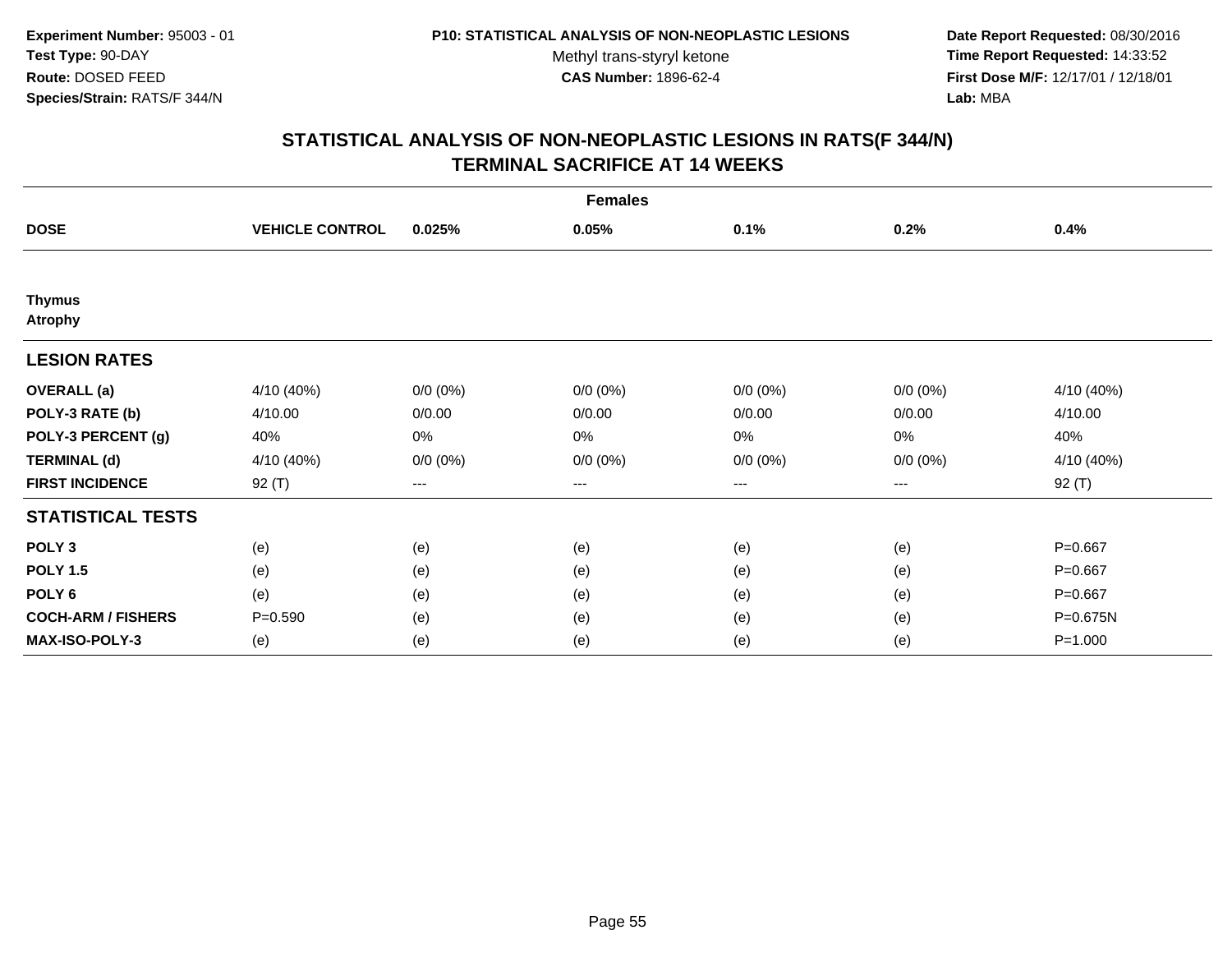**Date Report Requested:** 08/30/2016 **Time Report Requested:** 14:33:52 **First Dose M/F:** 12/17/01 / 12/18/01<br>**Lab:** MBA **Lab:** MBA

|                                  | <b>Females</b>         |             |             |             |             |             |  |
|----------------------------------|------------------------|-------------|-------------|-------------|-------------|-------------|--|
| <b>DOSE</b>                      | <b>VEHICLE CONTROL</b> | 0.025%      | 0.05%       | 0.1%        | 0.2%        | 0.4%        |  |
|                                  |                        |             |             |             |             |             |  |
| <b>Thymus</b><br><b>Necrosis</b> |                        |             |             |             |             |             |  |
| <b>LESION RATES</b>              |                        |             |             |             |             |             |  |
| <b>OVERALL</b> (a)               | 6/10(60%)              | $0/0 (0\%)$ | $0/0 (0\%)$ | $0/0 (0\%)$ | $0/0 (0\%)$ | 6/10(60%)   |  |
| POLY-3 RATE (b)                  | 6/10.00                | 0/0.00      | 0/0.00      | 0/0.00      | 0/0.00      | 6/10.00     |  |
| POLY-3 PERCENT (g)               | 60%                    | 0%          | 0%          | 0%          | 0%          | 60%         |  |
| <b>TERMINAL (d)</b>              | 6/10 (60%)             | $0/0 (0\%)$ | $0/0 (0\%)$ | $0/0 (0\%)$ | $0/0 (0\%)$ | 6/10 (60%)  |  |
| <b>FIRST INCIDENCE</b>           | 92 (T)                 | $---$       | ---         | ---         | $---$       | 92 (T)      |  |
| <b>STATISTICAL TESTS</b>         |                        |             |             |             |             |             |  |
| POLY <sub>3</sub>                | (e)                    | (e)         | (e)         | (e)         | (e)         | $P = 0.667$ |  |
| <b>POLY 1.5</b>                  | (e)                    | (e)         | (e)         | (e)         | (e)         | $P = 0.667$ |  |
| POLY <sub>6</sub>                | (e)                    | (e)         | (e)         | (e)         | (e)         | $P = 0.667$ |  |
| <b>COCH-ARM / FISHERS</b>        | $P = 0.590$            | (e)         | (e)         | (e)         | (e)         | P=0.675N    |  |
| <b>MAX-ISO-POLY-3</b>            | (e)                    | (e)         | (e)         | (e)         | (e)         | $P = 1.000$ |  |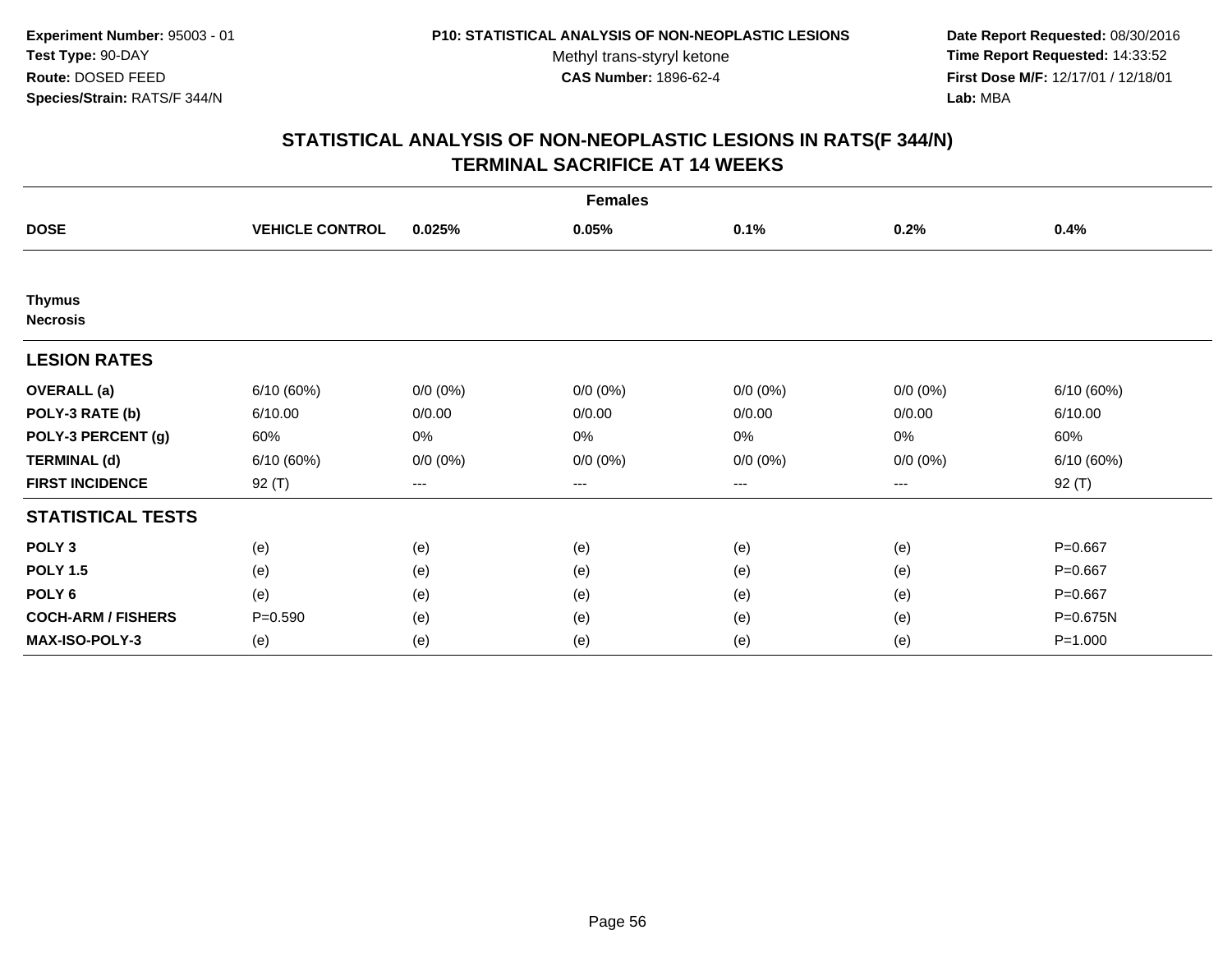**Date Report Requested:** 08/30/2016 **Time Report Requested:** 14:33:52 **First Dose M/F:** 12/17/01 / 12/18/01<br>**Lab:** MBA **Lab:** MBA

|                                               | <b>Females</b>         |             |             |             |             |             |  |
|-----------------------------------------------|------------------------|-------------|-------------|-------------|-------------|-------------|--|
| <b>DOSE</b>                                   | <b>VEHICLE CONTROL</b> | 0.025%      | 0.05%       | 0.1%        | 0.2%        | 0.4%        |  |
|                                               |                        |             |             |             |             |             |  |
| <b>Thyroid Gland</b><br><b>Ectopic Thymus</b> |                        |             |             |             |             |             |  |
| <b>LESION RATES</b>                           |                        |             |             |             |             |             |  |
| <b>OVERALL</b> (a)                            | $1/10(10\%)$           | $0/0 (0\%)$ | $0/0 (0\%)$ | $0/0 (0\%)$ | $0/0 (0\%)$ | $0/10(0\%)$ |  |
| POLY-3 RATE (b)                               | 1/10.00                | 0/0.00      | 0/0.00      | 0/0.00      | 0/0.00      | 0/10.00     |  |
| POLY-3 PERCENT (g)                            | 10%                    | 0%          | 0%          | 0%          | 0%          | 0%          |  |
| <b>TERMINAL (d)</b>                           | $1/10(10\%)$           | $0/0 (0\%)$ | $0/0 (0\%)$ | $0/0 (0\%)$ | $0/0 (0\%)$ | $0/10(0\%)$ |  |
| <b>FIRST INCIDENCE</b>                        | 92 $(T)$               | $---$       | $---$       | ---         | ---         | ---         |  |
| <b>STATISTICAL TESTS</b>                      |                        |             |             |             |             |             |  |
| POLY <sub>3</sub>                             | (e)                    | (e)         | (e)         | (e)         | (e)         | P=0.500N    |  |
| <b>POLY 1.5</b>                               | (e)                    | (e)         | (e)         | (e)         | (e)         | P=0.500N    |  |
| POLY <sub>6</sub>                             | (e)                    | (e)         | (e)         | (e)         | (e)         | P=0.500N    |  |
| <b>COCH-ARM / FISHERS</b>                     | P=0.304N               | (e)         | (e)         | (e)         | (e)         | P=0.500N    |  |
| <b>MAX-ISO-POLY-3</b>                         | (e)                    | (e)         | (e)         | (e)         | (e)         | P=0.158N    |  |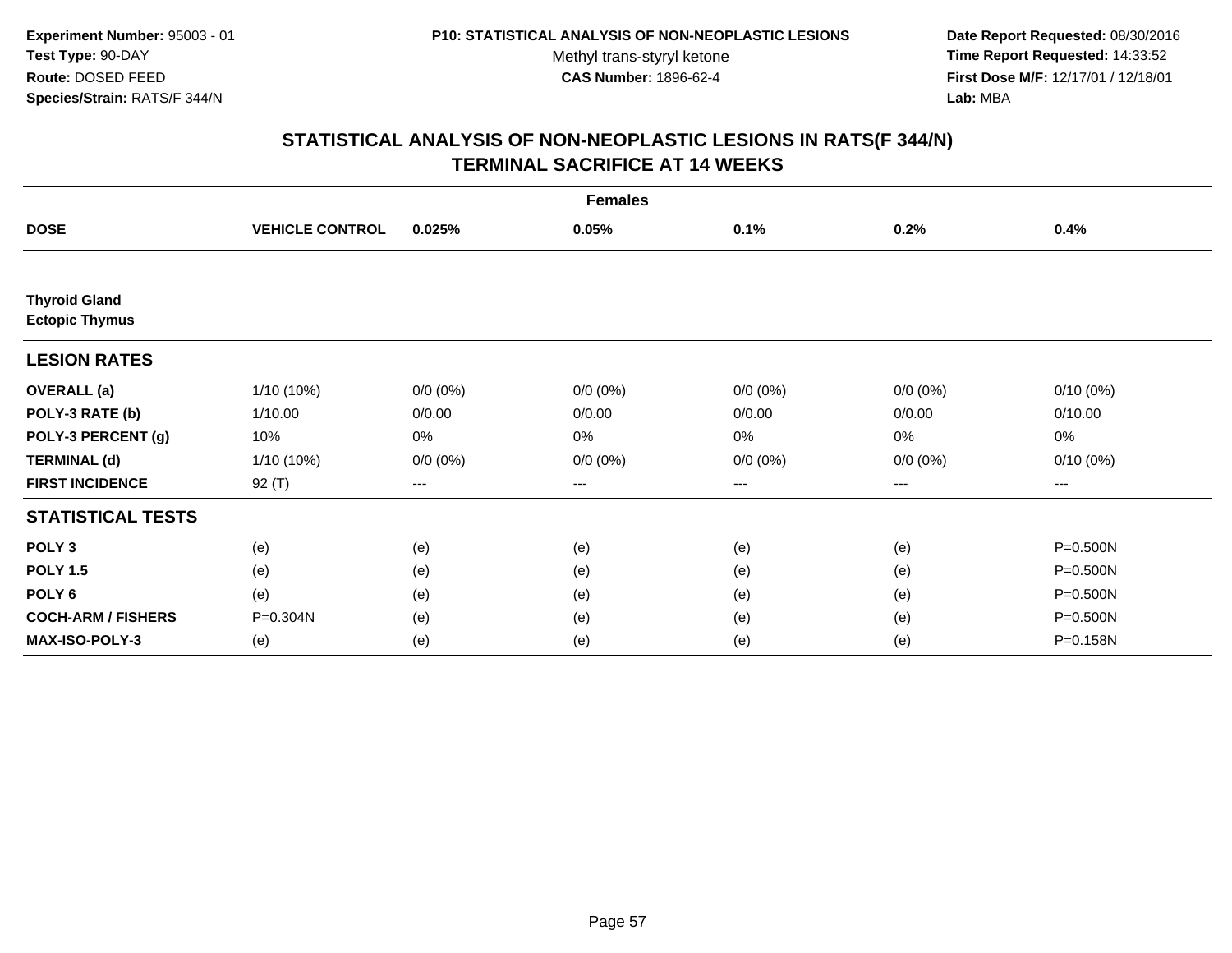**Date Report Requested:** 08/30/2016 **Time Report Requested:** 14:33:52 **First Dose M/F:** 12/17/01 / 12/18/01<br>**Lab:** MBA **Lab:** MBA

|                                                            | <b>Females</b>         |             |             |             |             |              |  |
|------------------------------------------------------------|------------------------|-------------|-------------|-------------|-------------|--------------|--|
| <b>DOSE</b>                                                | <b>VEHICLE CONTROL</b> | 0.025%      | 0.05%       | 0.1%        | 0.2%        | 0.4%         |  |
|                                                            |                        |             |             |             |             |              |  |
| <b>Tissue NOS: Abdominal, Fat</b><br><b>Necrosis Focal</b> |                        |             |             |             |             |              |  |
| <b>LESION RATES</b>                                        |                        |             |             |             |             |              |  |
| <b>OVERALL</b> (a)                                         | $0/0 (0\%)$            | $0/0 (0\%)$ | $0/0 (0\%)$ | $0/0 (0\%)$ | $0/0 (0\%)$ | $1/1$ (100%) |  |
| POLY-3 RATE (b)                                            | 0/0.00                 | 0/0.00      | 0/0.00      | 0/0.00      | 0/0.00      | 1/1.00       |  |
| POLY-3 PERCENT (g)                                         | 0%                     | 0%          | 0%          | 0%          | 0%          | 100%         |  |
| <b>TERMINAL (d)</b>                                        | $0/0 (0\%)$            | $0/0 (0\%)$ | $0/0 (0\%)$ | $0/0 (0\%)$ | $0/0 (0\%)$ | 1/1 (100%)   |  |
| <b>FIRST INCIDENCE</b>                                     | ---                    | ---         | ---         | ---         | ---         | 92 $(T)$     |  |
| <b>STATISTICAL TESTS</b>                                   |                        |             |             |             |             |              |  |
| POLY <sub>3</sub>                                          | (e)                    | (e)         | (e)         | (e)         | (e)         | (e)          |  |
| <b>POLY 1.5</b>                                            | (e)                    | (e)         | (e)         | (e)         | (e)         | (e)          |  |
| POLY <sub>6</sub>                                          | (e)                    | (e)         | (e)         | (e)         | (e)         | (e)          |  |
| <b>COCH-ARM / FISHERS</b>                                  | (e)                    | (e)         | (e)         | (e)         | (e)         | (e)          |  |
| <b>MAX-ISO-POLY-3</b>                                      | (e)                    | (e)         | (e)         | (e)         | (e)         | (e)          |  |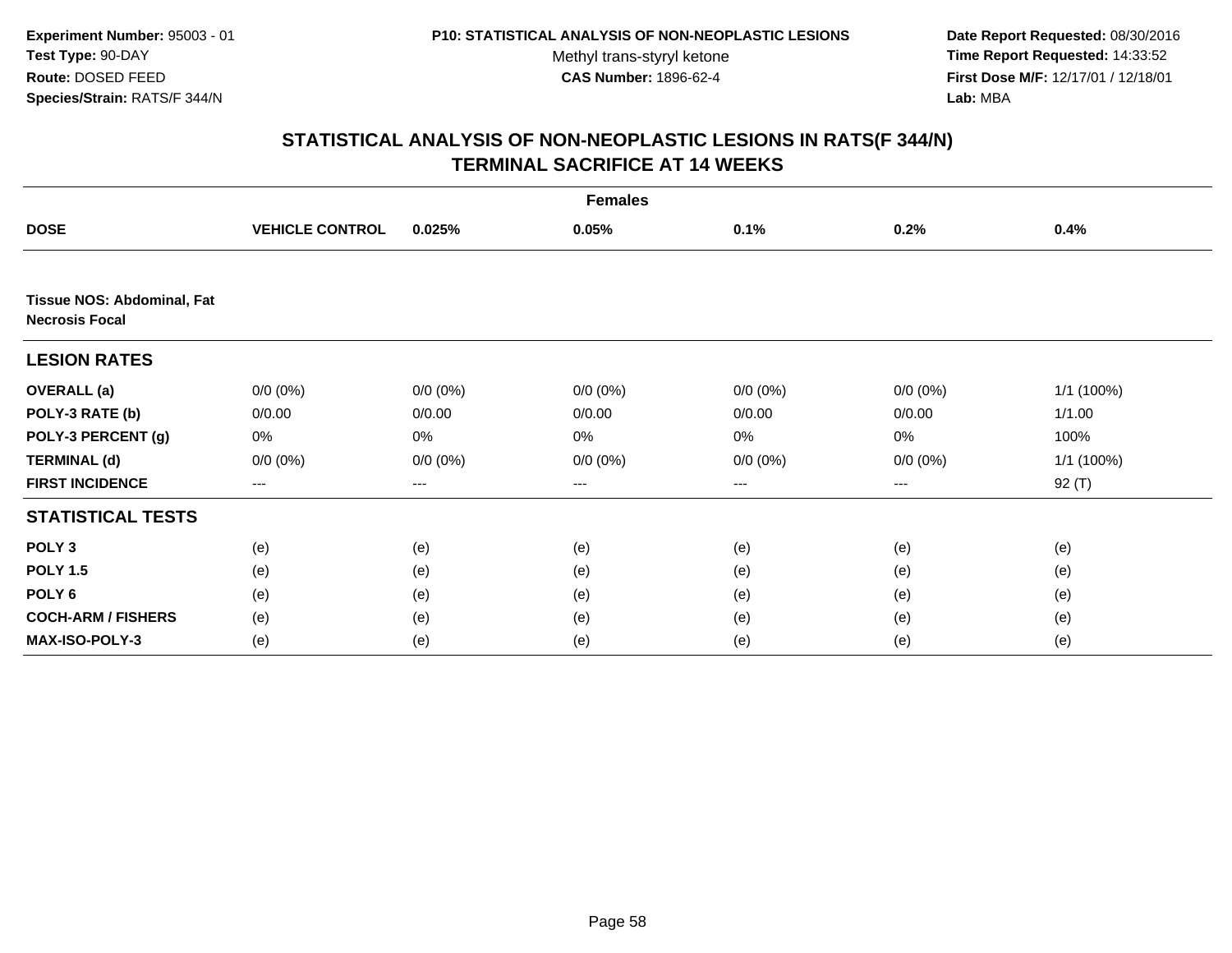**Date Report Requested:** 08/30/2016 **Time Report Requested:** 14:33:52 **First Dose M/F:** 12/17/01 / 12/18/01<br>**Lab:** MBA **Lab:** MBA

|                             | <b>Females</b>         |             |             |             |             |             |  |
|-----------------------------|------------------------|-------------|-------------|-------------|-------------|-------------|--|
| <b>DOSE</b>                 | <b>VEHICLE CONTROL</b> | 0.025%      | 0.05%       | 0.1%        | 0.2%        | 0.4%        |  |
|                             |                        |             |             |             |             |             |  |
| <b>Uterus</b><br>Hydrometra |                        |             |             |             |             |             |  |
| <b>LESION RATES</b>         |                        |             |             |             |             |             |  |
| <b>OVERALL</b> (a)          | 1/10 (10%)             | $0/0 (0\%)$ | $0/0 (0\%)$ | $0/0 (0\%)$ | $0/0 (0\%)$ | 3/10 (30%)  |  |
| POLY-3 RATE (b)             | 1/10.00                | 0/0.00      | 0/0.00      | 0/0.00      | 0/0.00      | 3/10.00     |  |
| POLY-3 PERCENT (g)          | 10%                    | 0%          | 0%          | 0%          | 0%          | 30%         |  |
| <b>TERMINAL (d)</b>         | 1/10 (10%)             | $0/0 (0\%)$ | $0/0 (0\%)$ | $0/0 (0\%)$ | $0/0 (0\%)$ | 3/10 (30%)  |  |
| <b>FIRST INCIDENCE</b>      | 92 (T)                 | $---$       | ---         | ---         | ---         | $92($ T)    |  |
| <b>STATISTICAL TESTS</b>    |                        |             |             |             |             |             |  |
| POLY <sub>3</sub>           | (e)                    | (e)         | (e)         | (e)         | (e)         | $P=0.292$   |  |
| <b>POLY 1.5</b>             | (e)                    | (e)         | (e)         | (e)         | (e)         | $P=0.292$   |  |
| POLY <sub>6</sub>           | (e)                    | (e)         | (e)         | (e)         | (e)         | $P=0.292$   |  |
| <b>COCH-ARM / FISHERS</b>   | $P = 0.201$            | (e)         | (e)         | (e)         | (e)         | $P = 0.291$ |  |
| <b>MAX-ISO-POLY-3</b>       | (e)                    | (e)         | (e)         | (e)         | (e)         | $P = 0.136$ |  |